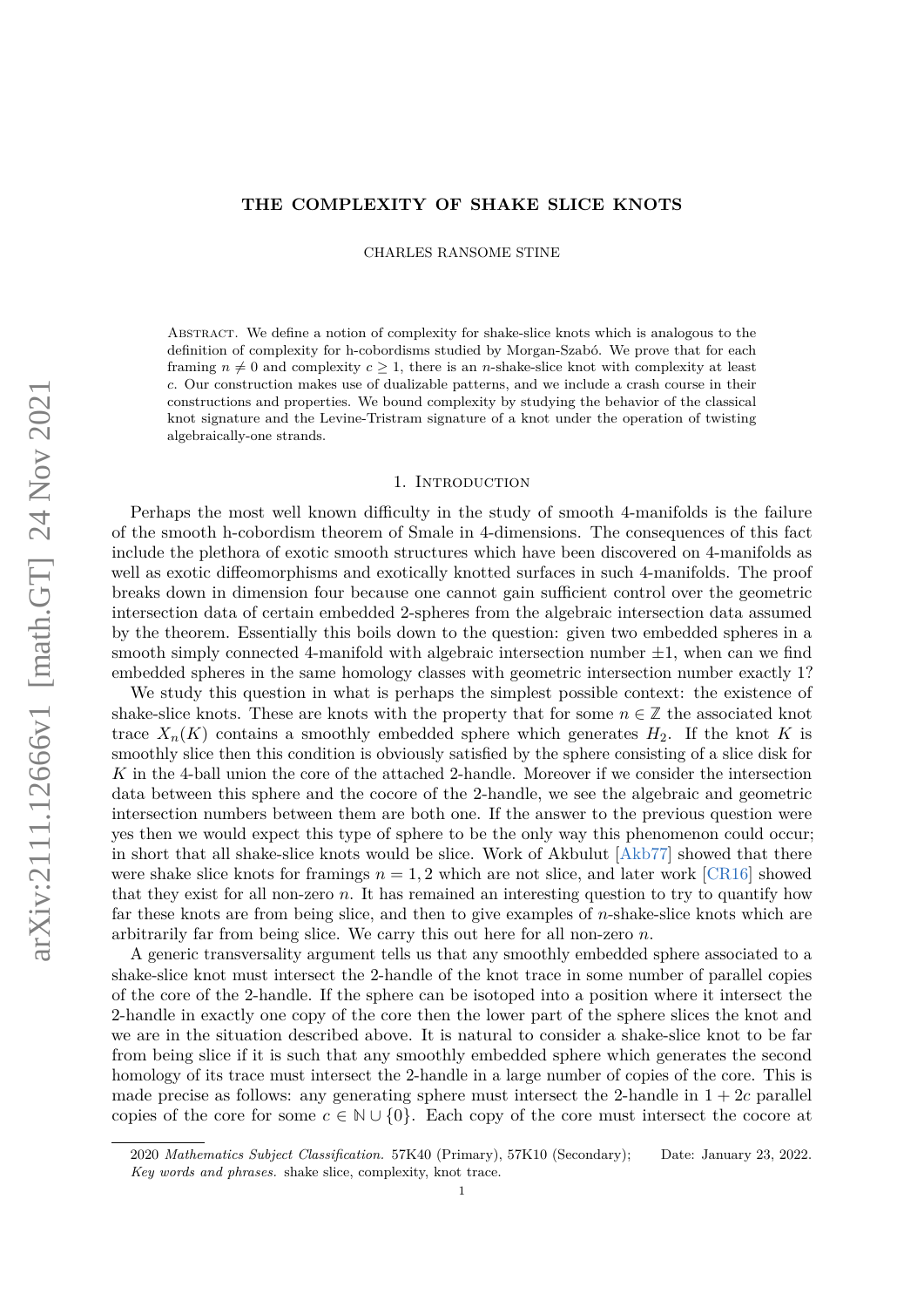### 2 CHARLES RANSOME STINE

exactly one point and so we see one positive or negative intersection between the sphere and the cocore and then *c* algebraically cancelling pairs of intersections. We define the complexity of an *n*-shake-slice knot to be the minimum number of algebraically cancelling pairs of transverse intersection points between the cocore of the 2-handle of its *n*-trace and a smoothly embedded sphere generating its homology. We prove the following theorem:

<span id="page-1-0"></span>**Theorem 1.1.** Let  $n \in \mathbb{Z} \setminus \{0\}$  and  $c \in \mathbb{N}$  be given. There exists a knot  $K_{n,c} \subset S^3$  such that  $K_{n,c}$ *is smoothly n-shake-slice, yet the complexity of Kn,c is at least c. Moreover, the complexity bound applies to topologically-locally-flatly embedded spheres generating the homology of the n-trace as well as smoothly embedded ones.*

We construct  $K_{n,c}$  as a satellite knot using two dualizable-patterns and we exploit the nice properties of dualizable patterns both in our proof that our knots are smoothly *n*-shake-slice and in our computation of a lower bound on complexity. Although dualizable patterns have been in the literature for awhile already, there is no systematic review of their construction and properties. We give such a review here, and we have ironed out a few kinks in the notation, so as to produce a symbolic calculus which one can use to manipulate them while preserving or changing certain of their properties in a controlled way. In particular, we append a one page cheat sheet [\(page 31\)](#page-30-0) which contains a concise summary of the calculus, and may be used as a reference independently from the rest of this paper.

We give a topological argument following  $[FMN^+21][Prop. 8.8]$  $[FMN^+21][Prop. 8.8]$  which shows that the complexity of an *n*-shake-slice knot is bounded below by its 4-ball genus (smoothly or topologically respectively) and thus any of the well known 4-genus bounds can be used to bound the complexity of an *n*-shake-slice knot. We give a compatibility criterion for any such invariant, which, if satisfied, allows us to compute the invariant for large families of knots constructed using dualizable patterns. We observe that the Levine-Tristram signature of a knot satisfies our compatibility criterion, and we give a general computation of the LT signature of our knots *Kn,c*. The main technical point ends up being an analysis of how the Levine-Tristram signature changes under the operation of adding *n* twists to  $1 + 2c$  parallel strands of a knot, assuming that all but one of the strands come with an oppositely oriented partner.

As a slight aside to the main result of this paper, we give a reformulation of the Goeritz-Trotter method for computing the classical signature of a knot, which, if not algorithmically quicker than procedure as described in [\[Lit79\]](#page-31-3), is we feel much easier to perform as a human looking at a diagram of a knot. Using this reformulation, we are able to give a different, somewhat simpler proof of the following theorem due to Tristram:

**Theorem 1.2** ([\[Tri69\]](#page-31-4), Cor. to Thm 3.2). Let K be a knot in  $S^3$ , and let U be an unknot *embedded in the complement of K such that the oriented linking number*  $lk(K, U) = 1$ *. Let*  $K_n$ *be the result of applying n full twists to all the strands of K which pass through a spanning disk for U.* Alternatively,  $K_n$  *can be viewed as the knot in*  $S^3$  *induced by*  $K$  *after doing*  $-\frac{1}{n}$  $\frac{1}{n}$ -surgery on U. For all  $n \in \mathbb{Z}$ ,  $\sigma(K_n) = \sigma(K_{n+2})$ , so the set  $\{\sigma(K_n) \mid n \in \mathbb{Z}\}$  contains at most two values.

This is in stark contrast to the behavior we see when we change the linking condition to be  $lk(K, U) = 0$ . Under this condition the signature of  $K_n$  decreases steadily until it hits a fixed, stable value and the number of times the signature decreases is roughly proportional to the number of algebraically cancelling pairs of strands which pass through *U*. Instead, we see a totally determined oscillation, which is independent of the number of algebraically cancelling pairs of strands passing we are twisting. Tristram's original proof proceeds by constructing a family of very large Seifert forms for the knots *K<sup>n</sup>* and then analyzing the behavior of the associated Hermitian forms. Our proof uses a much simpler family of non-orientable spanning surfaces for the knots  $K_n$  which leads to significantly simpler algebra; however our method cannot be generalized to the full signature function.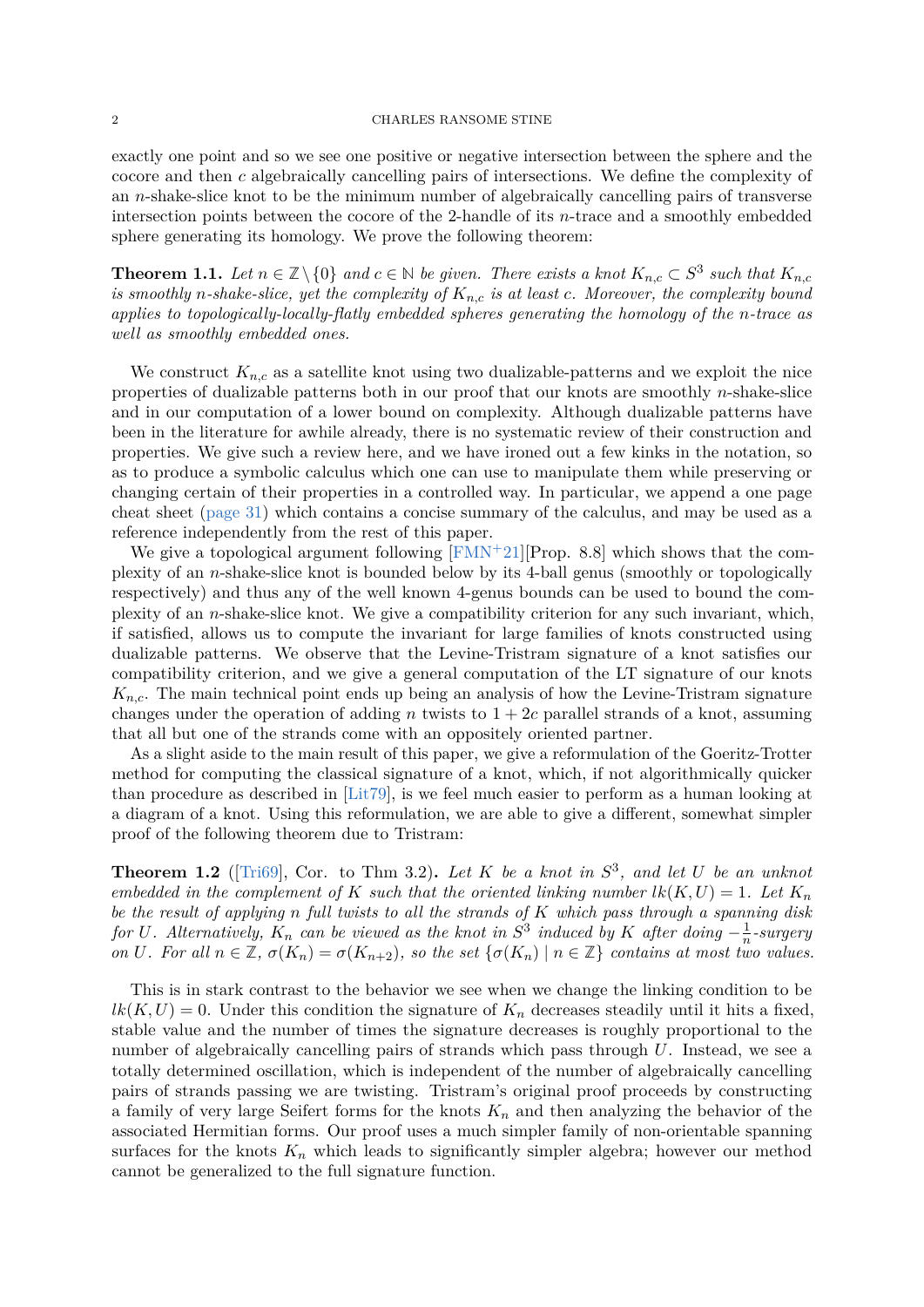1.1. **Organization.** We start by reviewing the definition and properties of dualizable patterns. We give two different diagrammatic methods for computing the dual of a pattern. We give a universal, combinatorial method for constructing dualizable patterns, and we give a systematic notation for building and manipulating satellite knots with dualizable patterns. In section 3, we review the relevant aspects of shake-slice knots. We prove that 4-genus bounds complexity, and we give sufficient conditions on a dualizable pattern and a 4-genus invariant for the construction of knots *Kn,c*. In section 4, we digress to give our reformulation of Goeritz and Trotter's method for computing the signature. We use it to prove [Theorem 4.1](#page-15-0) and then we use that to deduce a proof of [Theorem 1.1](#page-1-0) for *n* odd, using the classical signature. Finally, in section 5, we verify the general sufficient conditions given in section 3 for a specific dualizable pattern and the Levine-Tristram signature function. The proof of [Theorem 1.1](#page-1-0) then follows immediately from [Theorem 3.4](#page-14-0) for both parities of *n*, independently from the work in section 4.

1.2. **Acknowledgements.** This project is deeply indebted to Danny Ruberman, who suggested the question and provided a great deal of support along the way, and Lisa Piccirillo for many helpful conversations. The author also thanks Joshua Wang for helping to fix an issue with the proof of [Theorem 4.1,](#page-15-0) and Allison Miller for her comments on an early draft.

## 2. The Calculus of Dualizable Patterns

## 2.1. **Definitions and Examples.**

2.1.1. The Definition of a Dualizable Pattern. Let  $V := D^2 \times S^1$  with preferred, oriented longitude  $\lambda_V := \{pt\} \times S^1$  and oriented meridian  $\mu_V := \partial D^2 \times \{pt\}$  marked in  $\partial V$ . A pattern is a smooth embedding  $P: S^1 \hookrightarrow \text{Int } V$  of an oriented circle into the interior of *V*. We define the winding number,  $w(P) := \text{lk}(\mu_V, P)$ , where we identify P with its oriented image. We further define the wrapping number  $wr(P) = |P \cap (D^2 \times \{pt\})|$ , minimized over the oriented isotopy class of *P*. It is immediately clear that that for any pattern *P* we have that for some  $c \in \mathbb{N}$ :

$$
wr(P) = |w(P)| + 2c
$$

where we can interpret *c* as the number of pairs of algebraically cancelling intersection points between *P* and  $\{pt\} \times D^2$ . We define the complexity of the pattern,  $c(P)$ , to be the minimum such *c* over all patterns isotopic to *P* in *V* .

Given a pattern *P* we denote  $V \setminus \nu(P)$  by  $V_P$  which comes with two boundary components: *∂V* and *∂ν*(*P*) both of which are tori. We call *∂V* the 'outer torus' and *∂ν*(*P*) the 'inner torus' associated to  $V_P$ . The outer torus comes with a preferred identification to  $S^1 \times S^1$  given by the pair  $(\mu_V, \lambda_V)$ . We can also construct a similar identification for the inner torus as follows: we glue *V* into the complement of the unknot in  $S^3$  so that  $\mu_V$  is glued to the meridian of the unknot, and  $\lambda_V$  is glued to the unique longitude which bounds a disk in the complement. This converts *P* into an embedding  $P' : S^1 \hookrightarrow S^3$ , thereby defining an oriented knot. We get a triple embedding,

$$
\nu(P) \hookrightarrow V \hookrightarrow S^3
$$

and there is a unique null-homologous longitude on  $\partial \nu(P)$  which bounds an oriented surface in  $S^3 \setminus \nu(P)$ . We call this curve  $\lambda_P \subset \partial \nu(P)$  and we orient it coherently with P so that  $lk(\mu_V, \lambda_P) = lk(\mu_V, P)$ . After choosing any identification of  $D^2 \times S^1$  with  $\nu(P)$ , we define  $\mu_P$ to be the image of  $\partial D^2 \times \{pt\}$  under this identification. It is a standard exercise in 3-manifold topology that this is well defined. We orient  $\mu_P$  so that  $lk(\mu_p, P) = +1$ . Thus the pair  $(\mu_P, \lambda_P)$ define an identification of the inner torus of  $V_P$  with the product of oriented circles,  $S^1 \times S^1$ .

**Definition 2.1.** [\[MP18,](#page-31-5) Def. 3.1] A pattern *P* is *dualizable* with dual pattern  $P^* \subset V^*$  iff there exists an orientation preserving homeomorphism  $* : V_P \to V_{P^*}^*$  such that,

(i) \* maps the inner torus of  $V_P$  to the outer torus of  $V_{P^*}^*$ , and the outer torus to the inner torus.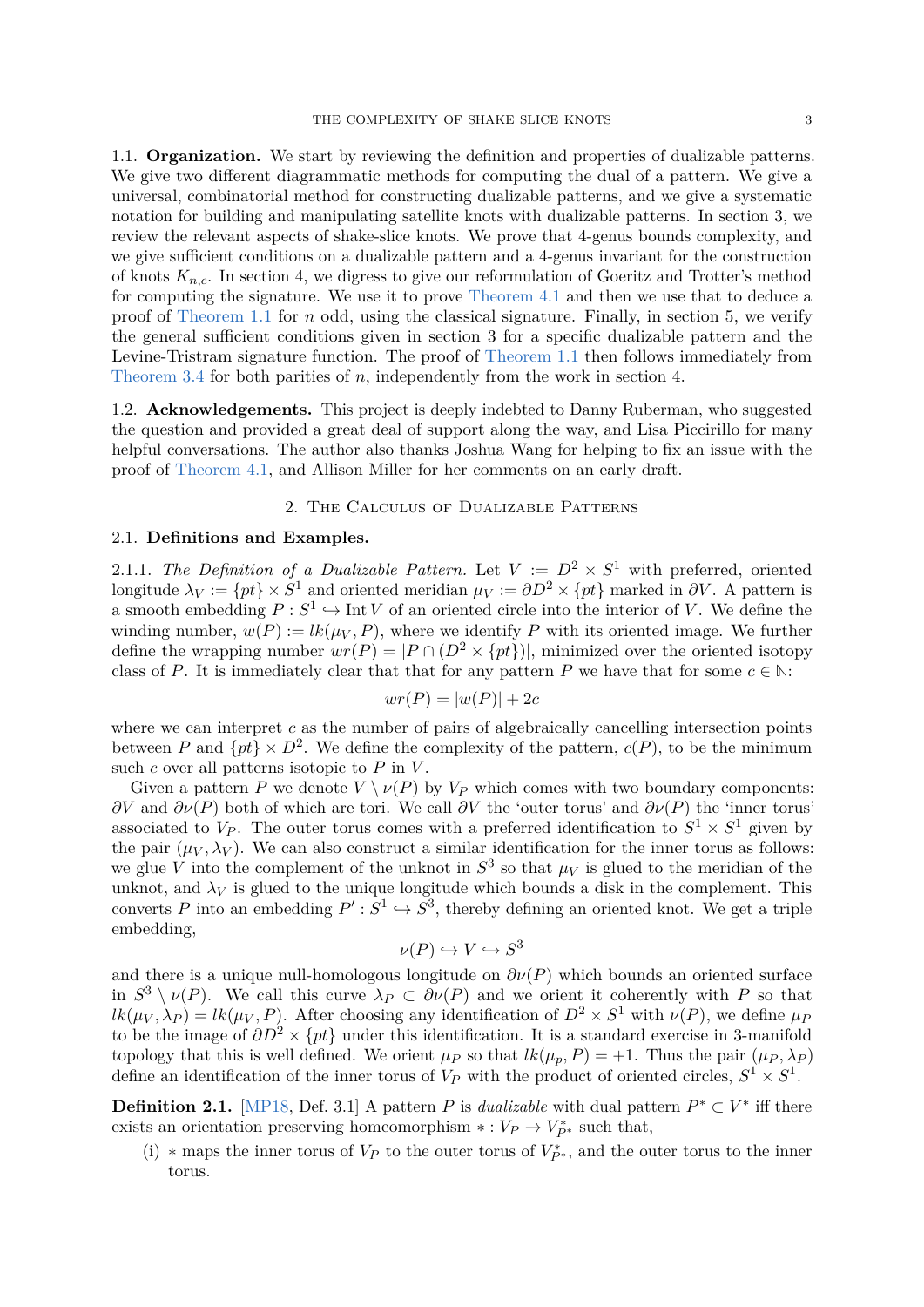- (ii)  $(*(\mu_V), *(\lambda_V)) = (-\mu_{P^*}, \lambda_{P^*})$
- $(iii)$   $(*(\mu_P), *(\lambda_P)) = (-\mu_{V^*}, \lambda_{V^*})$

Given a dualizable pattern *P*, we can obtain the dual pattern by Dehn filling with slope  $\infty$ the outer boundary (only) of  $V_P$ . The existence of  $*$  implies that this manifold is homeomorphic to  $D^2 \times S^1$  so we call it  $V^*$  and we obtain  $P^*$  as the core of the new Dehn filling, oriented coherently with  $\lambda_V$ .

Whenever we draw explicit examples of patterns, their duals, and satellite constructions, we will adopt the orientation convention that knot complements in *S* <sup>3</sup> are oriented with the inward pointing normal first at the boundary, while solid tori are oriented with the outward pointing normal first at the boundary. Thus all our gluing maps are orientation preserving at the boundary. This fixes an orientation convention on the exterior of a pattern  $V_P$ . If we pick a random companion knot *K* and consider the decomposition of *S* <sup>3</sup> naturally associated to the satellite knot  $P(K)$  we see  $S^3$  split into three oriented, codimension-0 parts:

$$
S^3 = \nu(P) \underset{\partial \nu(P)}{\cup} V_P \underset{\partial V}{\cup} E_K
$$

Since orientations must agree at both boundary tori across all three pieces and we know that  $\nu(P)$  is oriented outward-normal-first, while  $E_K$  is oriented inward-normal-first, we can deduce that  $V_P$  must be oriented inward-normal-first at  $\partial v(P)$  and outward-normal-first at  $\partial V$ . This leads to the rather pleasant sounding convention that *V<sup>P</sup>* is oriented outward-first at its outer boundary and inward-first at its inner boundary. In case this is confusing, we include a totally explicit picture of  $Wh^-(3_1) \subset S^3$  with all longitudes, meridians, and orientation arrows drawn:

We now summarize some useful facts about dualizable patterns, all of which are stated and proven in [\[MP18\]](#page-31-5). Given a knot  $K \subset D^2 \times S^1$ , we can construct an associated knot,  $\widehat{K} \subset S^2 \times S^1$ , by doubling  $D^2 \times S^1$  and letting  $\widehat{K}$  be the composition of the inclusions:

$$
\widehat{K}: K \hookrightarrow D^2 \times S^1 \hookrightarrow S^2 \times S^1
$$

Often *K* will be either a pattern, *P*, or one of the framing curves from  $\partial V_P$ , so that *V* is the copy of  $D^2 \times S^1$  we are doubling to get  $S^2 \times S^1$ .

<span id="page-3-0"></span>**Proposition 2.2.** [\[MP18,](#page-31-5) Prop 3.5] *A pattern P is dualizable iff*  $\hat{P}$  *is oriented-isotopic to*  $\widehat{\lambda_V} = S^1 \times \{pt\}$  *in*  $S^2 \times S^1$ .

**Corollary 2.3.** [\[MP18,](#page-31-5) Cor. 3.6] *A pattern P with*  $w(P) = 1$  *is dualizable iff*  $\mu_P \in \langle \mu_V \rangle$ , the *subgroup of*  $\pi_1(V_P)$  *normally generated by*  $\mu_V$ .

These statements are important because their proofs indicate both how to construct dualizable patterns and, given a dualizable pattern, how to compute its dual pattern. We will give a brief verbal description of these processes here and include an example. [Figure 2,](#page-6-0) [Figure 3,](#page-7-0) and [Figure 4](#page-8-0) give the example in two different notations simultaneously. We highly encourage the reader to separate out the pages containing these figures so as to examine them side-by-side with the verbal description below.

The key to understanding both points is to study the copies of  $S^2 \times S^1$  obtained by doubling the solid tori *V* and  $V^*$  containing dualizable patterns  $P$  and  $P^*$ . They decompose naturally into three pieces:

(2.4) 
$$
\text{double}(V) = \nu(P) \cup V_P \cup D^2 \times D^1
$$

(2.5) 
$$
\text{double}(V^*) = \nu(P^*) \cup V^*_{P^*} \cup D^2 \times D^1
$$

where we recall that the pair of curves  $(\mu_P, \lambda_P)$  gives a natural identification  $\nu(P) = D^2 \times S^1$ , and similarly for  $\nu(P^*)$ . We can equivalently describe this as:

(2.6) double(V) = 
$$
(D^2 \times D^1)_{Inner} \cup V_P \cup (D^2 \times D^1)_{Outer}
$$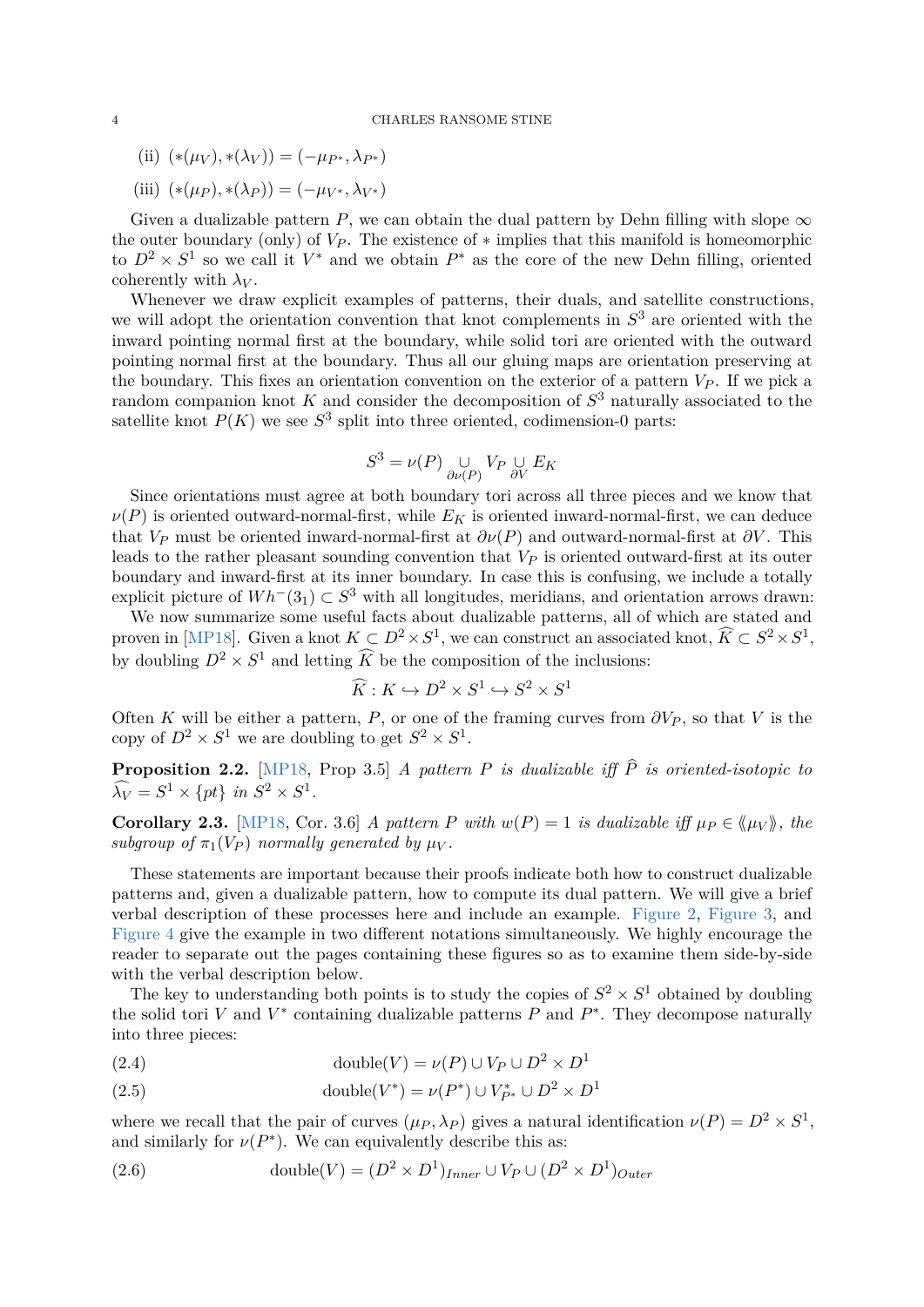(2.7) double
$$
(V^*) = (D^2 \times D^1)_{Inner} \cup V^*_{P^*} \cup (D^2 \times D^1)_{Outer}
$$

The homeomorphism  $* : V_P \to V_{P^*}^*$ , which swaps the inner and outer boundaries, carries meridians to meridians and longitudes to longitudes. We can extend it to a map,  $\hat{*}$ : double $(V) \rightarrow$ double( $V^*$ ), swapping the two solid tori filling in the inner and outer boundaries.  $\hat{*}$  is clearly an extending the two solid by expression of  $G^2 \times G^1$  since held  $V$  and  $V^*$  can extend unchanged orientation preserving self-homeomorphism of  $S^2 \times S^1$ , since both *V* and  $V^*$  come with preferred identifications to  $D^2 \times D^1$ , and thus their doubles have such identifications to  $S^2 \times S^1$ .

We are going to keep track of what happens to  $\widehat{\lambda_V}$  and  $\widehat{\lambda_P}$ , considered as oriented curves in  $S^2 \times S^1$ , under the homeomorphism  $\hat{\ast}$ . When we build  $S^2 \times S^1$  by doubling *V*, we get one of two canonical handle-body diagrams for  $S^2 \times S^1$ . The first one, which we call the '2-ball diagram', comes from viewing  $S^2 \times S^1$  as surgery on a pair of disjointly embedded 3-balls. We draw the complement of the two  $B^3$ 's and we identify the two boundary  $S^2$ 's of the complement by the map which reflects the complement across the sphere bisecting the line connecting the two boundary spheres perpendicularly. The  $S<sup>1</sup>$  factor in this picture is given by the line connecting the two balls in the diagram, and the  $S<sup>2</sup>$  factor is given by perpendicular bisector. For a more detailed description of this diagram consult [\[GS99,](#page-31-6) page 114-115]. The second diagram, which we will call the 'dotted-circle diagram', comes from viewing  $S^2 \times S^1$  as the boundary of zero-surgery on the unknot. We draw a round, circular unknot in  $S^3$  which we label with a  $\langle 0 \rangle$  to indicate performing 0-surgery on it. Here, the *S* 1 factor is given by a small meridian to the surgered circle, while the *S* 2 factor is given by the disk which the surgered circle bounds. Consult [\[GS99,](#page-31-6) page 167-168] for more details.



FIGURE 1. Orientations and Surfaces in  $Wh^-(3_1)$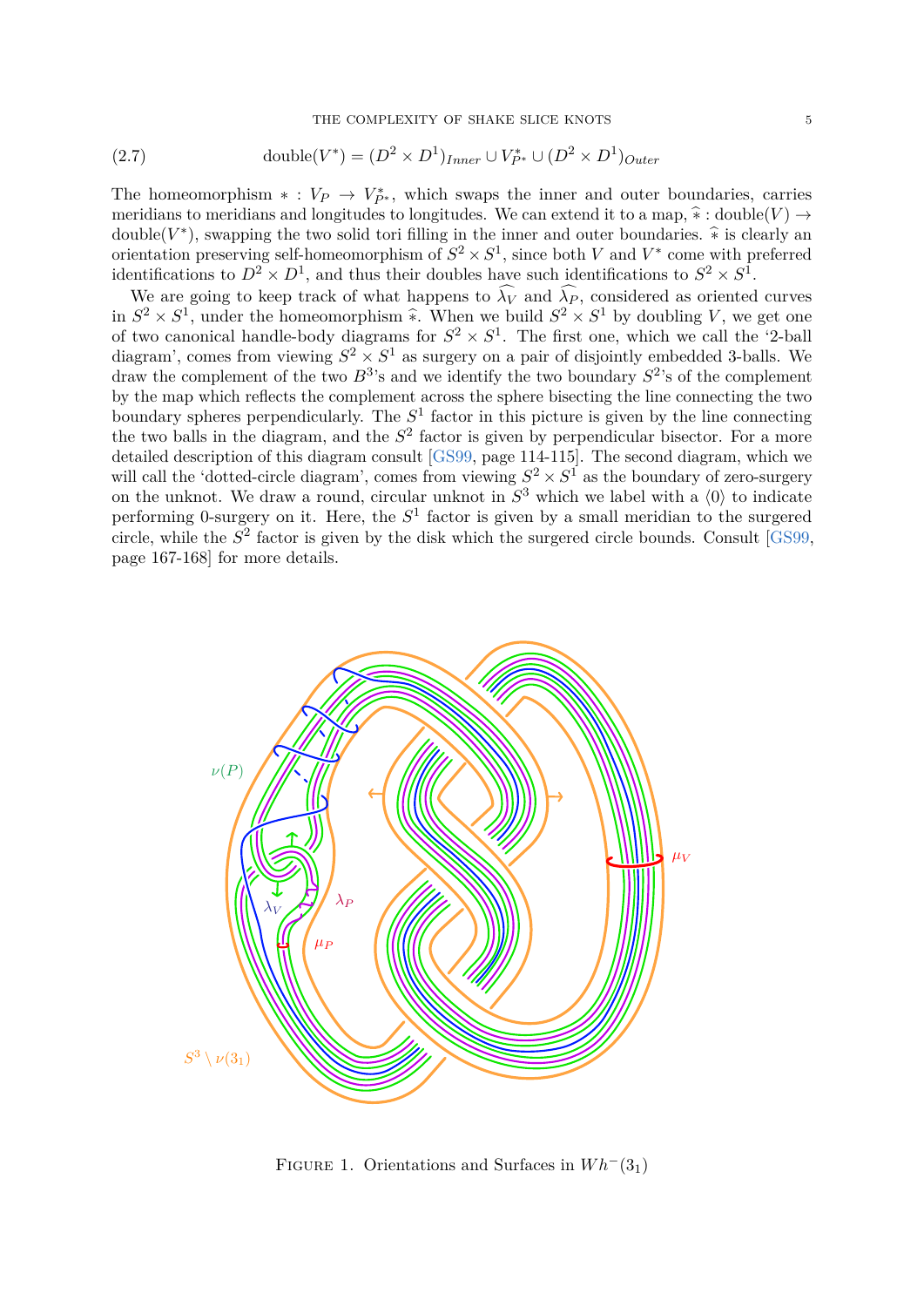### 6 CHARLES RANSOME STINE

It follows from work of Gluck [\[Glu62\]](#page-31-7) that there are only two orientation preserving selfhomeomorphisms of  $S^2 \times S^1$  up to isotopy which are the identity and the Gluck twist. Since the Gluck twist fixes the isotopy class of any fixed copy of the  $S^1$ -factor, it follows from the construction of  $\hat{*}$  that  $\hat{P}$  must be oriented isotopic to  $\{pt\} \times S^1$  in  $S^2 \times S^1$  by an ambient isotopy. However this isotopy may change the framing of  $\hat{P}$  since it may involve sliding  $\hat{P}$  over the  $S^2$ factor. The algebraic intersection number of  $\hat{P}$  with the  $S^2$  factor is  $+1$  so each such slide will change the framing by  $\pm 2$ . After the ambient isotopy, apply Gluck twisting around  $\hat{P}$  to correct the framing, and let  $\widehat{P^*}$  be the image of  $\widehat{\lambda_V}$  under this isotopy and twisting. Lastly we recover  $V^*$  as  $S^2 \times S^1 \setminus \widehat{\mu_V}$ . This tells us how to dualize a pattern in practice. Given a dualizable pattern  $R$  are seen obtain  $R^*$  as follows: *P*, we can obtain *P*<sup>∗</sup> as follows:

- (1) Draw  $\hat{P}, \hat{\mu}_V, \hat{\lambda}_V$  in either of the standard diagrams of  $S^2 \times S^1$  (2-ball or dotted-circle) and keep track of their framings.
- (2) Observe that removing a neighborhood of  $\widehat{\mu V}$  recovers  $P \subset V$ .
- (3) Draw an explicit, ambient isotopy of  $S^2 \times S^1$  which moves  $\hat{P}$  to an  $S^1$  factor, fixes  $\hat{\mu}_V$ , and keeps  $\widehat{\lambda_V}$  disjoint from the final position of  $\widehat{P}$  in the diagram (what this means will become clear in the examples).
- (4) The ambient isotopy may change the framings of  $\widehat{\lambda_V}$  and  $\widehat{P}$ , so apply the Gluck twist map to the diagram to correct them (again, what this means will become clear in the examples).
- (5) Let  $P^*$  be the image of  $\widehat{\lambda_V}$  after the ambient isotopy and Gluck twisting, considered in the complement of  $\mu_V$ .

The correctness of this process follows from the rough discussion proceeding it, with a little care. A completely detailed account is given in [\[MP18\]](#page-31-5). We will now give two examples of this computation which we will carry out in each of the two diagrams for  $S^2 \times S^1$  respectively.

2.1.2. *An Example of Dualizing a Pattern.* The following sequence of diagrams describe how to construct the dual of a pattern using the method described in the previous subsection. The pattern in question,  $P$ , is the main ingredient we use, along with its dual,  $P^*$ , to construct the knots  $K_{n,c}$  in [Theorem 1.1.](#page-1-0) We do not actually include a diagram of any of these knots in this paper but we give complete instructions for how to draw them using the patterns  $P$  and  $P^*$ .

This sequence of diagrams shows the isotopy which takes  $\hat{P}$  to  $\widehat{\lambda V}$  and then the Gluck twisting which we apply to correct the framings. We show the exact same isotopy and twisting in both 'dotted-circle' and '2-ball' notation. The dotted-circle computation is given in the left-hand column and the 2-ball computation in the right hand column. We give both because different stages of the process are relatively easier in each of the two notations, and so it of great practical value to be familiar with both. Moreover there is currently no fully worked out example in dotted-circle notation in the literature, although there is a 2-ball example in [\[MP18\]](#page-31-5).

Any isotopy of a curve in  $S^2 \times S^1$  can be drawn in either of these diagrams as a sequence of planar isotopies, Reidemeister moves, and slides of the curve over the surgered regions of the diagram. We will not indicate the paths traced out by a curve during planar isotopies or Reidemeister moves. We give the start and end diagrams instead. For slides, we use a purple arrow to indicate the band, which we assume to lie in the plane except where it crosses over/under other strands in the diagram. After every handle slide or diffeomorphism we will indicate the new framings of the slid curves by integers in parentheses. We use also use a purple arrow to indicate the rotation of an *S* 2 factor at the end when we are applying our Gluck twist diffeomorphism to correct the framings. The components corresponding to the surgery diagram of  $S^2 \times S^1$  are drawn in red,  $\hat{P}$  is drawn in blue, and  $\hat{\lambda}_V$  is drawn in green. Thus  $P^*$  may be obtained from the final dotted-circle diagram [Figure 4](#page-8-0) (left) by erasing the blue curve and considering the green curve in the complement of the red curve.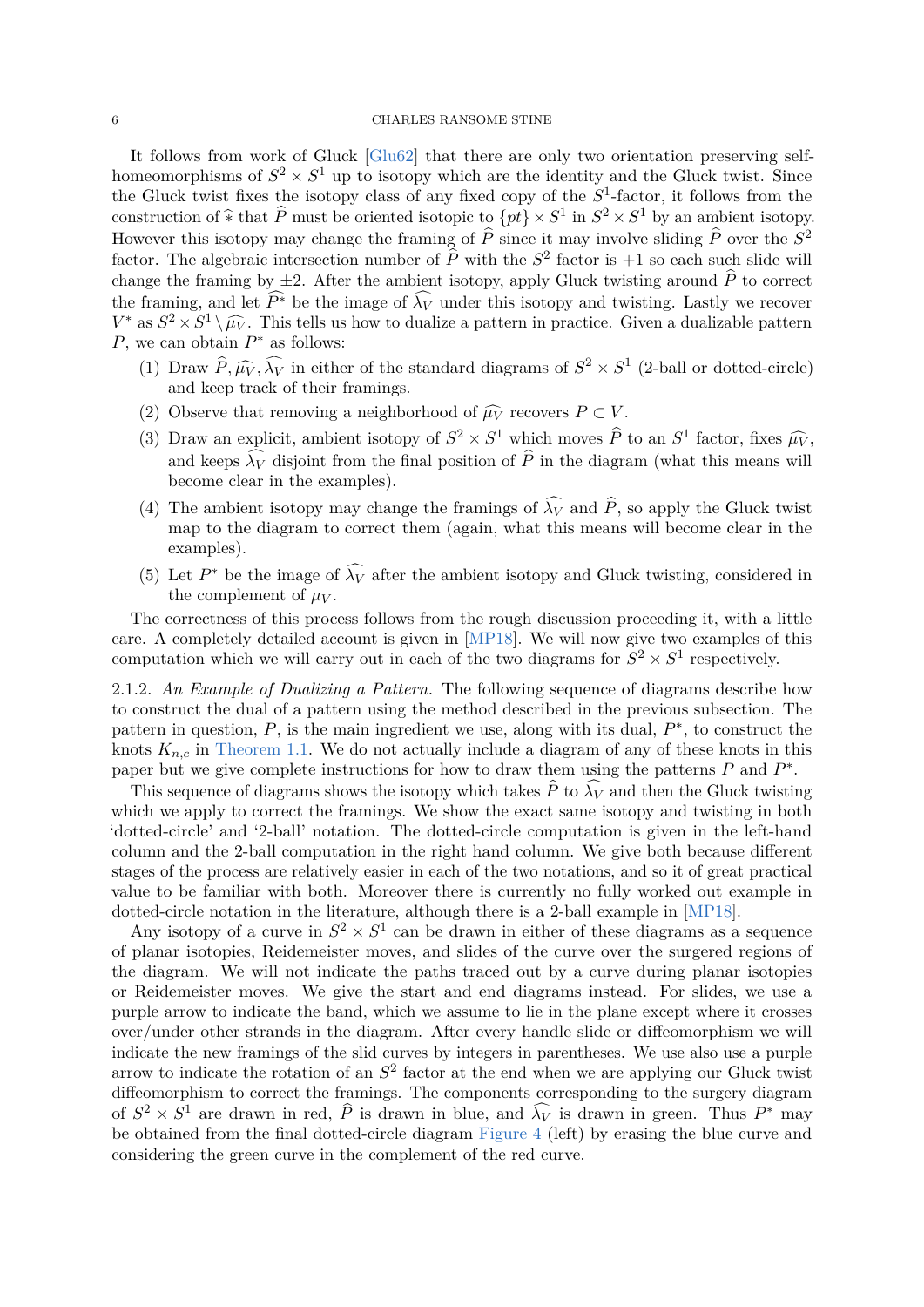<span id="page-6-0"></span>

Figure 2. Computing the dual of *P*, part I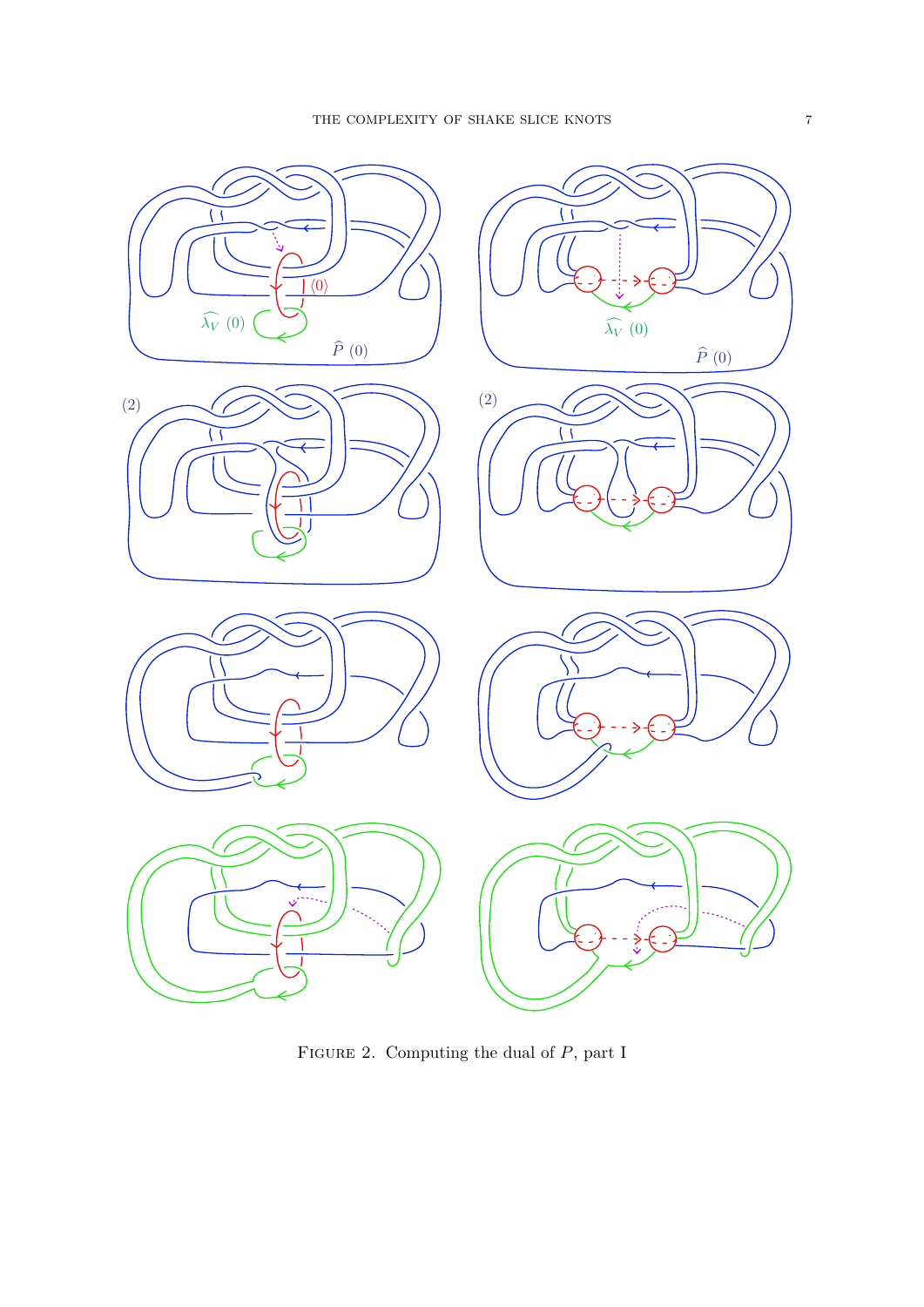<span id="page-7-0"></span>

Figure 3. Computing the dual of *P*, part II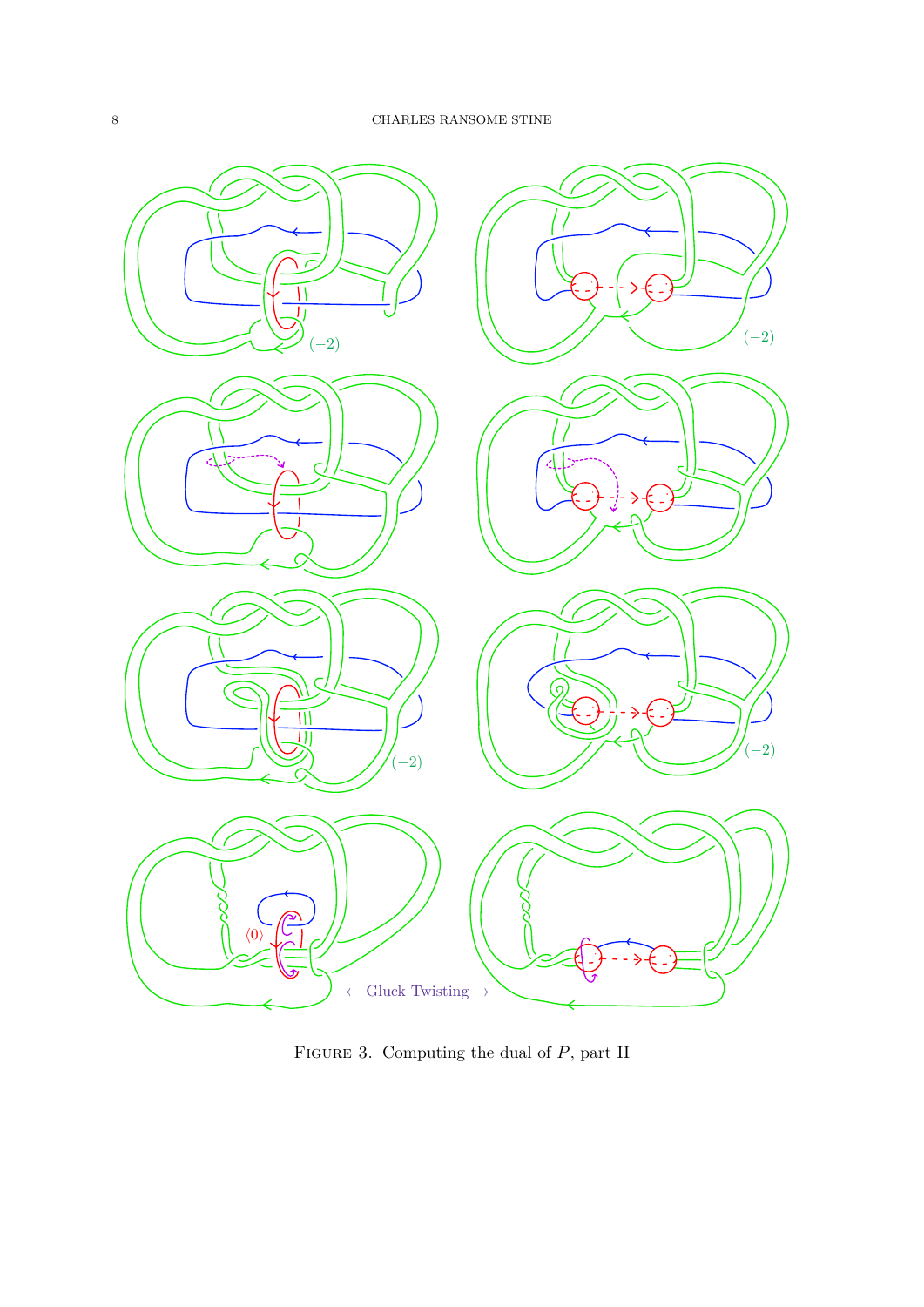<span id="page-8-0"></span>

Figure 4. Computing the dual of *P*, part III

## <span id="page-8-1"></span>2.1.3. *A Universal Construction.*

**Proposition 2.8.** *Any pattern, P, obtained from the following process is dualizable:*

- *(1) Pick an oriented knot*  $K_0$  *in*  $S^3$  *and draw a positively oriented meridian,*  $m_0$ *, around*  $K_0$ *.*
- *(2) Draw unoriented parallel copies of*  $m_0$ *, labelled*  $m_1, \ldots, m_n$ *, so that all*  $m_0 \leq i \leq n$  *bound disjoint spanning disks.*
- *(3) Draw a band*  $b_i$  *connecting*  $K_0$  *to*  $m_i$  *for each*  $1 \leq i \leq n$ *. The bands are allowed to link in any way with*  $K_0$  *and*  $m_0$ *, but they are not allowed to intersect each other.*
- (4) Orient the new knot  $K'$  using the induced orientation from  $K_0$ .
- *(5) Let*  $P \subset V$  *be the knot*  $K' \subset S^3 \setminus \nu(K_0)$ *.*

*Moreover, given any dualizable pattern Q we can take K*<sup>0</sup> *to be the unknot and then choose bands so that the pattern, P, produced by this process is isotopic to Q. Although the unknot is sufficient to produce any dualizable pattern, it can be of great practical use to choose a non-trivial base*  $knot K_0$ .

*Proof.* Let *P* be obtained from the process of [Proposition 2.8.](#page-8-1) We start by showing that *P* is dualizable. It suffices to give an explicit isotopy from  $\hat{P}$  to  $S^1$  in  $S^2 \times S^1$  by [Proposition 2.2.](#page-3-0) We consider this problem in 'dotted-circle' diagrams. We obtain a picture of  $\hat{P} \subset S^2 \times S^1$  by drawing  $K' \cup m_0$  and doing 0-surgery on  $m_0$ . Since the ends of the bands  $b_*$  are the parallel copies of  $m_0$ , we can slide each end once over the 0-surgered component  $m_0$ . Each band then retracts back onto the original knot  $\widehat{K}_0$  so we see that  $\widehat{K'}$  is isotopic to  $\widehat{K}_0$  in  $S^2 \times S^1$ . It follows from the classical light bulb theorem in  $S^2 \times S^1$  that  $K'$  is isotopic to  $S^1$  since  $|\widehat{K_0} \cap S^2| = 1$ .

Let *Q* be any fixed dualizable pattern. We must find a collection of bands to attach to the unknot as in [Proposition 2.8](#page-8-1) which recover *Q*. Consider  $\widehat{Q}$  in the 'dotted circle' diagram of  $S^2 \times S^1$ . We know there is an ambient isotopy  $\mathcal{I}: S^2 \times S^1 \times [0,1] \to S^2 \times S^1$  such that  $\mathcal{I}_0 = \text{Id}_{S^2 \times S^1}$ and  $\mathcal{I}_1(\hat{Q}) = S^1$  by the characterization of dualizable patterns given in [Proposition 2.2.](#page-3-0) Using standard techniques from Kirby calculus applied in dimension 3 to  $\mathcal{I}$ , we see it can be represented in the 'dotted circle' diagram as an alternating sequence of slides over the 0-surgered region and isotopies in the complement of the 0-surgered region. The key observation is that we can modify the isotopy in  $S^2 \times S^1$  so that all the handle-slides occur in sequence at the beginning, followed by an isotopy in the complement of the 0-surgered region.

We can assume the first move in the sequence associated to  $\mathcal I$  is a handle-slide without loss of generality. We proceed until we come to the first isotopy in the sequence, which we call  $I_1$ . At the end of  $I_1$ , there is a small arc on  $\hat{P}$  where the next band for the next handle-slide,  $S_1$ , is attached. We can pull this arc back along  $I_1$  and keep track of the path it traces out in  $S^2 \times S^1$ .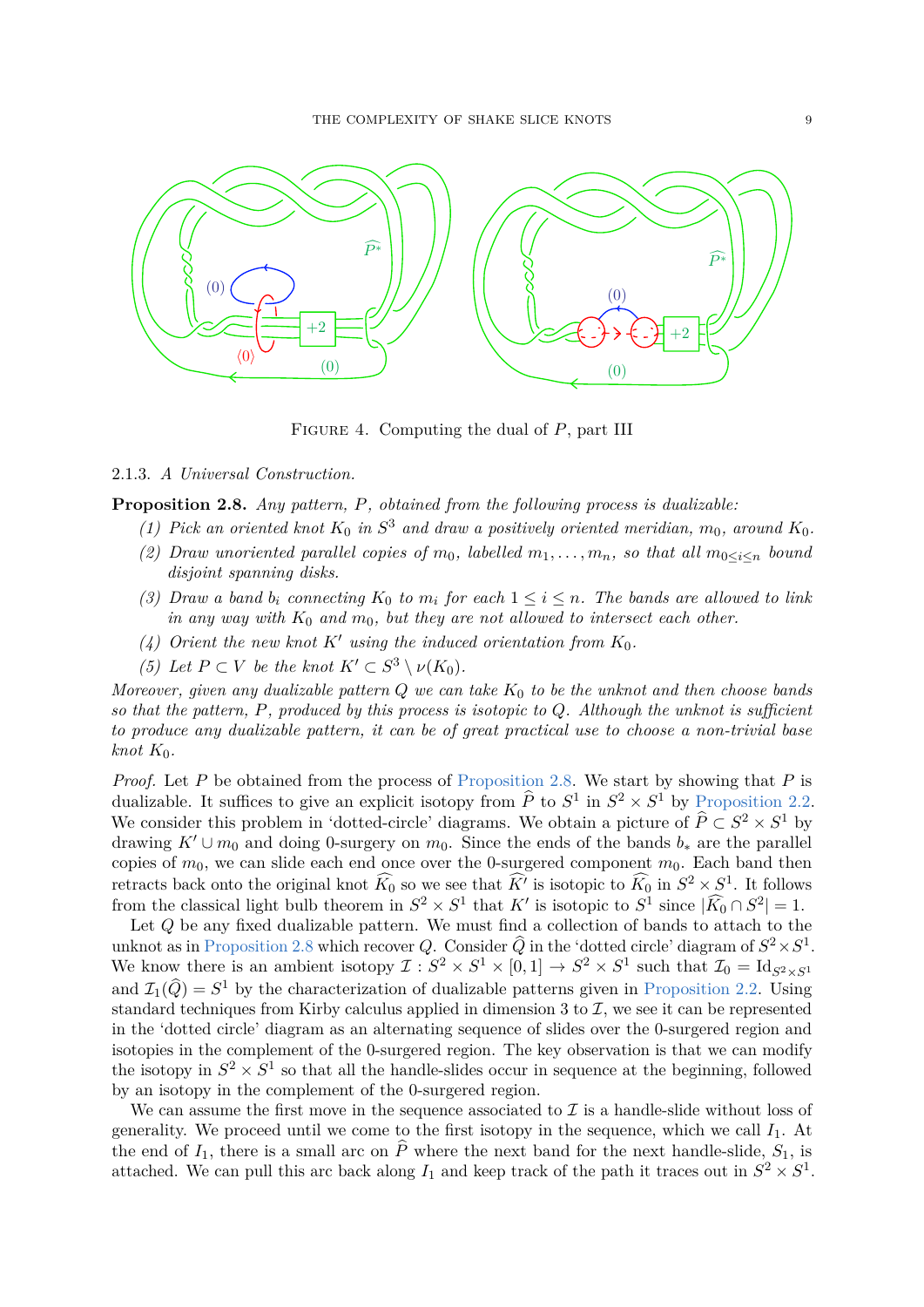### 10 CHARLES RANSOME STINE

It may be helpful to visualize this path as a ribbon. Since this path itself is contained in a neighborhood of an arc, we can modify  $I_1$  so that the path intersects neither itself nor the knot  $\hat{P}$ . We create a new sequence, defining a new isotopy, by removing  $I_1$  and proceeding directly to  $S_1$  except we append to the band the path traced out by its attaching arc under  $I_1$  thereby defining a different slide  $S'_1$ . The result of  $S'_1$  will be isotopic to the result of  $S_1 \circ I_1$  by an isotopy called  $I'_1$ . We now construct a new isotopy  $\mathcal{I}'$  by removing the subsequence  $I_1$ ,  $S_1$  from  $\mathcal{I}$  and replacing it with  $S'_1$ ,  $I'_1$ . By proceeding inductively in this manner, we can create a new isotopy which consists of a sequence of slides of  $\hat{P}$  over the 0-surgered region, followed by a single isotopy in the complement.

There is one more thing to check. We now have  $\mathcal{I}'$ , which consists of a sequence of handle-slides followed by an isotopy in the complement of the 0-surgered region. The trick is that, because the slides are done one after another and not simultaneously, it is possible that the band from the *nth* slide might intersect the bands from the slides  $1, \ldots, n-1$ . We can fix this by applying the band-finger-move described in [Figure 5](#page-9-0) to resolve the intersection of each band with all those of lower index. This makes the bands significantly more complicated but it ensures that they are disjoint. We can now play the isotopy backwards to see the  $S^1$  factor of  $S^2 \times S^1$  being simultaneously slid some number of times over the 0-surgered region to produce the pattern *Q*. This shows the existence of a sequence of bands  $b_1, \ldots, b_n$  such that if we take  $K_0$  to be the unknot (really we should think of it as the  $S<sup>1</sup>$  factor) and attach the bands as in [Proposition 2.8](#page-8-1) then we obtain *Q*.

<span id="page-9-0"></span>

FIGURE 5. Resolving intersections between bands with a finger move.

Since this construction happens in  $S^2 \times S^1$ , it is naturally compatible with the method we give for computing the dual pattern. Given  $K_0$  and  $b_1, \ldots, b_n$ , lift them to  $S^2 \times S^1$ , viewed as zero surgery on  $m_0$  as before. Notice that  $\lambda_V$  appears as a small meridian of  $m_0$ , but it does not link with the parallel copies  $m_1, \ldots, m_n$  which make up the ends of the bands  $b_1, \ldots, b_n$ . We slide each band over  $m_0$  which causes the end of each band to link once, geometrically, with *λV* . We retract the bands back onto  $K_0$ , which effectively attaches the same set of bands to  $λ_V$ . We slide  $K_0$  over  $m_0$  until it has become an unknot (possibly further tangling the bands now attached to  $\lambda_V$ ). We slide every strand of  $\lambda_V$  which passes through  $K_0$  over  $m_0$  then apply the Gluck twist (spinning the sphere composed of the obvious spanning disk for  $m_0$  with the core of the 0-surgery) to correct the framings. A very simple example of this is given in [Figure 6.](#page-10-0)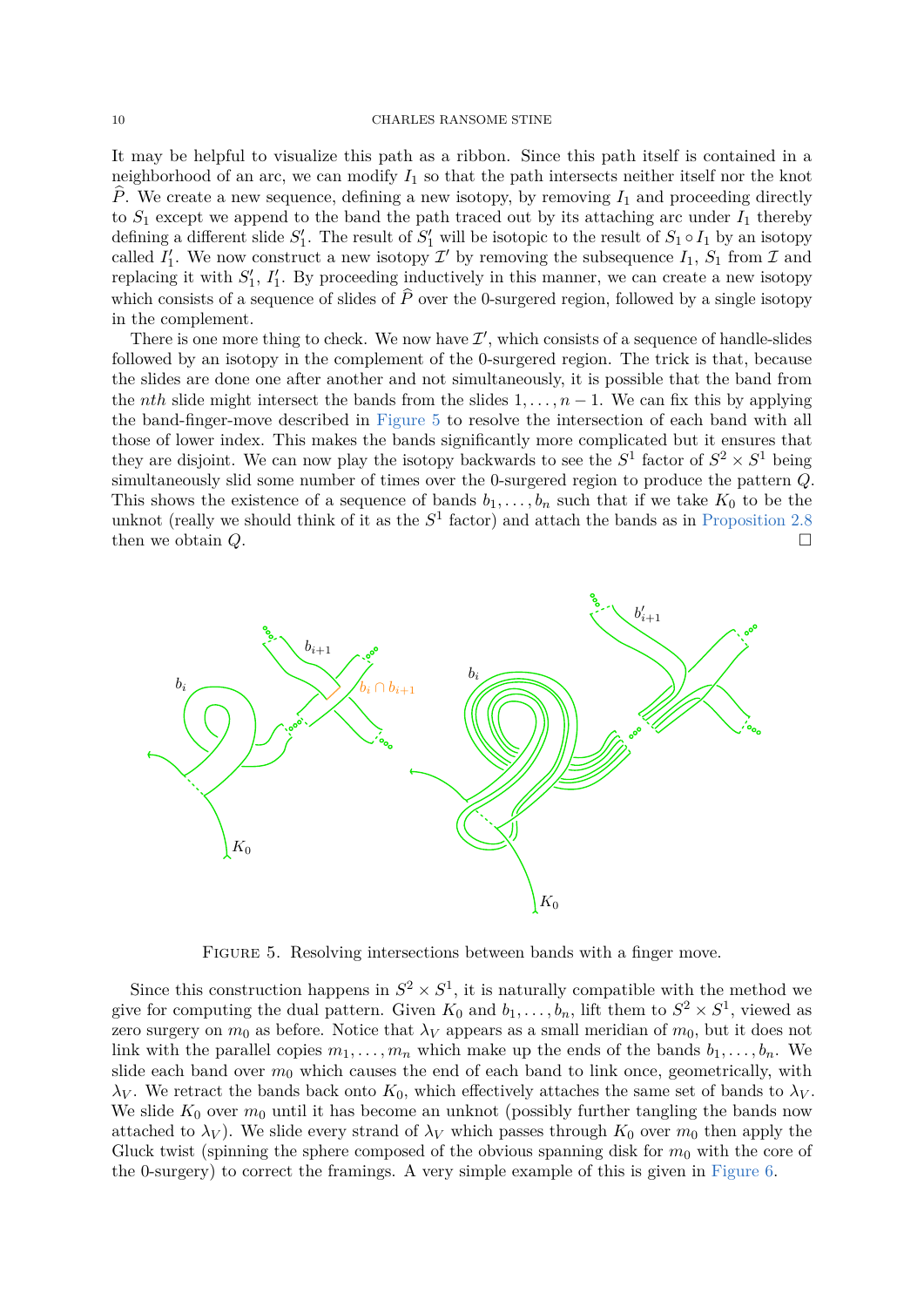<span id="page-10-0"></span>

FIGURE 6. Working out  $P^*$  from a base-knot-with-bands description of  $P$ . Going from bottom-middle to bottom-right is a simple isotopy of the three component link in the diagram. The framings of the blue and green components change because we are also applying the Gluck twisting map here, however, because each of the two components only intersects a spanning disk for the red circle at one point, we can spin blue clockwise and green counter-clockwise without causing them to twist together.

2.2. **Properties of Dualizable Patterns.** We will define all of the notation we need to manipulate dualizable patterns and knot invariants which are compatible with them in this section. These objects and their properties form a pleasing calculus which we wish to express in its entirety. We include a singe-page cheat sheet at the end of the paper which can be printed out or clipped separately from the rest. We hope it may serve as a useful reference.

## 2.2.1. *Definitions and Notation.*

**Definition 2.9.** Let  $K \subset S^3$  be a knot with exterior  $E_K$  and let  $P \subset V$  be a dualizable pattern. Let  $E_K$  come with oriented meridian  $\mu_K$  and oriented, null-homologous longitude  $\lambda_K$  on its boundary. Observe that  $E_K \cup V$  is diffeomorphic to  $S^3$  if we glue the pair  $(\mu_K, \lambda_K)$  to  $(\mu_V, \lambda_V)$ . Let the knot  $P(K)$  be the image of P under this diffeomorphism. We call the knot  $P(K)$  the *satellite knot* with *pattern P* and *companion K*.

If we have a sequence of patterns  $P_1, \ldots, P_k$ , we can apply them iteratively to a companion knot *K* to obtain the knot,  $P_1 \circ \ldots \circ P_k(K)$ . If we draw this knot in  $S^3$  in the conventional way, we see that the leftmost pattern in the composition notation,  $P_1$ , appears to be the innermost 'shape' in the diagram of the satellite knot. Conversely, the companion, *K*, appears to be the outermost 'shape'.

**Definition 2.10.** Given a pattern  $P$ , let  $P_n$  denote the pattern obtained by taking the image of *P* under the self-diffeomorphism of *V* which twists a single *D*<sup>2</sup> factor *n* times in the direction specified by the orientation of  $\mu_V$ .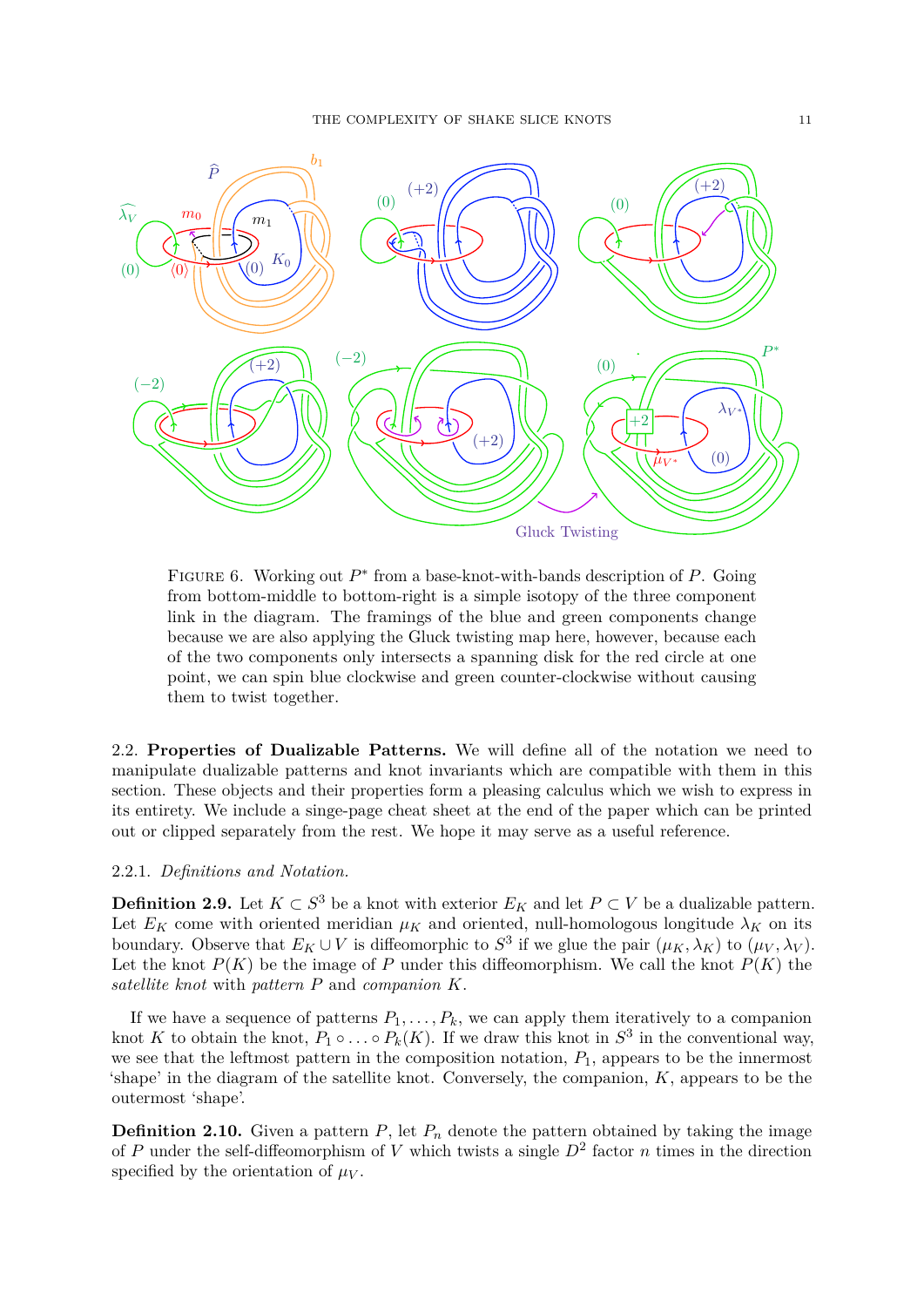**Definition 2.11.** Given a pattern *P*, let  $\overline{P}$  denote the pattern obtained by reversing the orientation of *V*, *P*,  $\lambda_V$ , and  $\mu_V$ . We formally define the new orientation to be outward-normalfirst just as *P* was. This is equivalent to reversing all the crossings and orientation arrows in a diagram for *P*.

**Definition 2.12.** Given a pattern  $P$ , let the same symbol,  $P$ , also denote the knot  $P(U)$  in appropriate contexts. For example, if *Q* is another pattern then  $Q(P)$  denotes the knot  $Q \circ P(U)$ .

**Definition 2.13.** Given a knot  $K \subset S^3$ , let  $K_{\#}$ , called 'K pound', denote the unique wrapping number one pattern such that  $K(U) = K$ .

We often combine this definition with the previous one, so that for a general pattern,  $P$ ,  $P_{\#}$ is the unique wrapping number one pattern such that  $P_{\#}(U) = P = P(U)$ . The action of a pound pattern is to take the connected sum of the companion knot with  $P(U)$ , which explains the notation.

**Definition 2.14.** Given a dualizable pattern *P*, let *P*<sup>∗</sup> denote the dual pattern with outward normal first orientation (as usual).

**Definition 2.15.** Given a pattern  $P$ , let  $P^n$  denotes the pattern  $P$  composed with itself  $n$ times.

**Definition 2.16.** Given a dualizable pattern *P*, let  $P^{-1}$  denote the pattern  $\overline{P^*}$ . The name comes from the fact that  $P^{-1}(P)$  and  $P(P^{-1})$  are always concordant to the unknot.

Since we often wish to combine one or more of these operations, we adopt the following conventions concerning their order in the absence of parentheses:

- (1)  $P_n^* = (P^*)_n$  not  $(P_n)^*$  (star goes inside twisting)
- (2)  $\overline{P}_n = (\overline{P})_n$  not  $\overline{(P_n)}$  (bar goes inside twisting)
- (3)  $P_n^m = (P^m)_n$  not  $(P_n)^m$  (composition goes inside twisting)
- (4)  $P_{\#}^* = (P^*)_{\#}$  not  $(P_{\#})^*$  (star goes inside pound)
- (5)  $\overline{P}_{\#} = (\overline{P})_{\#}$  not  $(\overline{P_{\#}})$  (bar goes inside pound)
- (6)  $P_{\#}^m = (P^m)_{\#}$  not  $(P_{\#})^m$  (composition goes inside pound)
- (7) These conventions are chosen so that if a pattern is written with a sequence of superscripts and a sequence of subscripts, then the operations should be applied in the order: superscripts from left to right followed by subscripts from left to right (bar counts as the leftmost superscript!).

Now that we have clearly established the notation we give several relations, all of which are proven, if not in this notation, in [\[MP18\]](#page-31-5).

<span id="page-11-0"></span>**Proposition 2.17.** *The following properties hold for all dualizable patterns P, Q, knots K, J, and*  $n, m \in \mathbb{Z}$ *:* 

(i) 
$$
K_{\#}(J) = K \# J = J \# K = J_{\#}(K),
$$
  $P(K) = P(K_{\#}(U)) = (P \circ K_{\#})(U) = P \circ K_{\#}$   
\n(ii)  $(P^*)^* = P,$   $(P_n)_m = P_{(n+m)},$   $P = P_0,$   $(\overline{P}) = P$   
\n(iii)  $P_n^* = (P^*)_n = (P_{-n})^*,$   $(\overline{P_n}) = (\overline{P})_{-n}$   
\n(iv)  $P^{-1} = (\overline{P^*}) = \overline{P^*}$   
\n(v)  $(P \circ P^{-1})(K) \sim K \sim (P^{-1} \circ P)(K)$   
\n(vi)  $(P \circ Q)^* = Q^* \circ P^*$   
\n(vii)  $(P \circ Q)_n = (P_n \circ Q_n)$   
\n(viii) If the wrapping number of P is one, then:  
\n $P^* = P,$   $P^{-1} = \overline{P},$   $P_n = P,$   $P = P(U)_{\#},$   $P(K) = P(U) \# K$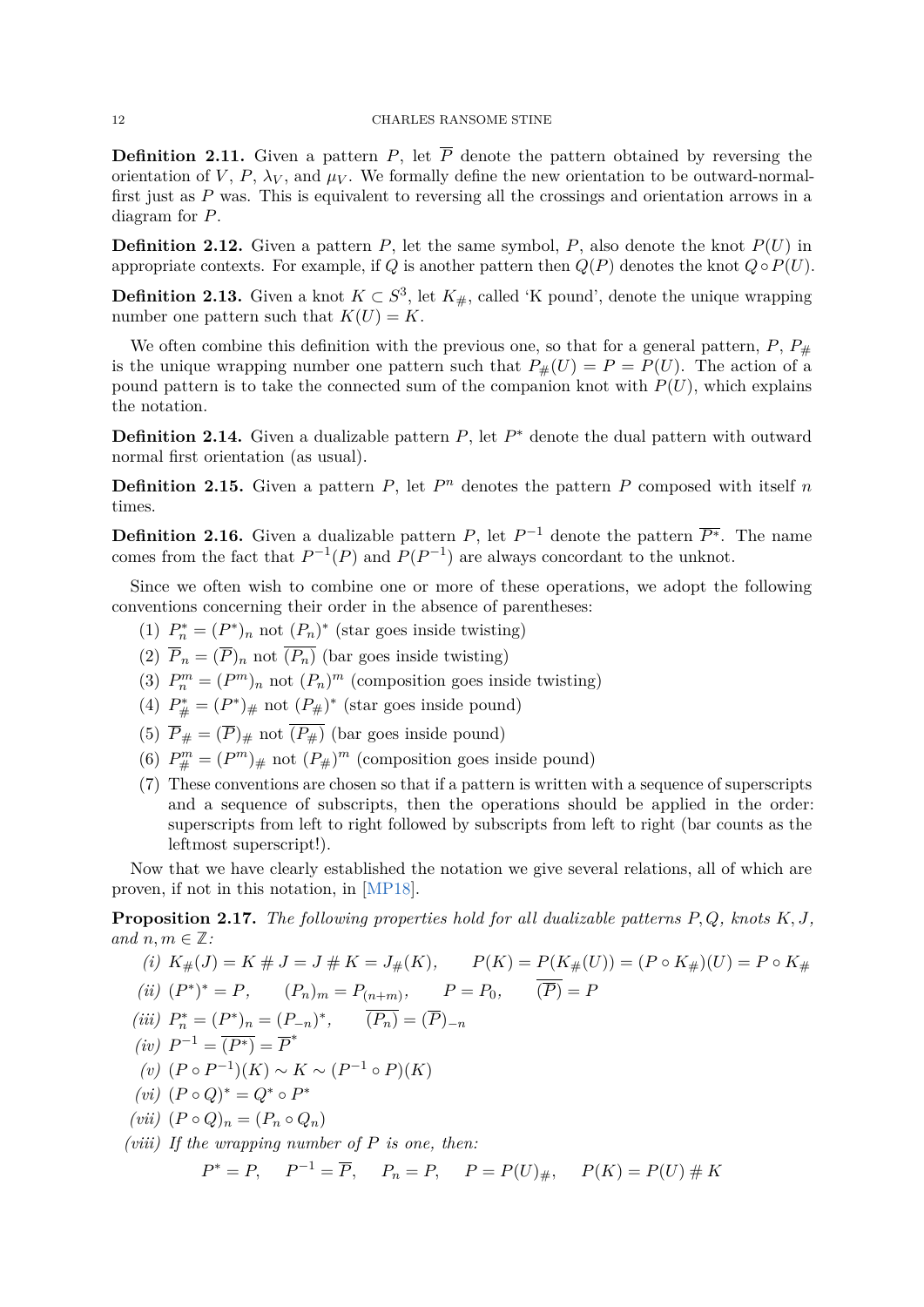This proposition shows that conventions (3) and (5) are actually unnecessary since the operations they govern commute. Nevertheless, we include these conventions for completeness.

### 2.2.2. *Traces and Surgeries.*

**Definition 2.18.** Let  $K \subset S^3$  be an oriented knot, then let  $X_n(K) := h_4^0 \cup h_4^2(K, n)$ , the union of a 4-dimensional 0-handle and a 4-dimensional 2-handle attached along the knot *K* with *n*-framing. We denote the boundary of  $X_n(K)$  in the usual way by  $S_n^3(K)$ .

**Theorem 2.19.**  $X_0(P) \cong X_0(P^*)$  for any dualizable pattern *P.* It follows that  $S_0^3(P) \cong S_0^3(P^*)$ *.* 

The proof consists of checking that both three manifolds can be obtained as fillings of *V<sup>P</sup>* and  $V_{P^*}^*$  respectively, and that  $*$  extends to these fillings. In fact this diffeomorphism extends to a diffeomorphism of the 4-dimensional traces. Understanding this is a good exercise for the reader, and the details are written in [\[MP18\]](#page-31-5). Once the reader understands the argument for  $n = 0$ , it should be reasonably clear how to adjust the result to arbitrary *n*. The stronger theorem is:

<span id="page-12-0"></span>**Theorem 2.20.**  $X_n(P) \cong X_n(P_n^*)$  for any dualizable pattern P and  $n \in \mathbb{Z}$ . Thus  $S_n^3(P) \cong$  $S_n^3(P_n^*)$ .

The the reader may be surprised that the left hand side is not  $X_n(P_{-n}^*)$ . The trick is that the sign of *n* changes twice during the natural process by which we construct the diffeomorphism. The first change comes from the fact that  $* : V_P \to V_{P^*}^*$  reverses the orientations of the meridians but not the longitudes, which sends the framing  $n \mapsto -n$ . This shows  $X_n(P) \cong X_n((P_{-n})^*)$ . The second sign change comes from reversing the order of the twisting and the dualization.

Already, it should be clear that combining [Proposition 2.8,](#page-8-1) [Proposition 2.17,](#page-11-0) and [Theorem 2.20](#page-12-0) gives a formidable repertoire of tools with which we can construct pairs of knots  $(K, J)$  such that  $X_n(K) \cong X_n(J)$  for some fixed  $n \in \mathbb{Z}$ . When  $(K, J)$  share this property, we will call *J* and *n-retrace* of *K*, and the act of constructing *J* from *K* will be called *n-retracing K*.

## 2.2.3. *Compatible Invariants.*

**Definition 2.21.** Let  $\mathcal{I}$  be an knot invariant taking values in an Abelian group A (usually  $\mathbb{Z}$ ) in practice). We say  $\mathscr I$  is *compatible* with dualizable patterns iff

- (1)  $\mathscr{I}: \mathcal{C} \to \mathcal{A}$  is a well-defined homomorphism from the smooth (or TOP) concordance group.
- (2) If  $X_0(K) \cong X_0(J)$  then  $\mathscr{I}(K) = \mathscr{I}(J)$ .

for any two knots  $K, J \subset S^3$ .

The point is that these two properties combine to give a satellite formula for  $\mathscr I$  whenever the pattern used in the satellite construction is dualizable.

**Theorem 2.22.** Let  $\mathcal{I}$  be a knot invariant which is compatible with dualizable patterns then *for any dualizable pattern P and companion knot K we have,*

$$
\mathscr{I}(P_n(K)) = \mathscr{I}(K) + \mathscr{I}(P_n)
$$

*in particular for*  $n = 0$  *we have.* 

$$
\mathscr{I}(P(K)) = \mathscr{I}(K) + \mathscr{I}(P)
$$

*where the pattern with no input should be interpreted as the pattern applied to the unknot.*

*Proof.* Assume the hypotheses of the theorem. We begin by calculating:

$$
X_0(P_n(K)) \cong X_0(P_n \circ K_{\#})
$$
  
\n
$$
\cong X_0((P_n \circ K_{\#})^*)
$$
  
\n
$$
\cong X_0(K_{\#}^* \circ (P_n)^*)
$$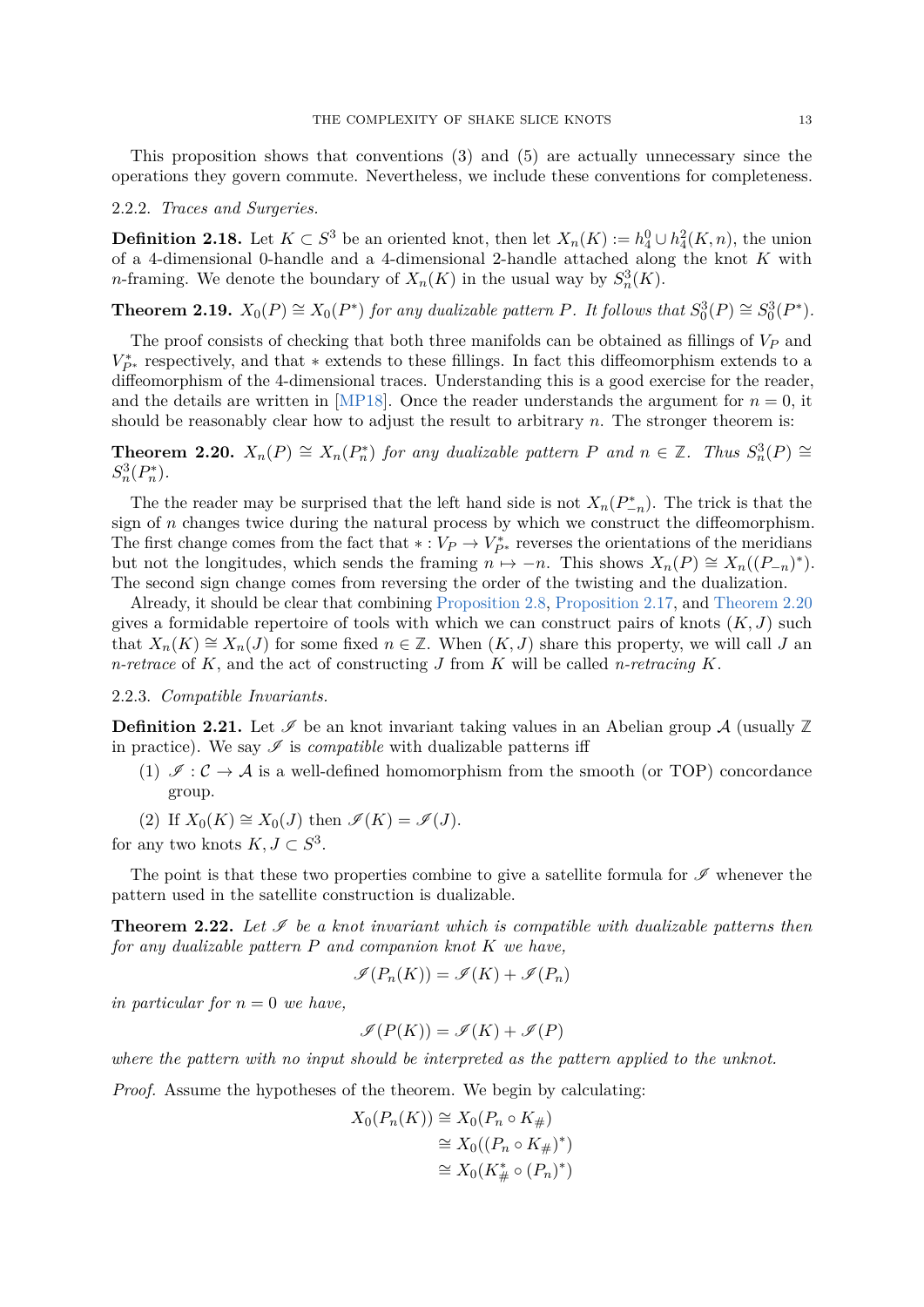$$
\cong X_0(K_{\#}\circ (P_n)^*)
$$
  

$$
\cong X_0(K \# (P_n)^*)
$$

therefore  $K \# (P_n)^*$  is a 0-retrace of  $P_n(K)$ , and it follows from the two properties included in the definition of compatibility that,

$$
\mathscr{I}(P_n(K)) = \mathscr{I}(K \# (P_n)^*) = \mathscr{I}(K) + \mathscr{I}((P_n)^*) = \mathscr{I}(K) + \mathscr{I}(P_n)
$$

The last equality comes from the fact that  $X_0((P_n)^*) \cong X_0(P_n)$  so  $\mathcal{I}((P_n)^*) = \mathcal{I}(P_n)$ . Taking  $n=0$  recovers the second statement in the theorem.

So when is an invariant compatible with dualizable patterns? The best known example of such an invariant is the classical signature and, more generally, the Levine-Tristram signature at a root of unity,  $\sigma_K(\omega)$ . Both are compatible with dualizable patterns, which can be easily deduced from two of their many, equivalent definitions. That both are concordance homomorphisms comes from defining them as the signatures of certain branched covers of the knot *K* with coefficients computed in  $\mathbb{Q}[\omega]$ . One checks that connect-summing the knots corresponds to connect-summing the covers and then quotes Novikov additivity for signatures. That both are invariant under 0-retracing follows from defining the signature in terms of the  $\omega$ -twisted cohomology of  $S_0^3(K)$ . The details can be found in the excellent survey article [\[Con21\]](#page-31-8).

We end the section by encouraging the reader to make use of the one-page cheat sheet [\(page 31\)](#page-30-0) which we have appended to this paper. It summarizes the whole calculus of dualizable patterns including the construction and dualization process. We recommend the reader to separate it from the rest of the paper and use it as a side-by-side reference to follow the calculations in the coming sections.

# 3. Shake Genus and Complexity Bounds

## 3.1. **Definitions of the Shake-Genus and Complexity.**

**Definition 3.1.** We define the *n*-shake-genus of a knot  $K$ , denoted  $g_n^{sh}(K)$ , to be the minimum genus over all orientable surfaces embedded in  $X_n(K)$  representing the canonical generator of  $H_2(K,\mathbb{Z})$  (we assume K is oriented). A knot is *n*-shake-slice iff its *n*-shake-genus is zero.

This definition is well known already in the literature and leads to other definitions in a similar spirit such as *n*-shake-concordance, see [\[CR16\]](#page-31-1).

**Definition 3.2.** Let *K* be an *n*-shake-slice knot. We define the *n-complexity* of *K*, denoted by  $c(K, n)$  or just  $c(K)$  when *n* is understood from the context, to be the minimum non-negative integer, *c*, satisfying,

$$
\left|S \cap \text{cocore}(h_4^2(K, n))\right| = 1 + 2c
$$

occurring among all smoothly embedded spheres, *S*, generating the second homology of  $X_n(K)$ . We can also distinguish between whether the sphere *S* is smoothly embedded or topologicallylocally-flatly embedded, which allows us to define smooth and topological complexity respectively.

We note that this definition is a renormalization of the *n-shaking-number* [\[FMN](#page-31-2)<sup>+</sup>21]. Since the oriented intersection number  $S \cdot D^2 = 1$  for all *S* we see that the extra intersections must occur in oppositely oriented pairs and *c* is normalized to count the number of pairs. This definition was inspired by the similar notion of complexity for h-cobordisms defined in [\[MS99\]](#page-31-9).

## <span id="page-13-0"></span>3.2. **4-Genus Bounds Complexity.**

**Proposition 3.3.**  $\text{[FMN+21]}$  $\text{[FMN+21]}$  $\text{[FMN+21]}$ *[Prop. 8.8] Let K be an n-shake-slice knot then*  $g^4(K) \le c(K)$ *. This holds both in the smooth and topological setting.*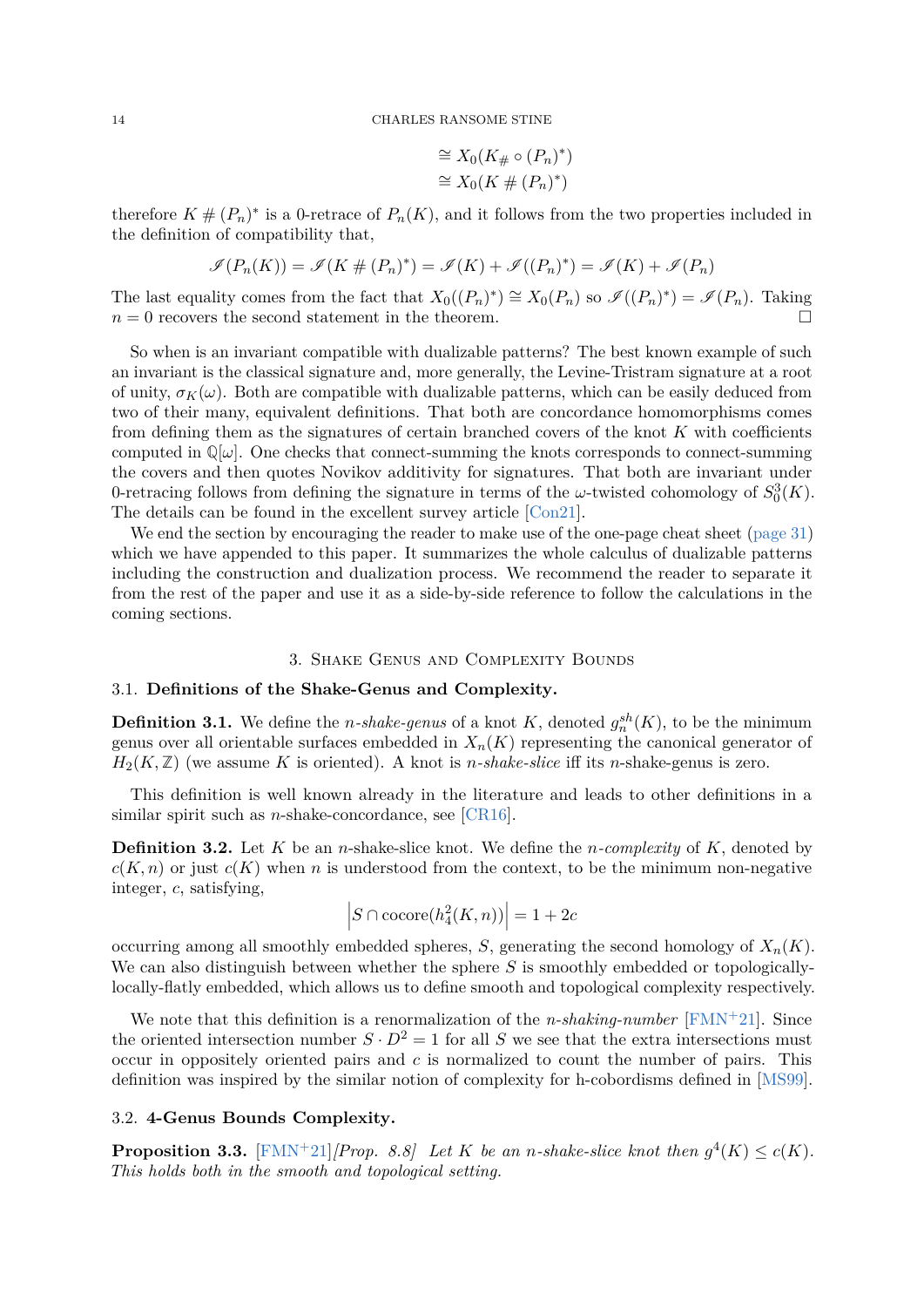*Proof.* The proof is identical in both the smooth and topological setting so pick one without loss of generality. Let *K* be as in the proposition and let *S* be an embedded sphere realizing the minimal complexity. Assume to the contrary that  $c(K) < g(K)$ . We will use *S* to construct a surface  $\Sigma \subset B^4$  with boundary *K* and  $q(\Sigma) = c(K)$  thereby creating a contradiction. By working in a chart which contains the 2-handle of  $X_n(K)$  in its interior and applying general position to *S* and the cocore of the 2-handle, we can assume that after a small perturbation *S* intersects the 2-handle in  $2c(K) + 1$  parallel copies of the core. The homological condition on *S* implies that exactly  $c(K) + 1$  of these parallel copies must be oriented coherently with the core and the remaining  $c(K)$  copies must be oriented oppositely to the core so that the oriented intersection number  $S \cdot \text{cocore}(h_4^2(K, n)) = 1$ . If we consider the boundary of the 4-ball to which the 2-handle is attached, we observe that the parallel copies of the core intersect the boundary of the 4-ball in parallel copies of the knot, twisted so that the linking number of each with the knot is  $\pm n$  depending on the orientation of the copy (as unoriented parallels they all twist with the same handedness). Let this link be called  $K_n^c \subset S^3$ . Consider  $S \cap B^4$ . We know  $S \cap h_4^2(K, n)$  is a disjoint union of  $2c(K) + 1$  disks so it follows that  $S \cap B^4$  is a  $(2c(K) + 1)$ -times punctured sphere whose boundary is  $K_n^c$ . We can pair up all but one of the components of  $K_c^n$ 

into oppositely oriented pairs, with each pair bounding a disjoint annulus  $A_i$  for  $1 \leq i \leq c(K)$ in the complement of the link. This is clear from [Figure 7.](#page-14-1) Let  $\Sigma := (S \cap B^4) \cup (\bigcup_i A_i)$ . It is immediately clear that  $\partial \Sigma = K$ , that  $\Sigma \subset B^4$ , and that  $g^4(\Sigma) = c(K)$ .

<span id="page-14-1"></span>

Figure 7. Left: a schematic of the perturbed sphere, indicating its intersection with the 2-handle. Right: the link  $K_1^0$  for  $K = 4<sub>1</sub>$ . Notice that the green components of  $K_1^0$  are coherently oriented while the orange are oppositely oriented. Clearly we could pair up the innermost green component with the orange component and draw the obvious oriented band which they cobound in the diagram. This is *A*<sup>1</sup> for this example.

<span id="page-14-0"></span>3.3. **A Sufficient Condition for High Complexity.** We now give a general process for constructing *n*-shake-slice knots of arbitrary complexity using dualizable patterns and a compatible invariant.

 $\Box$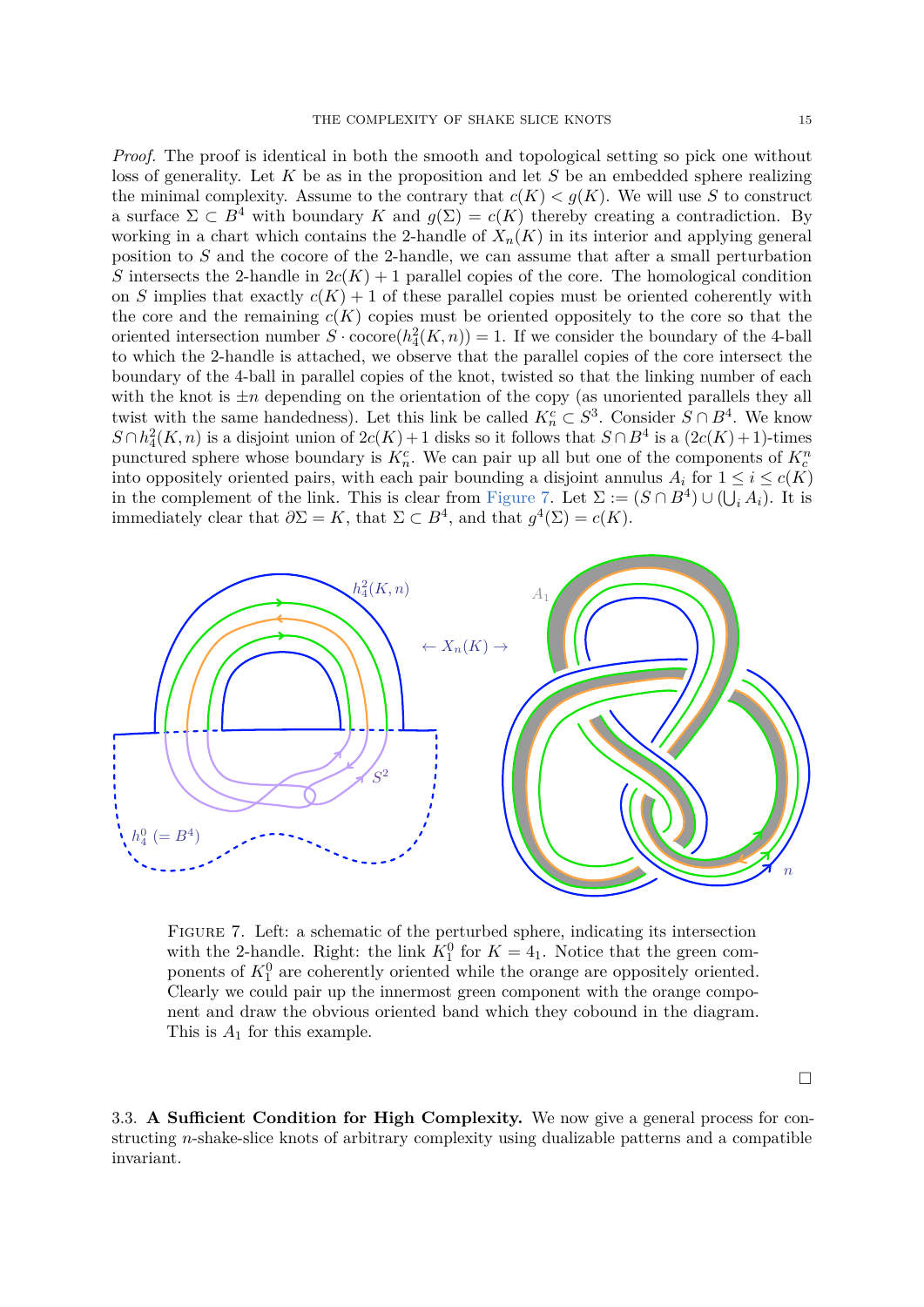**Theorem 3.4.** Let  $\mathcal I$  be an integer-valued compatible invariant whose magnitude provides a *lower bound on the 4-genus of a knot. Let*  $Q$  *be a dualizable pattern, let*  $n \in Z \setminus \{0\}$ *, and let*  $c \in \mathbb{N}$ *. Assume:* 

$$
\mathscr{I}(Q_n)-\mathscr{I}(Q)\neq 0
$$

*It follows that the knot K defined by,*

 $K := (\overline{Q}_n^*)$  $(n^*)^c \circ Q^c$ 

*is smoothly n-shake-slice, and has smooth or topological complexity at least c depending on* whether  $\mathscr I$  bounds the smooth or topological  $\mathscr I$ -genus.

*Proof.* Let *K* be given satisfying the hypotheses of the theorem. We will establish that *K* is *n*-shake-slice by showing that it is an *n*-retracing of a slice knot. We will bound the complexity of *K* by showing  $|\mathcal{I}(K)| \ge c$  and then quoting [Proposition 3.3.](#page-13-0) Clearly the knot  $\overline{(Q^c)} \# Q^c$  is smoothly slice since it is the connected sum of a knot with its mirror. Using the calculus of dualizable patterns we show that *K* is an *n*-retracing of it.

$$
X_n(\overline{(Q^c)} \# Q^c) \cong X_n(Q^c_{\#} \circ \overline{Q}^c)
$$
  
\n
$$
\cong X_n((Q^c_{\#} \circ \overline{Q}^c)^*_n)
$$
  
\n
$$
\cong X_n((\overline{Q}^{c*} \circ (Q^c_{\#})^*)_n)
$$
  
\n
$$
\cong X_n((\overline{Q}^{*c} \circ Q^c_{\#})_n)
$$
  
\n
$$
\cong X_n(\overline{Q}^{*c}_n \circ (Q^c_{\#})_n)
$$
  
\n
$$
\cong X_n((\overline{Q}^{*c}_n)^c \circ Q^c)
$$
  
\n
$$
\cong X_n(K)
$$

Clearly  $X_n(\overline{(Q^c)} \# Q^c)$  has a sphere generating its second homology group, which is given by capping off a slice disk for the knot with the core of the 2-handle. Taking the image of this sphere under the diffeomorphism to  $X_n(K)$  shows that *K* is *n*-shake-slice. Next we compute:

$$
\mathcal{I}((\overline{Q}_n^*)^c \circ Q^c) = \mathcal{I}((\overline{Q}_n^*)^c) + \mathcal{I}(Q^c)
$$
  
\n
$$
= c\mathcal{I}(\overline{Q}_n^*) + c\mathcal{I}(Q)
$$
  
\n
$$
= c\mathcal{I}((\overline{Q}_{-n})^*) + c\mathcal{I}(Q)
$$
  
\n
$$
= c\mathcal{I}((\overline{Q}_{-n})^*) + c\mathcal{I}(Q)
$$
  
\n
$$
= c\mathcal{I}((\overline{Q}_{n})) + c\mathcal{I}(Q)
$$
  
\n
$$
= c\mathcal{I}((Q_n)) + c\mathcal{I}(Q)
$$
  
\n
$$
= -c\mathcal{I}(Q_n) + c\mathcal{I}(Q)
$$
  
\n
$$
= c(\mathcal{I}(Q) - \mathcal{I}(Q_n))
$$
  
\n
$$
\implies |\mathcal{I}(K)| = c|\mathcal{I}(Q) - \mathcal{I}(Q_n)| \ge c
$$

and it follows from [Proposition 3.3](#page-13-0) that  $c \leq c(K)$ .

Our main result will follow from taking  $\mathscr I$  to be the Levine-Tristram signature and the pattern  $Q$  to be  $P_1$  where  $P$  is the pattern from the first example in section 2. The rest of the paper is concerned with verifying the condition that  $\mathcal{I}(Q_n) - \mathcal{I}(Q) \neq 0$ .

# 4. A Theorem about Classical Signatures

<span id="page-15-0"></span>We digress for a moment in this section to prove the following theorem about the classical signature. We will apply it in the next section to verify the conditions of *[T heorem](#page-14-0)* 3*.*4 for our pattern  $Q := P_1$  and *n* odd. The case of *n* even and non-zero will be handled by a different method.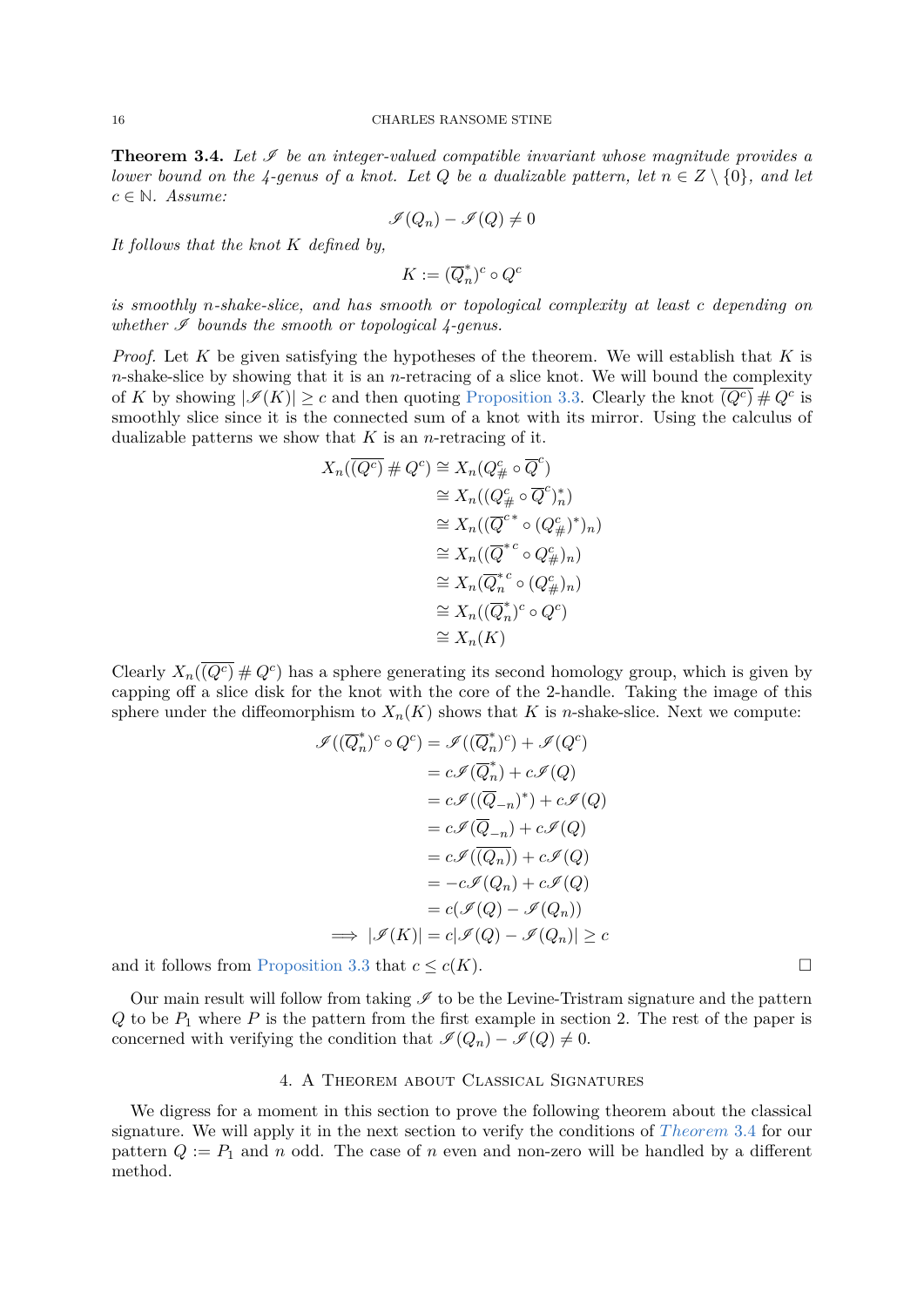**Theorem 4.1.** *Let K be a knot, and let U be an unknot embedded in the complement of K such that the oriented linking number*  $lk(K, U) = 1$ *. Let*  $K_n$  *be the result of applying n full twists to all the strands of K which pass through a spanning disk for U. For all*  $n \in \mathbb{Z}$ *,*  $\sigma(K) = \sigma(K_2)$ *, so the set*  $\{\sigma(K_n) \mid n \in \mathbb{Z}\}$  *contains at most two values.* 

The proof will proceed by using the method of Goeritz and Trotter, as described in [\[GL78\]](#page-31-10), to calculate the classical signature of *K* from a non-orientable spanning surface. We will show that there is a canonical way to convert a Seifert surface for *K* into a non-orientable spanning surface for  $K_2$ . Moreover, the Goeritz form for  $K_2$  can be computed from the Seifert form for  $K$ and then diagonalized in full generality. The correction term can be easily computed and we will show that the correction term and change of signature offset each other, which proves the result.

4.1. **Goeritz Forms and the Correction Term.** Let *K* be a knot and let *F* be a spanning surface, possibly non-orientable, for *K*. Let  $x_1, \ldots, x_n$  be an oriented basis for  $H_1(F, \mathbb{Z})$  and let  $x_i^{\tau}$  denote the double cover of  $x_i$  obtained by locally parametrizing the normal bundle as  $F \times [-1, 1]$  and lifting  $x_i$  to  $x_i \times \{-1\} \cup x_i \times \{+1\}$  in each chart. If  $x_i$  is an orientation preserving loop in *F* then  $x_i^{\tau}$  is the disjoint union of two parallel copies of  $x_i$ , one on either side of *F*, and both oriented coherently with  $x_i$ . If  $x_i$  is an orientation reversing loop then  $x_i^{\tau}$  is a single circle which wraps twice around  $x_i$  just as the boundary of a Mobius band wraps around its central circle, and which is oriented coherently with *x<sup>i</sup>* .

We define the Goeritz matrix associated to the pair  $(K, F)$  to be the form  $\mathscr{G}_{ij} := lk(x_i, x_j)$ . We observe that this form recovers the symmetrized Seifert form if *F* is orientable since,

$$
lk(x_i, x_j^{\tau}) = lk(x_i, x_j^+) + lk(x_i, x_j^-) = lk(x_i, x_j^+) + lk(x_j, x_i^+)
$$

For a proof that  $\mathscr G$  is symmetric when *F* is non-orientable see [\[GL78\]](#page-31-10).

We define the correction term associated to  $(K, F)$  as follows. Let  $K_F$  denote a coherently oriented parallel copy of *K* which is chosen to be disjoint from *F*, and observe that there is a unique such choice up to isotopies supported in a neighborhood of *K*. The correction term associated to  $(K, F)$  is defined by  $\eta := \frac{1}{2}lk(K, K')$  which is always an integer. The central theorem of [\[GL78\]](#page-31-10) is:

**Theorem 4.2.** *Let K be a knot in S* <sup>3</sup> *and let F be a possibly non-orientable spanning surface for K with Goeritz form* G *and correction term η. It follows that the classical knot signature of K can be computed from F by the formula:*

$$
\sigma(K) = \text{sign}(\mathscr{G}) - \eta
$$

We give the following example to demonstrate the practical utility of this theorem. The  $(2, 2n + 1)$ -torus knot has an obvious spanning surface homeomorphic to the Mobius band. The Goeritz form associated to this surface is the one-by-one form  $[2n+1]$  and the correction term is also  $2n + 1$ , therefore,

$$
\sigma(T_{2,2n+1}) = \text{sign}([2n+1]) - (2n+1) = 1 - 2n - 1 = |-2n|
$$

The amazing brevity of this calculation will not be lost on those who have tried to compute the signature of torus knots using orientable spanning surfaces.

The most practical way to approach this calculation for a specific knot *K* is to perform an isotopy of the pair  $(K, F)$  in  $S^3$  to make F look like a small disk in the plane with several bands attached. Of course the bands will twist and link with each other for a generic knot, but we can arrange them so that they lie in the same plane as the disk, except when one of them passes over another, or when one twists around its core arc. We label the bands  $B_1, \ldots, B_{2n}, N_1, \ldots, N_m$  so that the  $B_*$  are the orientable bands and the  $N_*$  are the non-orientable bands. Each band yields a generator of  $H_1(F,\mathbb{Z})$ , obtained by orienting the core arc of the band and connecting the ends of the arc with a small, boundary-parallel arc in the disk. The orientation of the core arc can be chosen arbitrarily for the orientable bands, but for the non-orientable bands it is convenient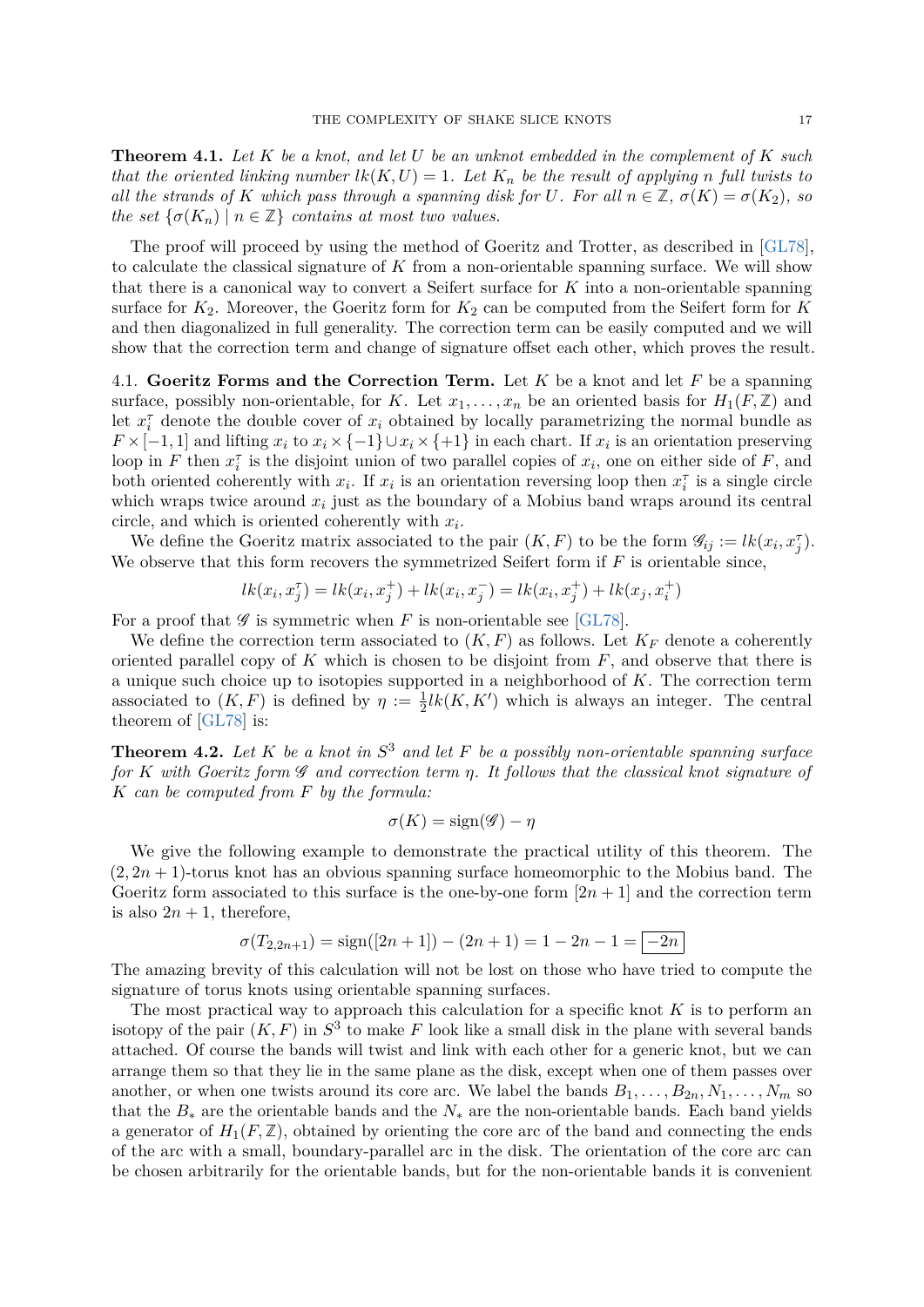to choose the orientation to be coherent with the orientation of the edges of the band (which both point in the same direction because the band is non-orientable!). These generators are called  $b_1, \ldots, b_{2n}, n_1, \ldots, n_m$  respectively and form a basis. We can compute the Goeritz form in this basis easily by defining the writhe, linking number, and twisting number of the bands then expressing the entries of the Goeritz form in terms of these numbers.

**Definition 4.3.** Let  $F \subset S^3$  be a connected, possibly non-orientable surface with a single boundary component, *K*. Assume that *F* is embedded as a flat disk with bands,  $B_1, \ldots, B_{2n}, N_1, \ldots, N_m$ , attached to it and assume that all bands come with oriented core arcs as in the previous paragraph. We give the following definitions for any bands  $X_i, X_j$  of  $F$ :

- (1) The *writhe* of  $X_i$ , denoted  $W(X_i)$ , is twice the signed count of self-crossings of the band  $X_i$  where the sign is determined by the sign of the induced self-crossing of the core arc of  $X_i$ .
- (2) The *twisting number* of  $X_i$ , denoted  $T(X_i)$  is the signed count of half twists in the band relative to the plane. The sign is determined by the handedness of the twisting as one travels along the core arc (note: this is independent of the orientation of the core arc!).
- (3) The *linking number* of  $X_i$  with  $X_j$ , denoted  $Lk(X_i, X_j)$ , is the signed count of crossings between the bands  $X_i$  and  $X_j$  with the signs determined by the orientations of their cores.

The linking number of  $X_i$  with itself is defined by  $Lk(X_i, X_i) := W(X_i) + T(X_i)$ . Note that this is twice what the reader might expect if we compare it to the standard definition of the linking number between knots.

These definitions yield the following:

**Proposition 4.4.** *In the setting of the previous definition, the Goeritz form and correction term associated to the pair* (*K, F*) *can be computed by the following formulas:*

$$
\mathcal{G} = [Lk(X_i, X_j)]_{i,j=1}^{2n+m} \qquad \eta = \sum_{i,j=1}^n Lk(N_i, N_j)
$$

*In particular, one can compute η directly from* G *by summing all the entries in* G *which correspond to a pair of non-orientable bands.*

*Proof.* We will rely on the combinatorial definition of linking number in *S* <sup>3</sup> which says that if  $L, L'$  are disjoint, oriented links then we can compute the linking number  $lk(L, L')$  as half the sum of the signed count of crossings between the components of *L* and the components of *L'*. We use links here because, in the case of a generator  $b_i$ , corresponding to an orientable band, we see  $b_i^{\tau}$  is a disjoint union of two coherently oriented, parallel circles. We begin by verifying the formula for the Goeritz form in the basis given by the oriented cores of the bands union small arcs in the disk. By definition,  $\mathscr{G}_{ij} = lk(x_i, x_j^{\tau})$  so we must find a way to systematically locate and count the crossings between these two links. There are two different types of crossing. The first occurs when the band  $X_i$  passes over/under the band  $X_j$ , [Figure 8](#page-18-0) (A), in which case both strands of  $x_j^{\tau}$  pass over/under  $x_i$ : this contributes  $\pm 2$  to the signed count of crossings between them and is exactly double the amount which it contributes to the computation of  $Lk(X_i, X_j)$ . In places where the band  $X_i$  crosses itself this same analysis holds, and each full twist in the band contributes  $\pm 4$  to the count of crossings between  $x_i$  and  $x_i^{\tau}$ . It follows that the contributions to the computation of  $lk(x_i, x_j^{\tau})$  given by the bands is exactly double the contribution given to  $Lk(X_i, X_j)$ . What remains is to understand the contribution given by the points in the central disk of  $F$  where the curves  $x_i$  and  $x_j$  intersect each other on the surface  $F$ . By examining the local picture of  $x_i$  and  $x_j^{\tau}$  near such an intersection, [Figure 8](#page-18-0) (B), we see that the two crossings always come with opposite signs and so the contribution is zero. Thus we can always assume both links have no crossings on the disk during the computation of  $lk(x_i, x_i^{\tau})$ . It follows that  $lk(x_i, x_j^{\tau}) = Lk(X_i, X_j) = \mathcal{G}_{ij}$ .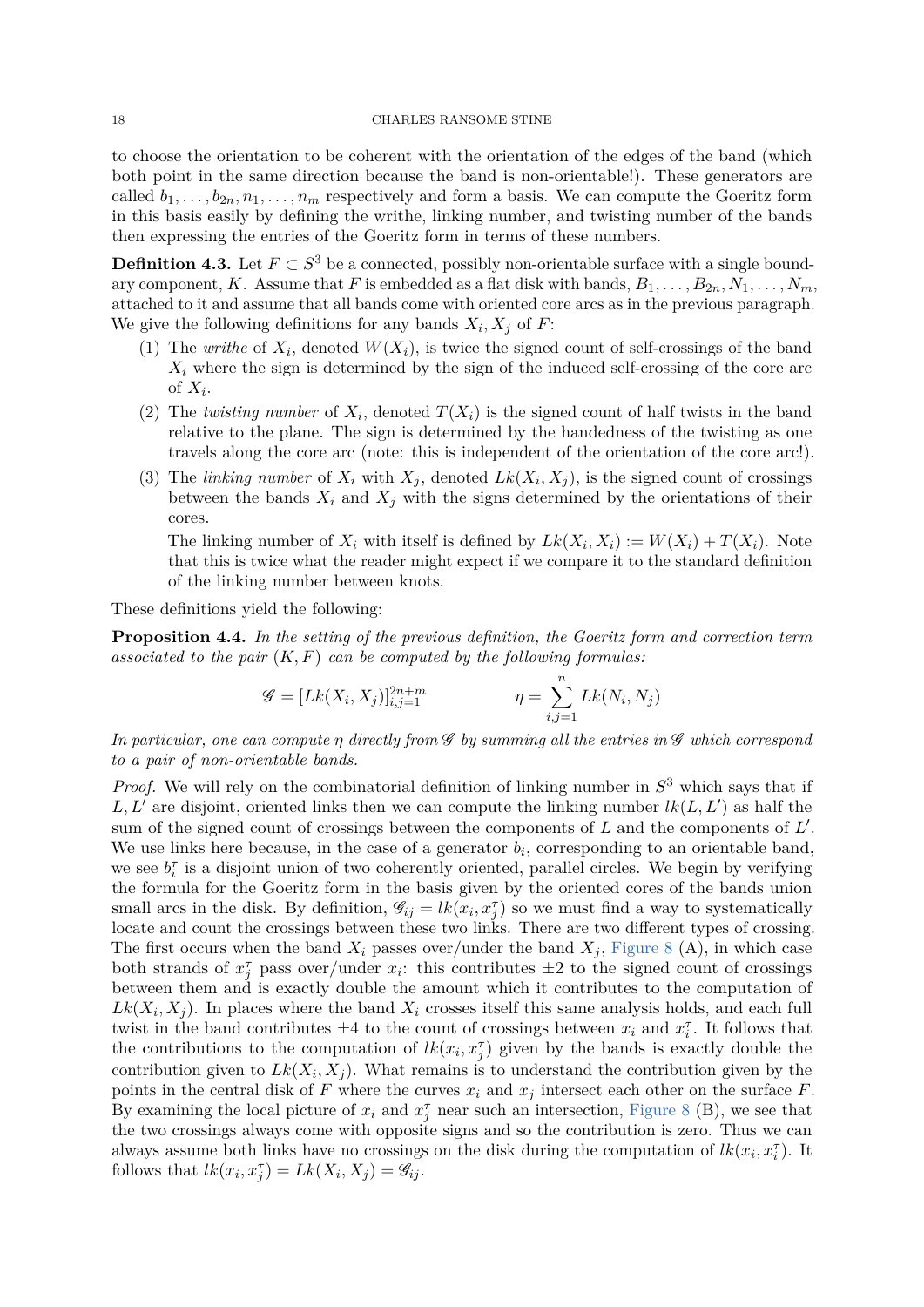<span id="page-18-0"></span>

Figure 8. (A) bands crossing each other, (B) arcs and their push-offs meeting in the disk, (C) a band with a half twist. The cores of the bands are orange, the push-offs of the cores in green. In  $(A)$ ,  $(C)$  red dots mark green-orange crossings, and purple dots mark orange-orange and blue-blue crossings respectively.

Next we analyze the correction term. Since  $K'$  is disjoint from  $F$ , it follows that  $K'$  is isotopic to the Seifert framed parallel  $K''$  as  $K'$  runs around the base disk and the orientable bands. This means the signed count of the crossings between  $K$  and  $K'$  will agree with the count between  $K$ and  $K''$  near the disk and orientable bands. This can be easily seen to be zero since we can clearly surger out the non-orientable bands from  $(K, F)$  which makes  $F$  into an orientable spanning surface and  $K'$  into a disjoint parallel which must therefore have linking number zero with the new knot. It follows that  $lk(K, K')$  can be computed entirely from counting crossings between  $K'$  and the boundaries of the non-orientable bands. Where two non-orientable bands cross, the count changes by  $\pm 4$  and therefore the linking number changes by  $\pm 2$  and the correction term changes by  $\pm 1$ . This change is exactly the contribution the crossing makes to the linking number between the two bands. Wherever the band has a half twist, each of the strands of  $K'$ on either side of the band must cross over the band which adds four crossings of the same sign, so that the count changes again by  $\pm 4$  and thus the correction term changes by  $\pm 1$ , [Figure 8](#page-18-0) (C). Again, this is exactly the contribution which the half twist makes to the writhe of the band and therefore to the band's linking number with itself. It follows that the correction term is exactly the sum of the entries of  $\mathscr G$  which correspond to pairs of non-orientable bands.

 $\Box$ 

## 4.2. **Adding Pairs of Twists.** We will need the following lemma:

<span id="page-18-1"></span>**Lemma 4.5.** Let  $K \subset Y^3$  be a null-homologous knot in an oriented 3-manifold. Let  $D \subset Y^3$  be an embedded disk with oriented boundary U such that  $U \cdot K = +1$  and therefore,

$$
|K \cap D| = 1 + 2c
$$

*for some*  $c \in \mathbb{N} \cup \{0\}$ . It follows that there exists an orientable spanning surface  $F \subset Y^3$  for *K such that F* ∩ *D consists of c arcs on D connecting oppositely oriented intersection points between K and D and one arc connecting the remaining positive intersection point to a point on*  $U = \partial D$ *. Thus the intersection of*  $F$  *with a neighborhood of*  $D$  *looks like the upper left of [Figure 10.](#page-20-0)*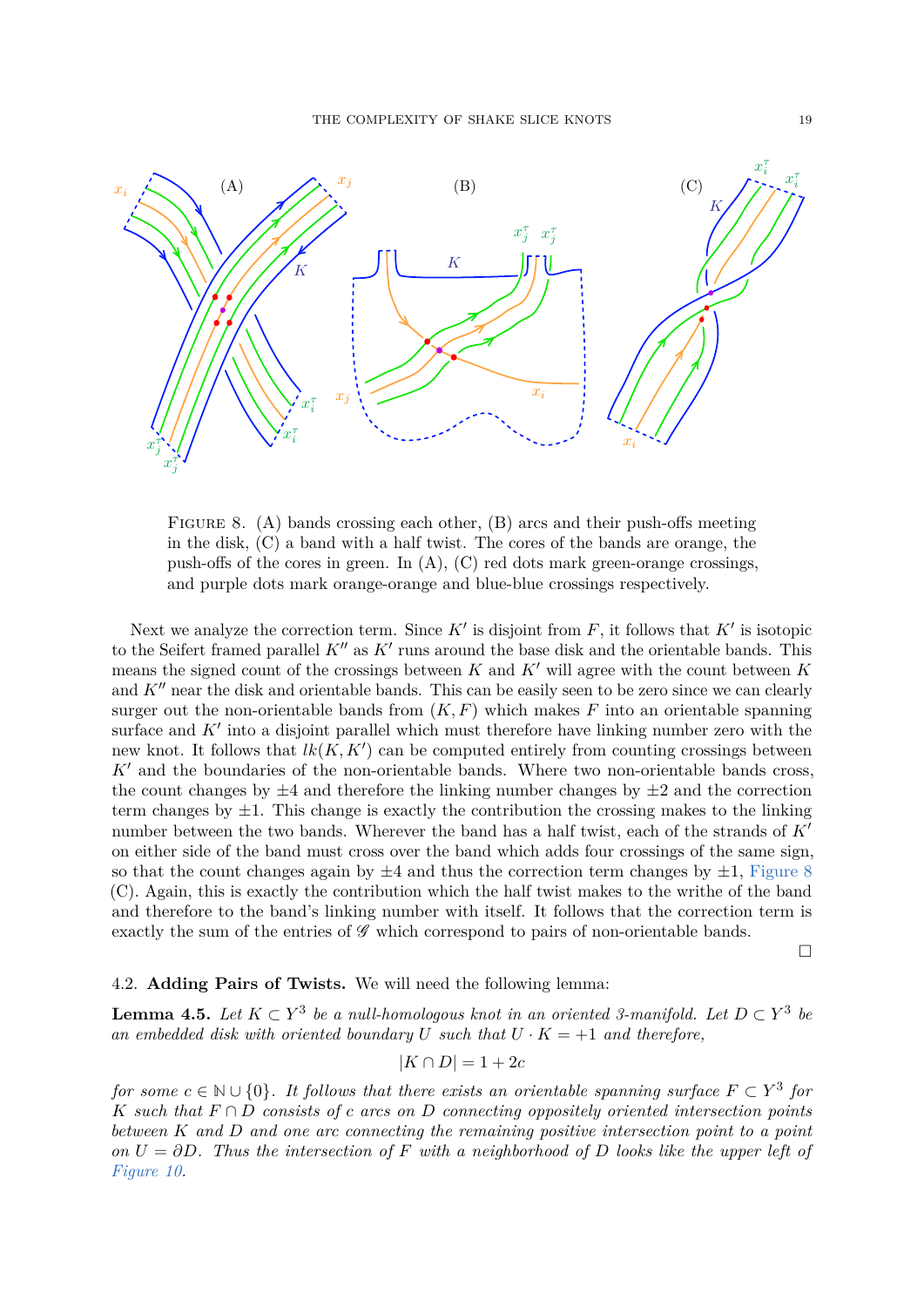<span id="page-19-0"></span>

Figure 9. Resolving a ribbon intersection of a Seifert Surface.

*Proof.* We can pair up the strands of *K* which intersect *D* into oppositely oriented pairs, with one strand left over. We connect each pair of strands by an arc in *D* which connects their intersection points, ensuring that all the arcs are disjoint. We then connect the final intersection point to the boundary *U* by an arc disjoint from the rest. Each of the  $c + 1$  arcs we have just defined can be projected slightly out of the disk, one copy on each side. We can then surger the knot by resolving each pair of strands which pass through the disk using the pair of arcs which we have constructed. This transforms the knot into a  $(c+1)$ -component oriented link and leaves one pair of projected arcs unused: the pair which come from the arc connected to the boundary *U*. Consider the corresponding ends of this pair which came from the point on the arc which touches *U*. We can connect these two ends with a small arc that goes around half a meridian to *U* and is therefore disjoint from *D*. We can then replace the portion of *K* which passes through *D* with this new arc we have defined. The reader may recognize this as the result of doing a finger move. This gives us an oriented link  $L \subset Y^3 \setminus \nu(D)$ . Clearly *L* is also null-homologous in  $Y^3 \setminus \nu(D)$  and it follows that *L* has a connected, oriented spanning surface  $F_0 \subset Y^3 \setminus \nu(D)$ . We can recover  $K$  from  $L$  and simultaneously convert  $F_0$  into an immersed spanning surface for *K* by attaching to *F* the obvious ribbons which undo the resolutions and the finger move we used to produce *L*. Let the new, immersed, spanning surface for *K* which we obtain by this process be called  $F_1$ . Since  $F_1$  was obtained from an embedded surface by attaching ribbons, it follows that the only self-intersections of  $F_1$  with itself are ribbon intersections. These can be resolved according to the local model shown in [Figure 9.](#page-19-0) Let *F* be the result of resolving the self-intersections of  $F_1$  in this manner. It now follows that  $F$  satisfies the conditions of the lemma and the set of the set of the set of the set of the set of the set of the set of the set of the set of the set of the set of the set of the set of the set of the set of the set of the set of the set of the set of the

We can now give the proof of [Theorem 4.1:](#page-15-0)

*Proof of [Theorem 4.1.](#page-15-0)* Consider a local neighborhood of the spanning disk for *U* and its intersection with *K*. We see *U* as a standard unknot and  $2n + 1$  strands of *K* passing through it, *n* + 1 passing positively and *n* passing negatively. We can pair up each positive strand with a negative strand and we will have one positive left over. We can assume without loss of generality that there is a Seifert surface *F* for *K* such that each oppositely oriented pair of strands passing through *U* is the boundary of an orientable band of *F* by the lemma. We can further assume that the intersection between the disk and *F* is an arc connecting the left-over strand to *U* and several disjoint intervals corresponding to the bands. Now consider  $K_2$ . We can see from [Figure 10](#page-20-0) that  $K_2$  is equal to  $K$  outside a neighborhood of the spanning disk for  $U$ , and moreover there is a natural way to modify  $F$  to obtain a non-orientable spanning surface for  $K_2$  which we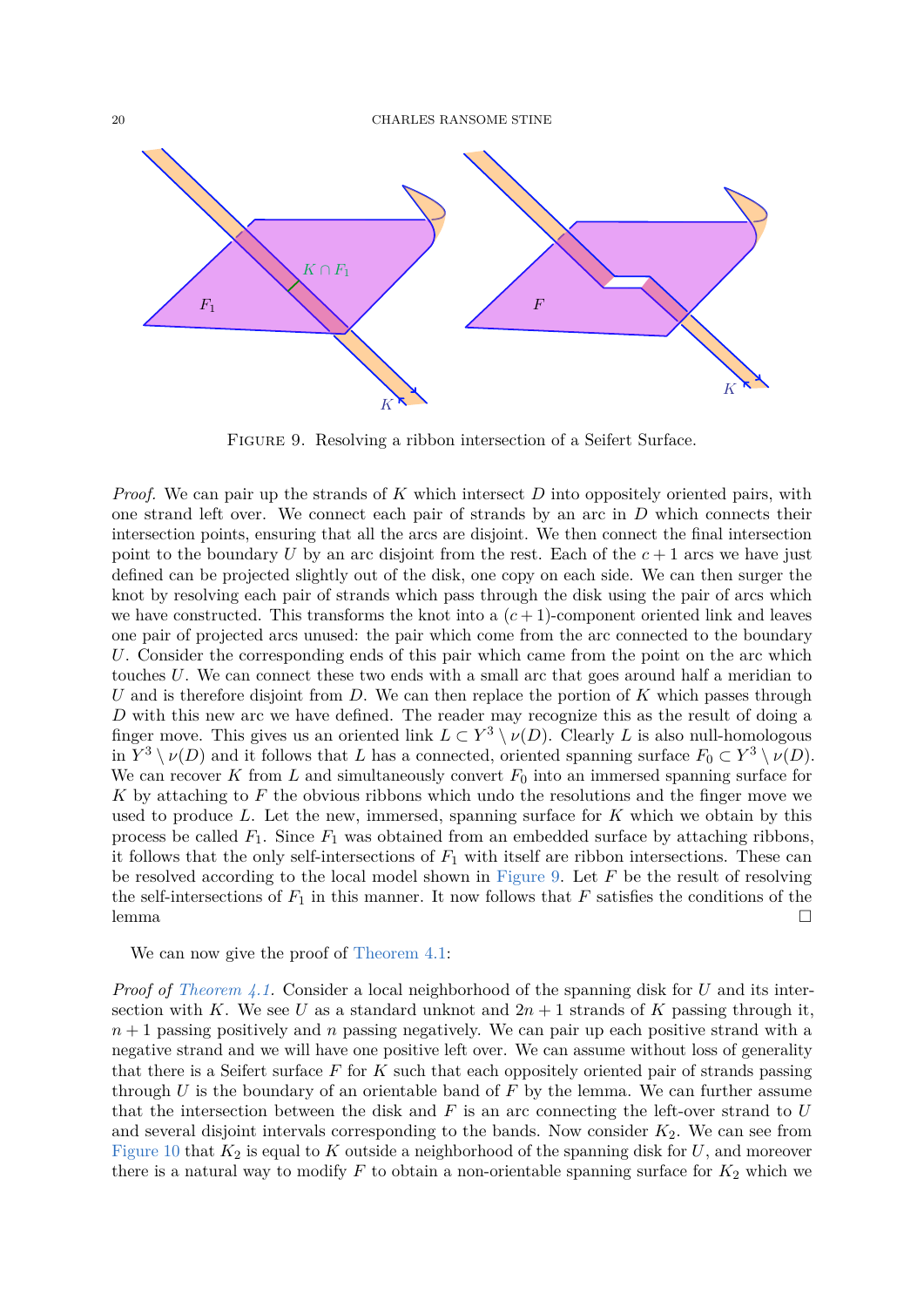<span id="page-20-0"></span>

Figure 10. Adding two left-handed twists to *K* and modifying its spanning surface.

will call  $F_2$ . Notice that the orientable bands of  $F_2$  correspond to the bands of  $F$  in an obvious way, while exactly one non-orientable band has been added.

We will compare the Goeritz form  $\mathscr G$  of  $F$  to the form  $\mathscr G_2$  of  $F_2$ . Let's order the bands of *F* by putting the ones which don't pass through the spanning disk for *U* first then those that do. If  $B, B'$  are a bands with self-linking numbers  $b, b'$  which pass through the disk  $l, l'$  times, counted with sign, then the self-linking of the corresponding bands of  $F_2$  will be  $b + 4l^2$ ,  $b + 4l'^2$ respectively. If  $Lk(B, B') = p$  then the linking number of the corresponding bands in  $F_2$  will be  $p + 4ll'$ . From the diagram, we can see that the self-linking of the new, non-orientable band, N, is  $+1$  and of course its linking numbers with  $B, B'$  are  $2l, 2l'$ . Thus the intersection of the three rows and columns corresponding to  $B, B', N$  form the submatrix given on the left below. We can diagonalize this submatrix using the pairs of row and column operations indicated by the arrows below.

$$
\begin{pmatrix} b+4l^2 & p+4ll' & 2l \\ p+4l'l & b'+4l'^2 & 2l' \\ 2l & 2l' & 1 \end{pmatrix} \stackrel{((2)-2l' \cdot (3)) \mapsto (2)}{\rightsquigarrow} \begin{pmatrix} b+4l^2 & p & 2l \\ p & b' & 0 \\ 2l & 0 & +1 \end{pmatrix} \stackrel{((1)-2l \cdot (3)) \mapsto (1)}{\rightsquigarrow} \begin{pmatrix} b & p & 0 \\ p & b' & 0 \\ 0 & 0 & 1 \end{pmatrix}
$$

Since  $B, B'$  could have been any two bands from  $F$  we see that this sequence of operations applied to each disjoint pair of corresponding bands in  $F_2$  gives a matrix congruence from  $\mathscr{G}_2$  to  $\mathscr{G} \oplus +1$ . It follows that  $sign(\mathscr{G}_2) = sign(\mathscr{G}) + 1$ . Since there is only one non-orientable band on  $F_2$ , we see that the correction term is its self-intersection which gives  $\eta = +1$ . Thus,

$$
\sigma(K_2) = sign(\mathscr{G}_2) - \eta = sign(\mathscr{G}) + 1 - 1 = sign(\mathscr{G}) + 0 = \sigma(K)
$$

The result now follows from the obvious inductive argument on *n*.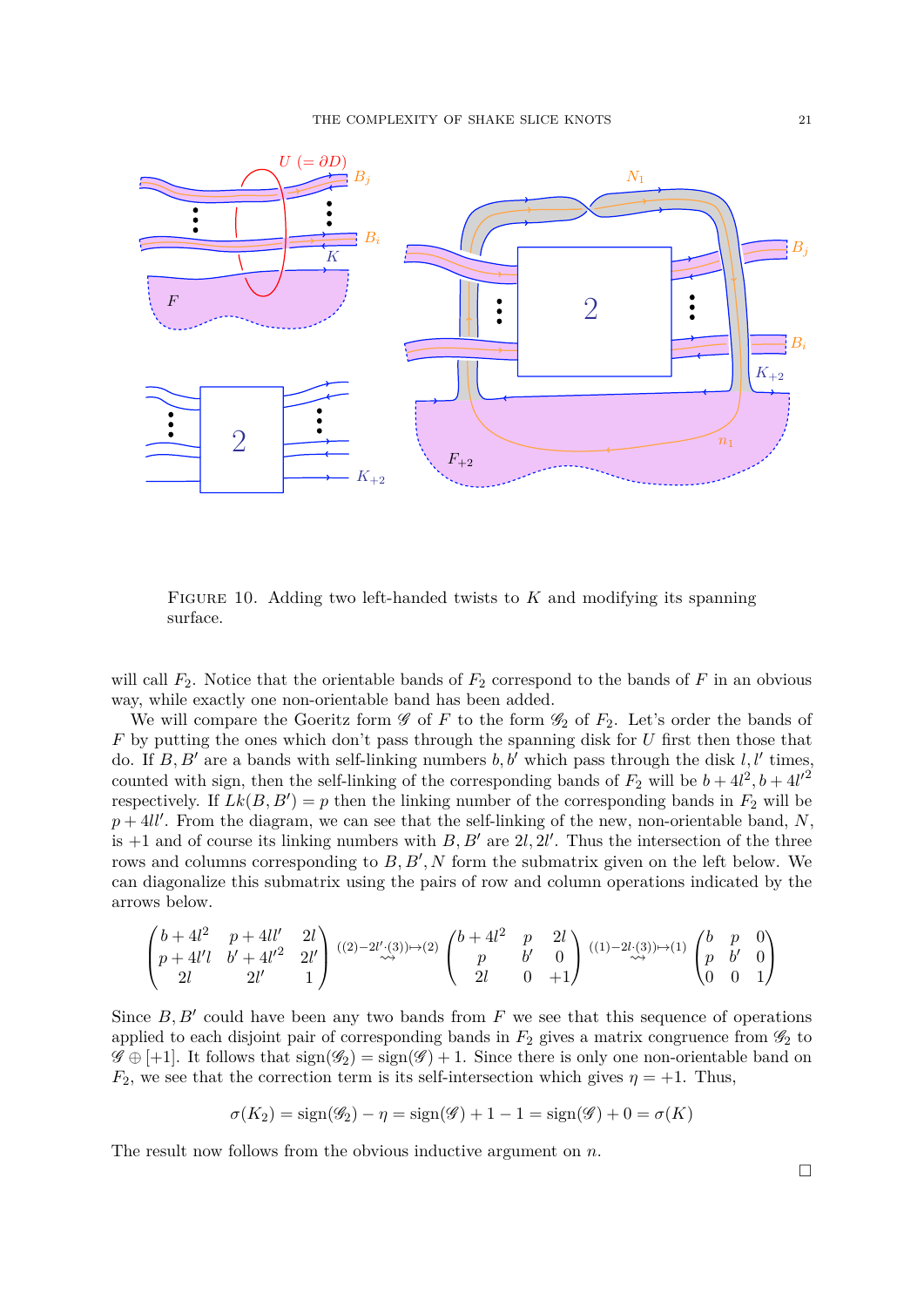# 5. The Examples; Proof of the Main Theorem

5.1. **The Diagrams.** Consider the pattern *P* defined in [Figure 11.](#page-21-0)

<span id="page-21-0"></span>

FIGURE 11. The patterns  $P$  and  $P^*$ .

We computed  $P^*$  earlier. We will analyze the Levine-Tristram signatures of  $P_n$  for  $n > 1$ , although *P* will not be the base pattern for the construction of the knots. Rather we will use  $Q := P_1$  as the base pattern, so that:

$$
Q_n = P_{1+n}, \qquad Q_n^* = (P_1)_n^* = P_{-1+n}^*
$$

We will show that this pattern *Q* combined with the classical knot signature satisfies the hypotheses of [Theorem 3.4](#page-14-0) for *n >* 0 and odd.

**Proposition 5.1.** *Let P be the pattern described in [Figure 11](#page-21-0) and let*  $Q := P_1$ *. Letting*  $k \in \mathbb{Z}$ *,* 

$$
\sigma(Q_{2k}) = 0, \qquad \sigma(Q_{1+2k}) = 2
$$

*It follows that for*  $n = 2k + 1$ ,

$$
\sigma(Q_n)-\sigma(Q)\neq 0
$$

*and so the pair*  $(Q, \sigma)$  *satisfy the hypotheses of [Theorem 3.4](#page-14-0) for all odd integers n.* 

<span id="page-21-1"></span>

Figure 12. The Seifert forms for *Q* and *Q*1. The numbers correspond to the row/column of the Seifert form which corresponds to that basis element.

*Proof.* We apply [Theorem 4.1](#page-15-0) to obtain:

$$
\sigma(Q_{2k}) = \sigma(Q) \qquad \sigma(Q_{1+2k}) = \sigma(Q_1)
$$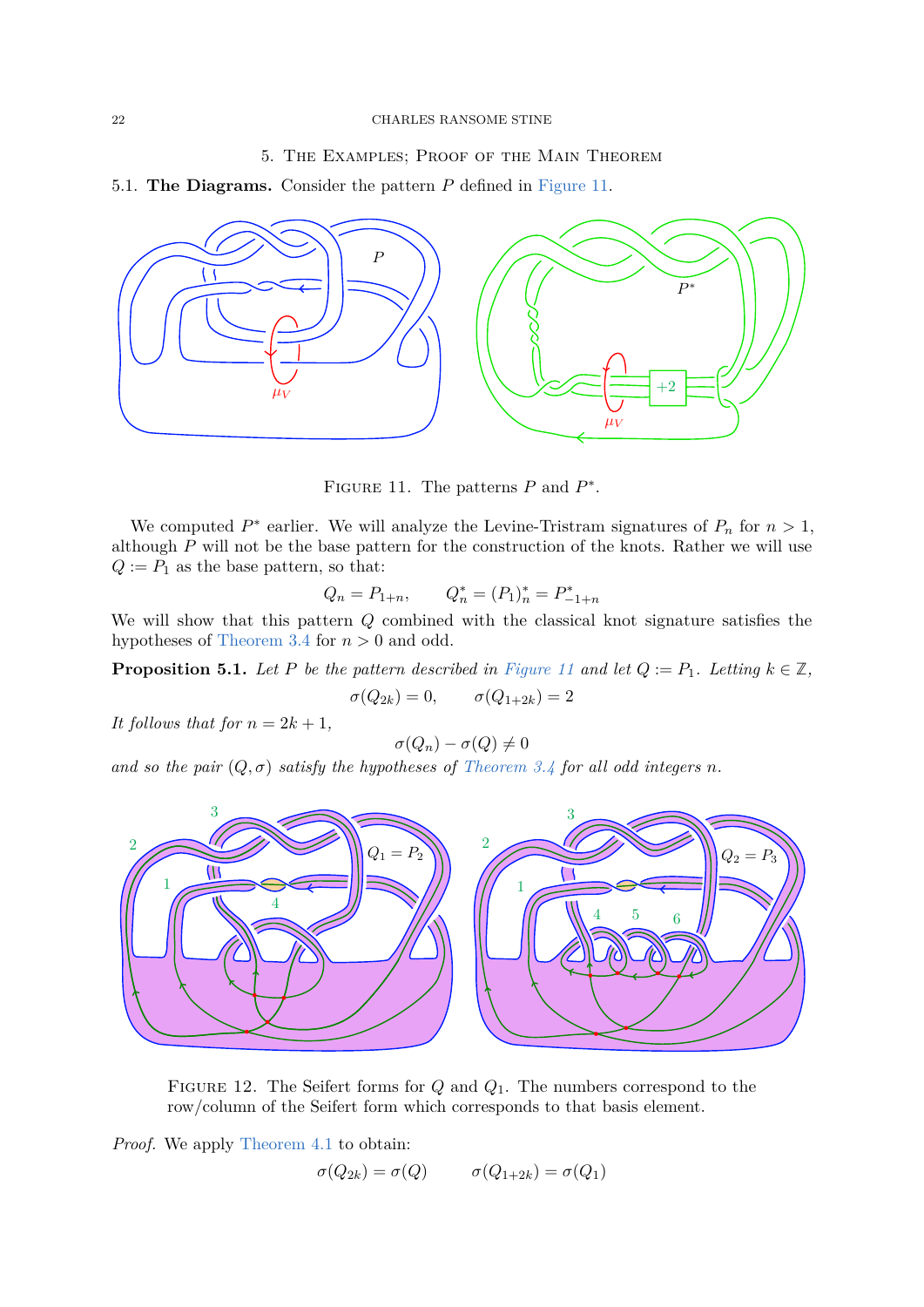and so it will suffice to compute  $\sigma(Q)$  and  $\sigma(Q_1)$ . We will do this explicitly by drawing Seifert surfaces for *Q* and *Q*<sup>1</sup> then writing down a Seifert form and computing the signature. We see from [Figure 12](#page-21-1) that *Q* and *Q*<sup>1</sup> have Seifert forms *A* and *A*<sup>1</sup> respectively given by,

| $A = \begin{pmatrix} 1 & 1 & 1 & 0 \\ 0 & 0 & 1 & -1 \\ 1 & 2 & 0 & 0 \\ 0 & 0 & -1 & 0 \end{pmatrix}$ |  |  |  | $A_1 = \left( \begin{matrix} 1 & 1 & 1 & 0 & 0 & 0 \ 0 & 0 & 1 & 0 & 0 & -1 \ 1 & 2 & 0 & 0 & 0 & 0 \ 0 & 0 & -1 & 0 & 0 & 0 \ 0 & 0 & 0 & 1 & 0 & 0 \ 0 & 0 & 0 & 0 & 1 & 0 \end{matrix} \right)$ |  |  |  |
|--------------------------------------------------------------------------------------------------------|--|--|--|----------------------------------------------------------------------------------------------------------------------------------------------------------------------------------------------------|--|--|--|
|                                                                                                        |  |  |  |                                                                                                                                                                                                    |  |  |  |
|                                                                                                        |  |  |  |                                                                                                                                                                                                    |  |  |  |
|                                                                                                        |  |  |  |                                                                                                                                                                                                    |  |  |  |
|                                                                                                        |  |  |  |                                                                                                                                                                                                    |  |  |  |

after symmetrizing and computing signatures we see,

$$
\sigma(Q) = \sigma(A + A^{T}) = \sigma \begin{pmatrix} 2 & 1 & 2 & 0 \\ 1 & 0 & 3 & -1 \\ 2 & 3 & 0 & -1 \\ 0 & -1 & -1 & 0 \end{pmatrix} = 0
$$

$$
\sigma(Q_{1}) = \sigma(A_{1} + A_{1}^{T}) = \sigma \begin{pmatrix} 2 & 1 & 2 & 0 & 0 & 0 \\ 1 & 0 & 3 & 0 & 0 & -1 \\ 2 & 3 & 0 & -1 & 0 & 0 \\ 0 & 0 & -1 & 0 & 1 & 0 \\ 0 & 0 & 0 & 1 & 0 & 1 \\ 0 & -1 & 0 & 0 & 1 & 0 \end{pmatrix} = 2
$$

which concludes the proof.  $\Box$ 

This gives smoothly *n*-shake-slice knots with arbitrarily high topological complexity for any odd *n*. We need the greater generality of the Levine-Tristram signatures to tackle even *n*. The main thrust of our analysis will be the following. We will construct a family of Seifert surfaces *F<sup>n</sup>* for  $P_n$  which yield Seifert forms  $A_n$ . We will be able to give a general formula for the matrix  $A_n$ and deduce a general formula for the symmetrized Alexander polynomial  $\Delta_n(t)$  of the knot  $P_n$ . The Levine-Tristram signature is known to change exactly at those complex numbers on the unit circle where the symmetrized Alexander polynomial passes through zero. We will show explicitly that  $\Delta_1(t) > 0$  for all  $t \in S^1 \subset \mathbb{C}$  and therefore  $\sigma(Q, \omega) \equiv 0$  (recall  $Q := P_1$ ). Since  $\sigma(-, \omega)$  is a compatible invariant for fixed root of unity  $\omega$ , it will suffice to show that there exists a root of unity  $\omega_n$  depending on *n* such that  $\sigma(Q_n, \omega_n) \neq 0$ . We know that the symmetrized Alexander polynomial of any knot has evaluates to  $+1$  at  $t = +1$ , and we will show that for any  $n > 1$ there is a value on the unit circle at which  $\Delta_n(t)$  is negative. This shows that  $\Delta_{n+1}(t)$  must pass through zero somewhere on the unit circle and so there is some  $\omega_n$  such that  $\sigma(Q_n, \omega_n) \neq 0$  for any fixed  $n > 0$ . This means that the pair  $(Q, \sigma(-, \omega_n))$  satisfies the hypotheses of [Theorem 3.4.](#page-14-0)

### 5.2. **Adding Twists around Algebraically One Strand.**

We will now explain how to create a family of Seifert surfaces for  $Q_n$  starting from a given Seifert surface for  $Q_{-1} = P$ . We use the following extension of [Lemma 4.5.](#page-18-1)

**Lemma 5.2.** *Let*  $K \cup U \subset S^3$  *be as in [Lemma 4.5,](#page-18-1) and let*  $K_n$  *be as in [Theorem 4.1.](#page-15-0) Let*  $F$  *be the Seifert surface for K obtained from [Lemma 4.5.](#page-18-1) We may convert the surface F into a new Seifert surface*  $F_n$  *for*  $K_n$  *by making a finite number of local modifications to*  $F$  *as indicated in [Figure 13.](#page-23-0)*

The proof of the lemma is obvious from the figure up to one small point. Since we are encoding the two sides of the Seifert surface by color (Indigo/Orange), the modification indicated in [Figure 13](#page-23-0) only applies when all the bands passing through *U* have the same side facing out of the page as the portion of the surface which intersects *U*. This can always be achieved by putting a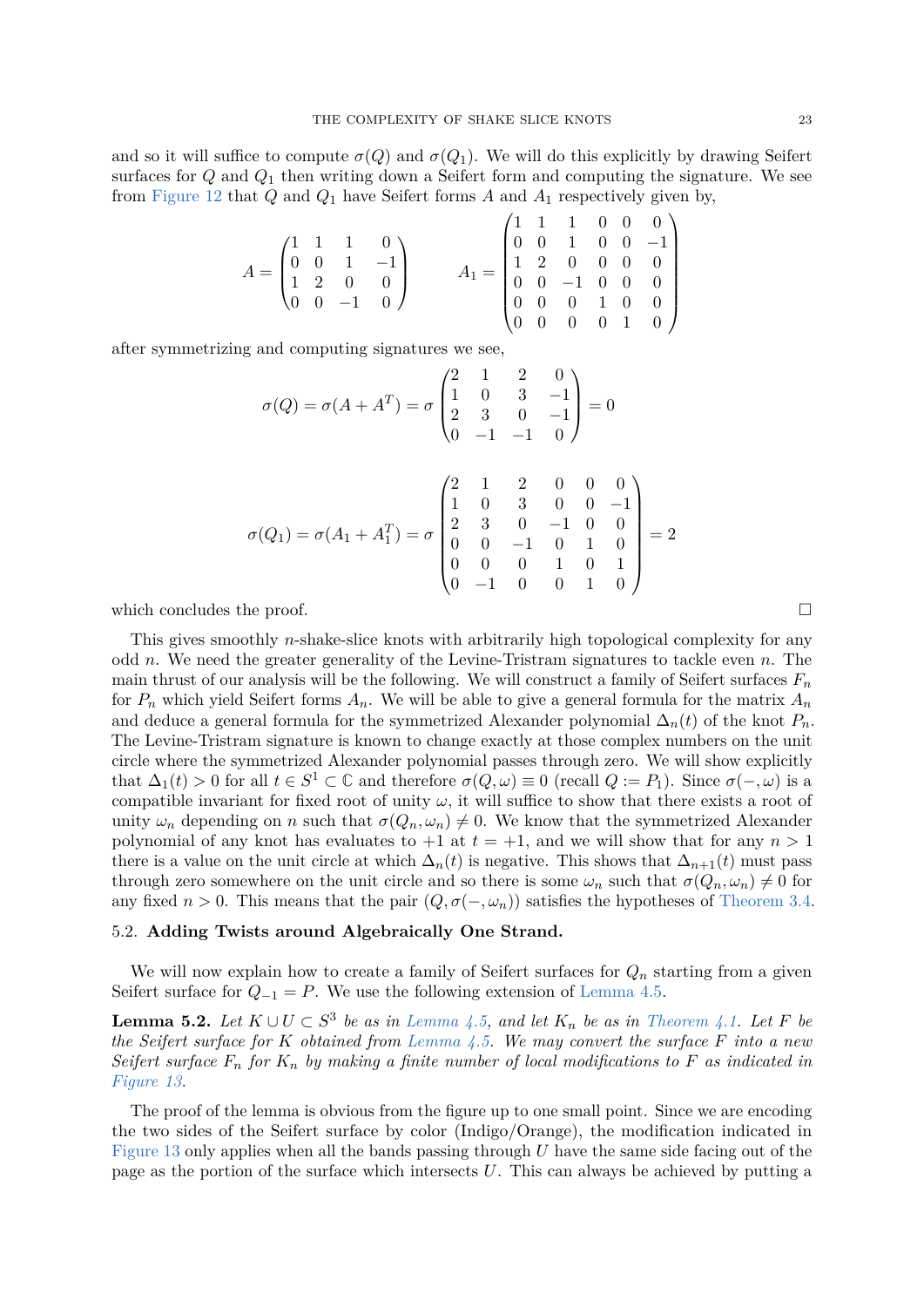<span id="page-23-0"></span>

Figure 13. The top two figures show how to locally modify the Seifert surface *F* without changing the knot  $K$  into a surface  $F'$  which is compatible with adding  $\pm 1$  twist. Switching all the band-over-band crossings on the  $(\pm)$  side of the red box adds  $\pm 1$  full twist to *K*. Concatenating *n* such modifications creates a Seifert surface for  $K_{\pm n}$ . This is demonstrated in the lower two figures for a knot with one band passing through *D*.

Reidemeister II move in each band which has the wrong side facing outwards (one of the new crossings goes on each side of the disk *D* then we shrink the neighborhood of *D* so that neither crossing appears). Applying the lemma to an appropriate Seifert surface for *P* yields surfaces for  $P_n$  and  $Q_n$  for all values of *n*. These surfaces are given in [Figure 14](#page-24-0) and we call them  $F_n$ . We orient the cores of all the handles of  $F_n$  as shown then connect the ends of the cores by arcs in the central disk of  $F_n$ . We obtain a basis for  $H_1(F_n, \mathbb{Z})$  which we label  $b_1, \ldots, b_{2n+2}$ .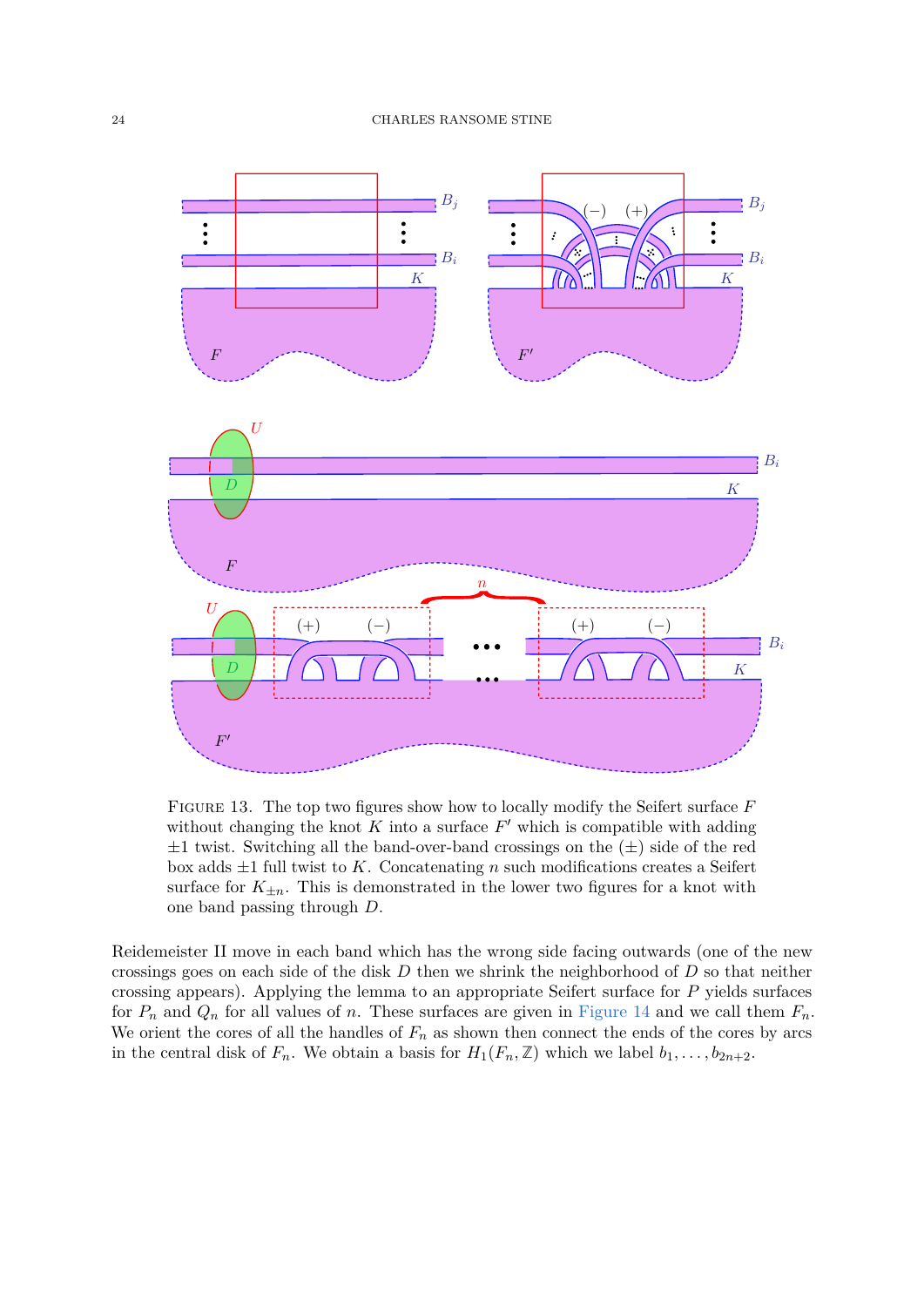<span id="page-24-0"></span>

FIGURE 14. A Seifert surface,  $F_n$ , for  $P_n$  with a labeled basis,  $(b_1, \ldots, b_{2n+2})$ , for  $H_1(F_n, \mathbb{Z})$ .

We see from the diagram that the genus of  $F_n$  is  $n + 1$ . The associated Seifert form,  $A_n := [lk(b_i, b_j^+)]$ , is thus a  $(2n + 2) \times (2n + 2)$  matrix for  $n \ge 1$ . We see by inspecting the diagram that  $A_n$  has the following form:

|       |                |                |                  | 0                | 0                | 0                | 0                | 0        |          |                |                | 0                | 0                | 0              |
|-------|----------------|----------------|------------------|------------------|------------------|------------------|------------------|----------|----------|----------------|----------------|------------------|------------------|----------------|
|       | 0              | 0              | 1                | 0                | $\boldsymbol{0}$ | $\boldsymbol{0}$ | $\overline{0}$   | $\theta$ |          | 0              | $\theta$       | 0                | $\boldsymbol{0}$ | $^{-1}$        |
|       | $\mathbf{1}$   | $\overline{2}$ | $\theta$         | $\overline{0}$   | $\boldsymbol{0}$ | $\boldsymbol{0}$ | $\theta$         | $\theta$ | .        | 0              | $\theta$       | 0                | 0                | 0              |
|       | $\theta$       | $\theta$       | $^{-1}$          | 0                | 0                | $\boldsymbol{0}$ | $\theta$         | $\theta$ | .        | $\theta$       | $\overline{0}$ | $\theta$         | 0                | 0              |
|       | $\Omega$       | $\theta$       | $\theta$         | 1                | $\theta$         | $\theta$         | $\boldsymbol{0}$ | $\theta$ |          | $\theta$       | $\overline{0}$ | $\overline{0}$   | $\theta$         | $\theta$       |
|       | 0              | $\overline{0}$ | $\theta$         | $\overline{0}$   | $\mathbf{1}$     | $\boldsymbol{0}$ | $\theta$         | $\theta$ | .        | $\theta$       | $\overline{0}$ | 0                | $\overline{0}$   | $\theta$       |
|       | $\overline{0}$ | $\overline{0}$ | $\theta$         | $\boldsymbol{0}$ | $\overline{0}$   | $\mathbf{1}$     | $\theta$         | $\theta$ |          | 0              | $\theta$       | $\theta$         | $\theta$         | 0              |
| $A_n$ | $\theta$       | $\theta$       | $\boldsymbol{0}$ | $\boldsymbol{0}$ | $\boldsymbol{0}$ | $\boldsymbol{0}$ | $\mathbf{1}$     | $\theta$ | $\cdots$ | 0              | $\theta$       | $\theta$         | $\boldsymbol{0}$ | 0              |
|       | $\theta$       | $\overline{0}$ | $\overline{0}$   | $\theta$         | $\theta$         | $\theta$         | $\theta$         | 1        |          |                |                |                  |                  |                |
|       |                |                |                  | $\bullet$        |                  |                  |                  |          |          | 0              | $\theta$       | $\theta$         | $\theta$         | $\theta$       |
|       | $\theta$       | $\theta$       | $\Omega$         | $\theta$         | $\theta$         | 0                | $\theta$         |          | 0        | 1              | $\overline{0}$ | $\theta$         | $\overline{0}$   | $\theta$       |
|       | 0              | $\overline{0}$ | $\theta$         | $\boldsymbol{0}$ | $\overline{0}$   | $\boldsymbol{0}$ | $\boldsymbol{0}$ |          | 0        | 0              | $\mathbf 1$    | 0                | $\boldsymbol{0}$ | 0              |
|       | $\overline{0}$ | $\overline{0}$ | $\boldsymbol{0}$ | $\boldsymbol{0}$ | $\overline{0}$   | $\boldsymbol{0}$ | $\overline{0}$   |          | 0        | $\overline{0}$ | $\theta$       | $\mathbf 1$      | $\theta$         | $\overline{0}$ |
|       |                | 0              | 0                | 0                | $\overline{0}$   | 0                | $\theta$         |          | 0        | 0              | $\overline{0}$ | $\boldsymbol{0}$ | 1                | $\theta$       |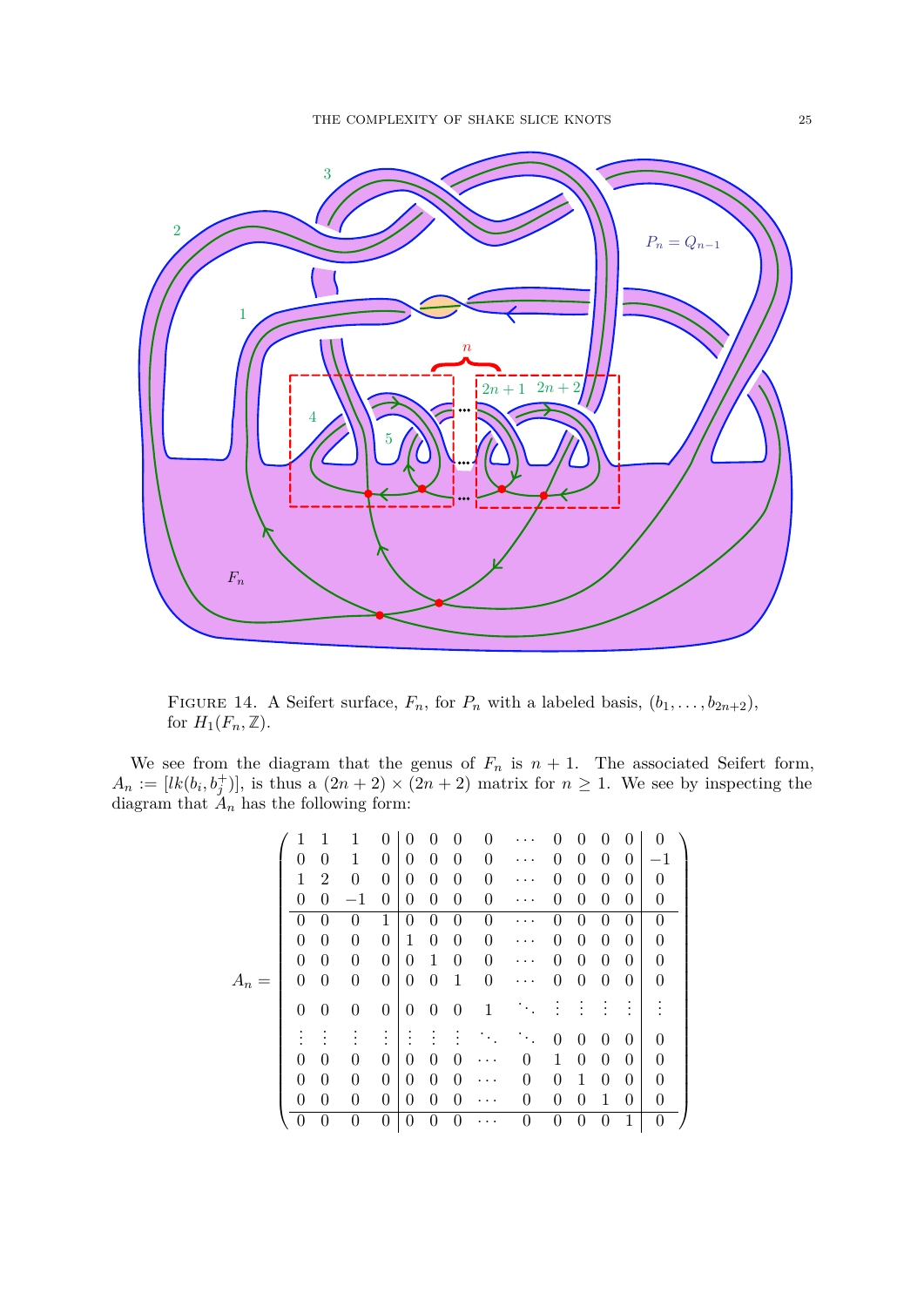#### 26 CHARLES RANSOME STINE

which we describe in terms of the nine sub-matrices indicated in the figure:

- The central block of  $A_n$  is a  $(2n-3) \times (2n-3)$  matrix consisting of ones down the diagonal connecting the  $(2, 1)$ -position to the  $(2n - 3, 2n - 4)$ -position and zeroes elsewhere (the positions are given relative to the central block not  $A_n$ ).
- The top and right edge blocks consist of zeroes everywhere.
- The bottom and left edge blocks have a 1 in their upper-rightmost entry and zeroes elsewhere.
- The corner blocks are independent of *n*.

Note that the dimensions of the edge blocks are scaled appropriately to the center. The correctness of this description of *A<sup>n</sup>* may take a moment to check directly from the figure, but it is clear that  $A_n$  will have this form for any  $n \geq 1$ . We give the cases  $n = 1$  and  $n = 6$  here for additional clarity:

*A*<sup>1</sup> = 1 1 1 0 0 0 1 −1 1 2 0 0 0 0 −1 0 *, A*<sup>6</sup> = 1 1 1 0 0 0 0 0 0 0 0 0 0 0 0 0 1 0 0 0 0 0 0 0 0 0 0 −1 1 2 0 0 0 0 0 0 0 0 0 0 0 0 0 0 −1 0 0 0 0 0 0 0 0 0 0 0 0 0 0 1 0 0 0 0 0 0 0 0 0 0 0 0 0 0 1 0 0 0 0 0 0 0 0 0 0 0 0 0 0 1 0 0 0 0 0 0 0 0 0 0 0 0 0 0 1 0 0 0 0 0 0 0 0 0 0 0 0 0 0 1 0 0 0 0 0 0 0 0 0 0 0 0 0 0 1 0 0 0 0 0 0 0 0 0 0 0 0 0 0 1 0 0 0 0 0 0 0 0 0 0 0 0 0 0 1 0 0 0 0 0 0 0 0 0 0 0 0 0 0 1 0 0 0 0 0 0 0 0 0 0 0 0 0 0 1 0 

We will use  $A_n$  to compute the symmetrized Alexander polynomial and Levine-Tristram signature function associated to the knots  $P_n$ . We briefly review the relationship between these two knot invariants before proceeding with the calculation.

<span id="page-25-0"></span>**Proposition 5.3.** *Let K be a knot and A be a Seifert form for K. The symmetrized Alexander polynomial of K can be computed by the formula:*

$$
\Delta_K(t) = t^{-\dim(A)/2} \det(tA - A^T) = \det(\sqrt{t}A - \frac{1}{\sqrt{t}}A^T)
$$

*and*  $\Delta_K(t)$  ∈ **R** *for any*  $t \in \mathbb{C}$  *satisfying*  $|t| = 1$ *. The Levine-Tristram signature of K at a unit-norm complex number t can be computed by the formula:*

$$
\sigma(K,t) = \sigma((1-t)A + (1-\frac{1}{t})A^T)
$$

*Moreover, we have the following equality:*

$$
(t^{-1/2} - t^{1/2})^{\dim(A)} \Delta_K(t) = \det((1-t)A + (1 - \frac{1}{t})A^T)
$$

*from which it follows that the function*  $\sigma(K, -) : (S^1 \subset \mathbb{C}) \to \mathbb{Z}$  *is piecewise constant, changes at least wherever*  $\Delta_K(-): (S^1 \subset \mathbb{C}) \rightarrow \mathbb{R}$  *changes signs, and can only change at values where*  $\Delta_K(t) = 0.$ 

*Proof.* The content of this proposition is all well known already, nevertheless we will review the main ideas for completeness' sake. We know  $\det(tA - A^T)$  computes  $\Delta_K(t)$  up to normalization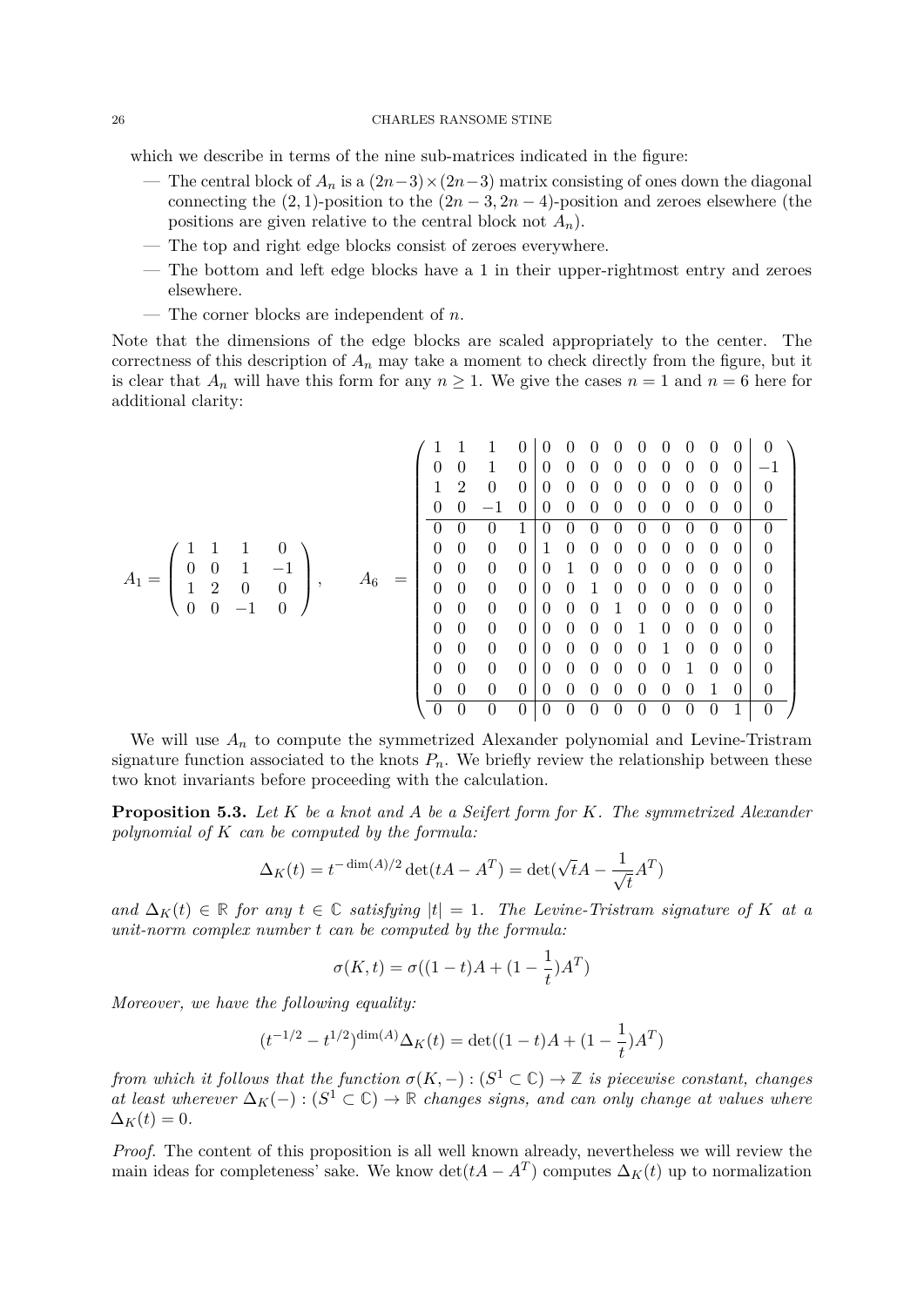by some power of *t*. We show our normalization factor is correct by showing the expression we give is invariant under the replacement  $t \mapsto t^{-1}$ :

$$
\det(\sqrt{t}A - \frac{1}{\sqrt{t}}A^T) = \det(-(\sqrt{t}A - \frac{1}{\sqrt{t}}A^T)^T) = \det(\frac{1}{\sqrt{t}}A - \sqrt{t}A^T)
$$

since the dimension of *A* is even and determinants are unaffected by transposition. The relationship between  $\Delta_K(t)$  and  $\sigma(K,t)$  is explained in [\[GL15\]](#page-31-11) although it was known much earlier. The key observation is that,

$$
(\frac{1}{t} - 1)^{\dim(A)} \det(tA - A^T) = \det((\frac{1}{t} - 1)(tA - A^T)) = \det((1 - t)A + (1 - \frac{1}{t})A^T)
$$

from which we can easily confirm our constant is correct and non-zero for  $t \in \mathbb{C} \setminus \{1\}$  and  $|t| = 1$ . We can interpret the right-hand side of the equation above as the product of the eigenvalues of the form  $(1-t)A + (1-t^{-1})A<sup>T</sup>$ . The signature of this form can only change at values of *t* for which this product is zero. Moreover the signature is forced to change wherever an odd number of its eigenvalues change sign which must happen wherever the product changes sign. We can also deduce that both the normalization constant  $(t^{-1/2} - t^{1/2})^{\dim(A)}$  and  $\Delta_K(t)$  are real-valued for  $t \in S^1 \subset \mathbb{C}$ . These follow from the observation that  $1/t = \overline{t}$  for any such  $t$  and that  $\dim(A)$ is even. We compute:

$$
\Delta_K(t) = a_0 + \sum_{k=1}^{N} a_k (t^k + \frac{1}{t^k}) = a_0 + \sum_{k=1}^{N} a_k (t^k + \overline{t^k}) = a_0 + \sum_{k=1}^{N} a_k (2\Re(t^k)) \in \mathbb{R}
$$

for some sequence  $\{a_0, \ldots, a_N\} \subset \mathbb{Z}$  and,

$$
(t^{-1/2} - t^{1/2})^{\dim(A)} = (\overline{t^{1/2}} - t^{1/2})^{\dim(A)} = (2\Re(t) - 2)^{\dim(A)/2} \in \mathbb{R}
$$

 $\Box$ 

<span id="page-26-0"></span>**Proposition 5.4.** *Let*  $n \geq 0$  *and let*  $\Delta_n(t)$  *denote the symmetrized Alexander polynomial of*  $P_n$ *. It is given by the formula:*

$$
\Delta_n(t) = \frac{1}{t^{n+1}} - \frac{2}{t^n} + \frac{1}{t^{n-1}} - \frac{1}{t} + 3 - t + t^{n-1} - 2t^n + t^{n+1}
$$

*Clearly*  $\Delta_n(1) = 1$ *, but for*  $t^n = 1$  *and*  $2\Re(t) < 1$  *we obtain*  $\Delta_n(t) < 0$ *. It follows that for*  $n > 0$ *there exists some root of unity*  $t \in S^1 \subset \mathbb{C}$  *which depends on n such that*  $\sigma(P_{n+1}, t) \neq 0$ *.* 

*Proof.* We will prove the formula for  $\Delta_n(t)$  by giving a general process for reducing  $tA_n - A^T$ into the block sum of a 4-by-4 matrix depending on *n* and the matrix  $-\mathbb{1}_{2n-2}$ . This process consists of a sequence of elementary row and column operations followed by cyclically permuting an odd number of rows and so the determinant remains unchanged. We will easily be able to compute the determinant of the 4-by-4 for general *n* and this will give us the formula for  $\Delta_n(K)$ . We will verify the remaining claims by direct computation.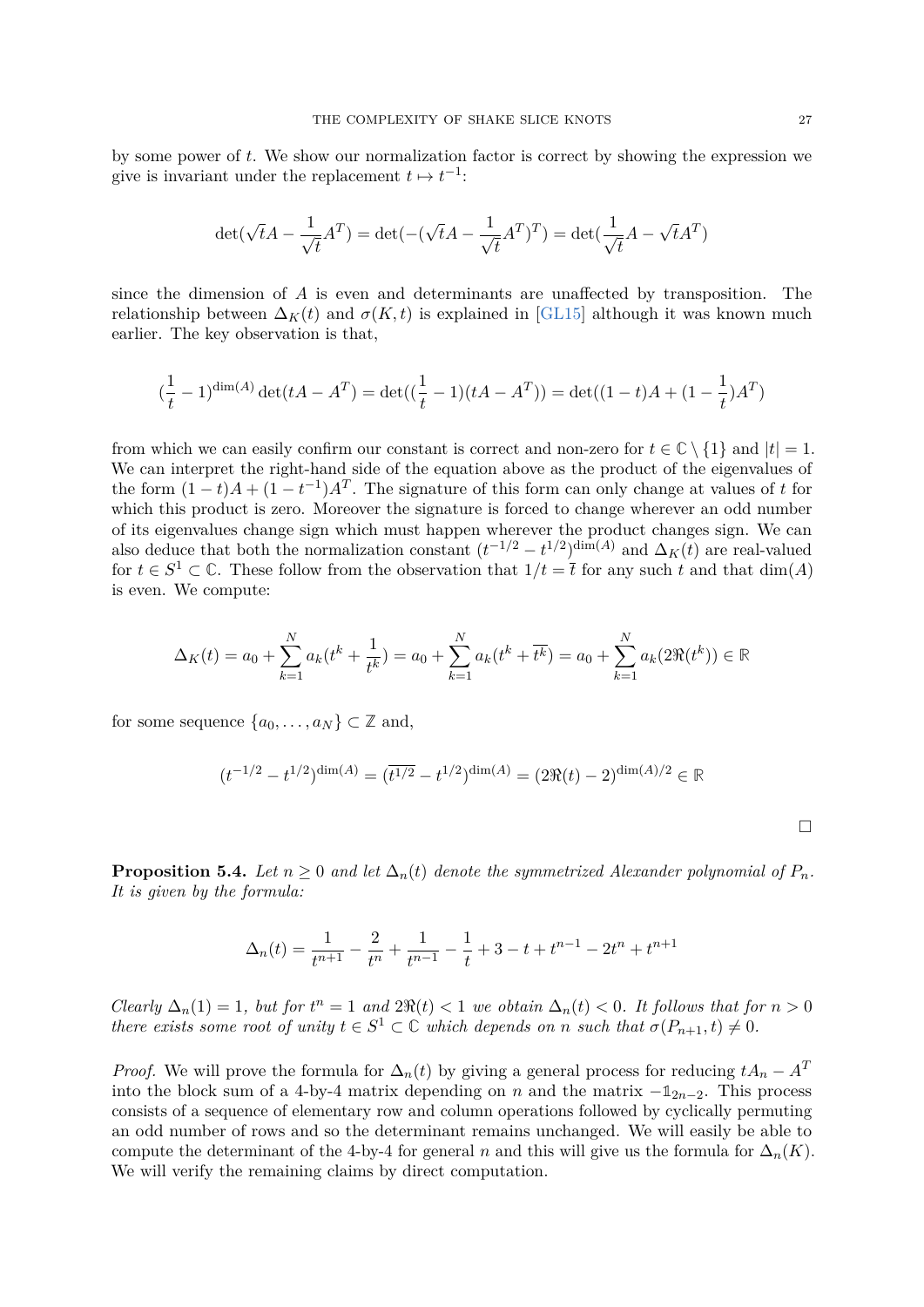Let  $n \geq 1$  be fixed and let:

|                         |                |                  | $t -$            |                | $^{(1)}$       | $\Omega$       | $\Omega$       | $\Omega$         | $\Omega$       | $\cdots$       | 0              | 0               | $\Omega$         | 0                |
|-------------------------|----------------|------------------|------------------|----------------|----------------|----------------|----------------|------------------|----------------|----------------|----------------|-----------------|------------------|------------------|
|                         | -1             | $\Omega$         | $t-2$            | $\Omega$       | 0              | $\Omega$       | $\overline{0}$ | $\overline{0}$   | $\theta$       | $\cdots$       | $\Omega$       | $\theta$        | $\overline{0}$   | $-t$             |
|                         | $t-1$          | 2t<br>$-1$       | $\theta$         | 1              | $\Omega$       | $\overline{0}$ | $\overline{0}$ | $\boldsymbol{0}$ | $\overline{0}$ | $\cdots$       | $\theta$       | $\theta$        | $\overline{0}$   | 0                |
|                         | $\theta$       | $\Omega$         | $-t$             | $\theta$       | $-1$           | $\Omega$       | $\overline{0}$ | $\overline{0}$   | $\Omega$       | $\cdots$       | 0              | $\theta$        | $\boldsymbol{0}$ | $\boldsymbol{0}$ |
|                         | $\Omega$       | $\theta$         | $\overline{0}$   | t              | $\overline{0}$ | $-1$           | $\overline{0}$ | $\overline{0}$   | $\Omega$       | $\cdots$       | 0              | $\Omega$        | $\overline{0}$   | $\overline{0}$   |
|                         | $\theta$       | $\theta$         | $\boldsymbol{0}$ | $\overline{0}$ | t              | $\Omega$       | $-1$           | $\Omega$         | $\Omega$       | $\cdots$       | 0              | $\theta$        | $\overline{0}$   | $\overline{0}$   |
|                         | $\theta$       | $\theta$         | $\boldsymbol{0}$ | $\Omega$       | $\theta$       | t              | $\overline{0}$ | $-1$             | $\theta$       | $\cdots$       | 0              | $\overline{0}$  | $\overline{0}$   | 0                |
| $B_n := tA_n - A_n^T =$ | $\overline{0}$ | $\boldsymbol{0}$ | $\boldsymbol{0}$ | $\theta$       | $\theta$       | $\overline{0}$ | $t\,$          | $\overline{0}$   | $-1$           | ٠.,            |                |                 |                  |                  |
|                         | $\overline{0}$ | $\theta$         | $\boldsymbol{0}$ | $\overline{0}$ | $\overline{0}$ | $\overline{0}$ | $\overline{0}$ | $t\,$            | $\overline{0}$ | $\sim 100$     | $\overline{0}$ | $\overline{0}$  | $\overline{0}$   | $\theta$         |
|                         |                |                  |                  | ٠              |                |                |                |                  |                |                |                | $\Omega$        | $\Omega$         | $\theta$         |
|                         | $\overline{0}$ | 0                | $\overline{0}$   | $\theta$       | 0              | $\Omega$       | $\theta$       | $\cdots$         | $\Omega$       | t              | $\overline{0}$ | $-1$            | $\overline{0}$   | 0                |
|                         | $\theta$       | $\Omega$         | $\theta$         | $\Omega$       | 0              | $\Omega$       | $\theta$       | $\cdots$         | $\theta$       | $\overline{0}$ | $t\,$          | $\overline{0}$  | $^{\rm -1}$      | $\Omega$         |
|                         | $\overline{0}$ | $\overline{0}$   | $\overline{0}$   | $\overline{0}$ | 0              | $\Omega$       | $\overline{0}$ | $\cdots$         | $\Omega$       | $\overline{0}$ | $\overline{0}$ | $t_{\parallel}$ | $\theta$         | $^{-1}$          |
|                         | $\theta$       |                  | $\overline{0}$   | $\overline{0}$ | $\overline{0}$ | $\theta$       | $\theta$       | $\cdots$         | $\overline{0}$ | $\theta$       | $\overline{0}$ | $\theta$        | $t\,$            | $\overline{0}$   |

We note that  $B_n$  is a  $(2n + 2) \times (2n + 2)$ -matrix. Observe that the highest non-zero entry in columns (5) to  $(2n + 1)$  is a -1. Starting with column  $(2n + 1)$  and working backwards to column (5) one column at a time, we can perform elementary row operations which use the  $-1$ in each column to clear all the other non-zero entries below it. Notice that doing this in column (*i*) will create more non-zero entries in the column  $(i - 2)$ ; this is why we start with column  $(2n + 1)$  and work backwards. After completing this process we get the matrix  $B'_n$  given by:

|           | $t -$          |                | $t-1$      | $\theta$         | $\Omega$         | 0                |                | $\theta$         |                |          |          |                        |                  | 0        |
|-----------|----------------|----------------|------------|------------------|------------------|------------------|----------------|------------------|----------------|----------|----------|------------------------|------------------|----------|
|           |                |                | $t-2$      | $\theta$         | $\theta$         | $\theta$         | $\Omega$       | $\theta$         | $\Omega$       | 0        | .        | .                      | $\theta$         | $-t$     |
|           | $t-1$          | $2t-1$         | 0          | 1                | $\Omega$         | $\theta$         | $\theta$       | $\overline{0}$   | $\Omega$       | $\Omega$ |          |                        | $\left( \right)$ | 0        |
|           | $\Omega$       | 0              | $-t$       | $\boldsymbol{0}$ | $-1$             | $\Omega$         | $\Omega$       | $\Omega$         | $\Omega$       | $\Omega$ | $\cdots$ | .                      | 0                | $\theta$ |
|           | $\Omega$       | $\Omega$       | $\Omega$   | t                | $\overline{0}$   | $-1$             | 0              | $\Omega$         | 0              | $\Omega$ |          |                        | 0                | $\theta$ |
|           | 0              | $\Omega$       | $-t^2$     | $\theta$         | $\overline{0}$   | $\theta$         | $-1$           | $\theta$         | $\Omega$       | $\Omega$ | .        | .                      | 0                | 0        |
|           | $\overline{0}$ | $\overline{0}$ | $\Omega$   | $t^2$            | $\overline{0}$   | $\overline{0}$   | $\theta$       | $-1$             | $\Omega$       | $\Omega$ |          |                        | $\left( \right)$ | 0        |
| $B'_n :=$ | $\Omega$       | $\overline{0}$ | $-t^3$     | $\overline{0}$   | $\boldsymbol{0}$ | $\overline{0}$   | $\overline{0}$ | $\theta$         | $-1$           | $\Omega$ | $\cdots$ | .                      | $\theta$         | 0        |
|           | $\theta$       | $\theta$       | $\theta$   | $t^3\,$          | $\theta$         | $\theta$         | $\overline{0}$ | $\theta$         | $\overline{0}$ |          |          |                        |                  |          |
|           |                |                |            |                  | $\bullet$        |                  |                |                  |                |          |          |                        |                  |          |
|           |                |                |            |                  |                  |                  |                |                  |                |          |          | $\ddot{\phantom{a}}$ . | $\theta$         | 0        |
|           |                |                | $-t^{n-1}$ | $\Omega$         | $\Omega$         | $\theta$         | $\theta$       | 0                | 0              |          |          | 0                      | $-1$             | $\Omega$ |
|           | 0              | $\theta$       | $\theta$   | $t^{n-1}$        | $\overline{0}$   | $\overline{0}$   | $\overline{0}$ | $\overline{0}$   | $\Omega$       |          |          |                        | $\theta$         | $-1$     |
|           | $\Omega$       |                | $-t^n$     | $\theta$         | $\boldsymbol{0}$ | $\boldsymbol{0}$ | $\theta$       | $\boldsymbol{0}$ | $\theta$       |          |          |                        | $\boldsymbol{0}$ | $\theta$ |

Next, we consider the rows (5) to  $(2n + 1)$ . The rightmost non-zero entry in each of these rows is a −1, so we can perform an elementary column operation which uses the −1 to clear the power of *t* appearing in either the third or forth entry of the row. We perform these column operations in order starting with the one for row  $(2n + 1)$  and ending with the one for row (5). After that, we perform a row operation which uses the  $-1$  in the  $(2n + 1, 2n + 2)$ -position to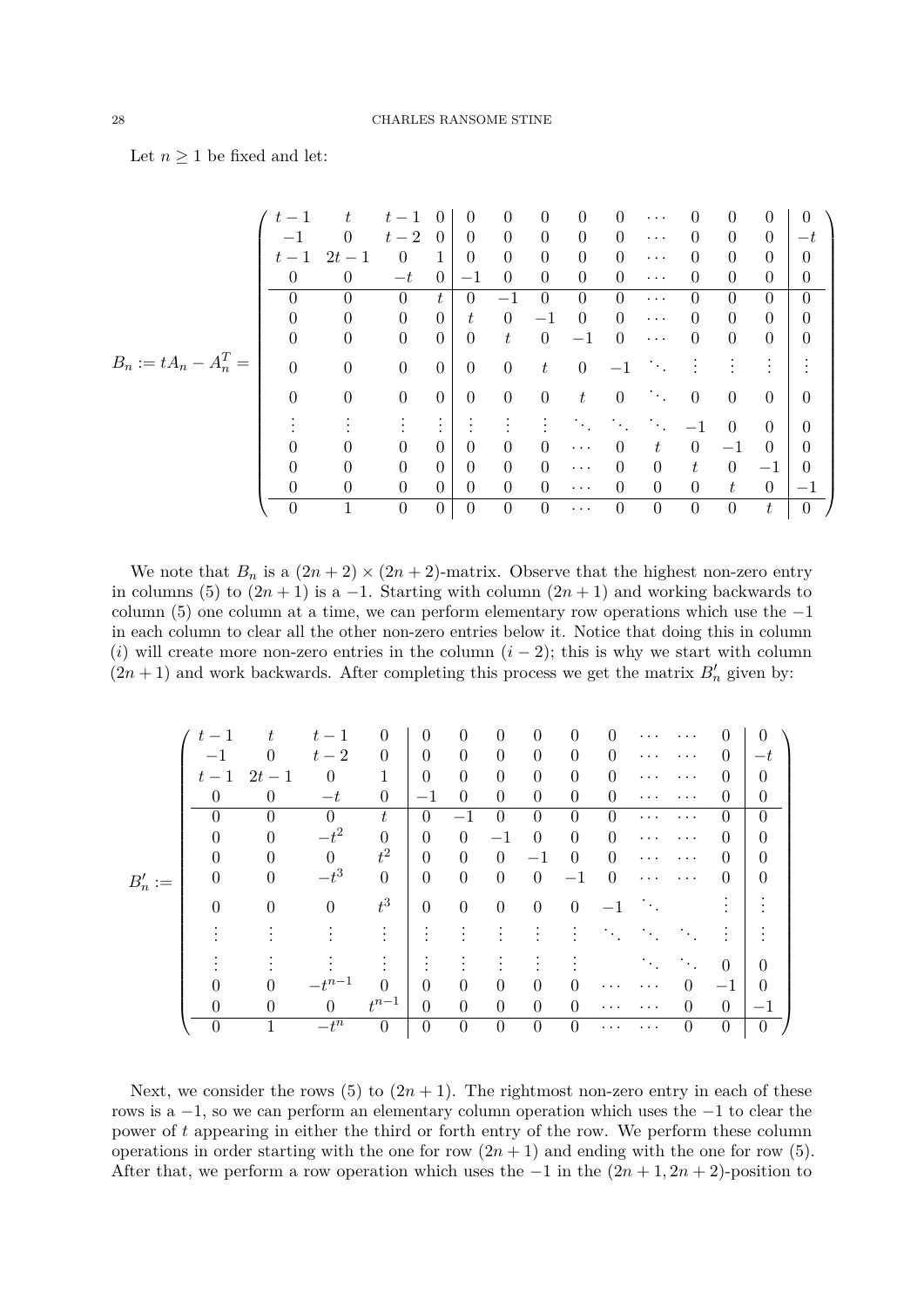|            | $t-1$    |                  |                | $\theta$         | $\theta$         | $\theta$       | $\theta$         | $\theta$         | 0              | 0              |          |                      |                | $\theta$         |
|------------|----------|------------------|----------------|------------------|------------------|----------------|------------------|------------------|----------------|----------------|----------|----------------------|----------------|------------------|
|            | $-1$     | $\Omega$         | $t-2$          | $-t^n$           | $\overline{0}$   | 0              | $\boldsymbol{0}$ | $\theta$         | $\overline{0}$ | 0              | .        |                      | 0              | 0                |
|            | $t-1$    | $2t-1$           | $\theta$       | 1                | $\overline{0}$   | $\theta$       | $\boldsymbol{0}$ | $\boldsymbol{0}$ | $\theta$       | $\Omega$       | .        |                      | 0              |                  |
|            | $\theta$ | $\theta$         | $\overline{0}$ | $\theta$         | $-1$             | $\theta$       | $\theta$         | $\overline{0}$   | $\theta$       | $\overline{0}$ | .        | .                    | 0              | 0                |
|            |          | $\Omega$         | 0              | $\theta$         | $\theta$         |                | $\theta$         | $\theta$         | $\overline{0}$ | 0              | $\cdots$ | .                    | $\Omega$       | 0                |
|            | 0        | $\Omega$         | $\Omega$       | $\theta$         | $\overline{0}$   | $\theta$       | $^{\rm -1}$      | $\Omega$         | $\theta$       | $\Omega$       | .        | .                    | 0              | 0                |
|            | 0        | 0                | 0              | $\theta$         | $\overline{0}$   | $\theta$       | $\theta$         | $-1$             | $\theta$       | 0              | .        |                      | 0              | 0                |
| $B''_n :=$ | $\theta$ | $\theta$         | 0              | $\overline{0}$   | $\boldsymbol{0}$ | $\theta$       | $\theta$         | $\overline{0}$   | $^{-1}$        | $\theta$       | .        |                      | 0              | 0                |
|            | 0        | $\overline{0}$   | $\overline{0}$ | $\boldsymbol{0}$ | $\boldsymbol{0}$ | $\theta$       | $\theta$         | $\boldsymbol{0}$ | $\overline{0}$ | $-1$           |          |                      |                |                  |
|            |          |                  |                |                  |                  |                |                  |                  |                |                |          |                      |                |                  |
|            |          |                  |                |                  |                  |                |                  |                  |                |                |          | $\ddot{\phantom{a}}$ | $\overline{0}$ | 0                |
|            |          |                  |                | $\theta$         | $\theta$         | $\Omega$       | $\theta$         | $\Omega$         | 0              |                |          | $\Omega$             | $-1$           | 0                |
|            | O        | $\boldsymbol{0}$ | 0              | $\boldsymbol{0}$ | $\boldsymbol{0}$ | $\theta$       | $\boldsymbol{0}$ | $\boldsymbol{0}$ | 0              |                | .        | 0                    | $\theta$       | $-1$             |
|            | $\Omega$ |                  | $-t^n$         | $\boldsymbol{0}$ | $\theta$         | $\overline{0}$ | $\overline{0}$   | $\boldsymbol{0}$ | $\overline{0}$ |                |          | $\overline{0}$       | $\theta$       | $\boldsymbol{0}$ |

clear the  $-t$  in the  $(2, 2n + 2)$ -position. Thus we obtain the matrix  $B''_n$  given by:

We finish by cyclically permuting rows  $(4) - (2n + 2)$ , which is achieved by an even number of row transpositions, therefore leaving the determinant unchanged. This gives us the matrix  $B_n^{\prime\prime}$ which clearly decomposes as a block sum in the way described earlier:

|             | $t-1$          |              |          | $\theta$         | $\theta$       | $\theta$         | 0                | 0                | $\theta$       | 0        |                        |                        |                | 0        |
|-------------|----------------|--------------|----------|------------------|----------------|------------------|------------------|------------------|----------------|----------|------------------------|------------------------|----------------|----------|
|             | $-1$           |              | $t-2$    | $-t^n$           | $\Omega$       | $\theta$         | $\overline{0}$   | $\overline{0}$   | $\theta$       | 0        | $\cdots$               | $\cdots$               | $\theta$       | 0        |
|             |                | $t-1$ $2t-1$ | $\theta$ | 1                | $\theta$       | $\boldsymbol{0}$ | $\boldsymbol{0}$ | $\boldsymbol{0}$ | $\theta$       | $\Omega$ | .                      |                        | 0              | 0        |
|             | $\Omega$       |              | $-t^n$   | $\boldsymbol{0}$ | $\theta$       | $\theta$         | $\boldsymbol{0}$ | $\boldsymbol{0}$ | $\theta$       | 0        | .                      |                        | $\Omega$       | 0        |
|             | $\theta$       | 0            |          | $\Omega$         | $-1$           | 0                | $\overline{0}$   | $\overline{0}$   | $\theta$       | $\Omega$ |                        |                        | $\theta$       | 0        |
|             | $\theta$       |              | 0        | $\overline{0}$   | $\theta$       | $^{-1}$          | $\theta$         | $\overline{0}$   | $\theta$       | $\Omega$ | $\cdots$               |                        | 0              | 0        |
|             | $\theta$       |              |          | $\overline{0}$   | $\Omega$       | $\overline{0}$   | $-1$             | $\overline{0}$   | $\theta$       | 0        | .                      |                        | 0              | 0        |
| $B_n''' :=$ | $\theta$       |              |          | $\overline{0}$   | $\Omega$       | $\theta$         | $\overline{0}$   | $-1$             | $\Omega$       | 0        | . .                    |                        | 0              | 0        |
|             | $\overline{0}$ | 0            |          | $\overline{0}$   | $\theta$       | $\theta$         | $\overline{0}$   | $\overline{0}$   | $^{-1}$        | 0        | .                      |                        | 0              | 0        |
|             | $\theta$       | $\theta$     | $\Omega$ | $\boldsymbol{0}$ | $\overline{0}$ | $\overline{0}$   | $\overline{0}$   | $\theta$         | $\overline{0}$ | $-1$     | $\ddot{\phantom{a}}$ . |                        |                |          |
|             |                |              |          |                  |                |                  |                  |                  |                |          |                        |                        |                |          |
|             |                |              |          |                  |                |                  |                  |                  |                |          |                        | $\ddot{\phantom{a}}$ . | $\theta$       | 0        |
|             | $\theta$       |              |          | $\overline{0}$   | $\Omega$       | 0                | $\Omega$         | $\overline{0}$   | 0              |          |                        | $\Omega$               | $-1$           | $\theta$ |
|             | $\overline{0}$ | 0            |          | $\overline{0}$   | $\theta$       | $\overline{0}$   | $\theta$         | $\overline{0}$   | $\overline{0}$ | $\cdots$ |                        | $\overline{0}$         | $\overline{0}$ | $-1$     |

We are now able to verify the formula for  $\Delta_n(t)$ .

$$
\det(B_n) = \det(B_n'') = \det\begin{pmatrix} t-1 & t & t-1 & 0 \\ -1 & 0 & t-2 & -t^n \\ t-1 & 2t-1 & 0 & 1 \\ 0 & 1 & -t^n & 0 \end{pmatrix} \oplus -\mathbb{1}_{2n-2} \right)
$$

$$
= \det\begin{pmatrix} t-1 & t & t-1 & 0 \\ -1 & 0 & t-2 & -t^n \\ t-1 & 2t-1 & 0 & 1 \\ 0 & 1 & -t^n & 0 \end{pmatrix}
$$

$$
= t^{2n} + 3t^{n+1} - t^{n+2} - 2t^{2n+1} + t^{2n+2} - t^n + t^2 - 2t + 1
$$

$$
\implies \Delta_n(t) = \frac{1}{t^{n+1}} \det(B_n) = \frac{1}{t^{n+1}} - \frac{2}{t^n} + \frac{1}{t^{n-1}} - \frac{1}{t} + 3 - t + t^{n-1} - 2t^n + t^{n+1}
$$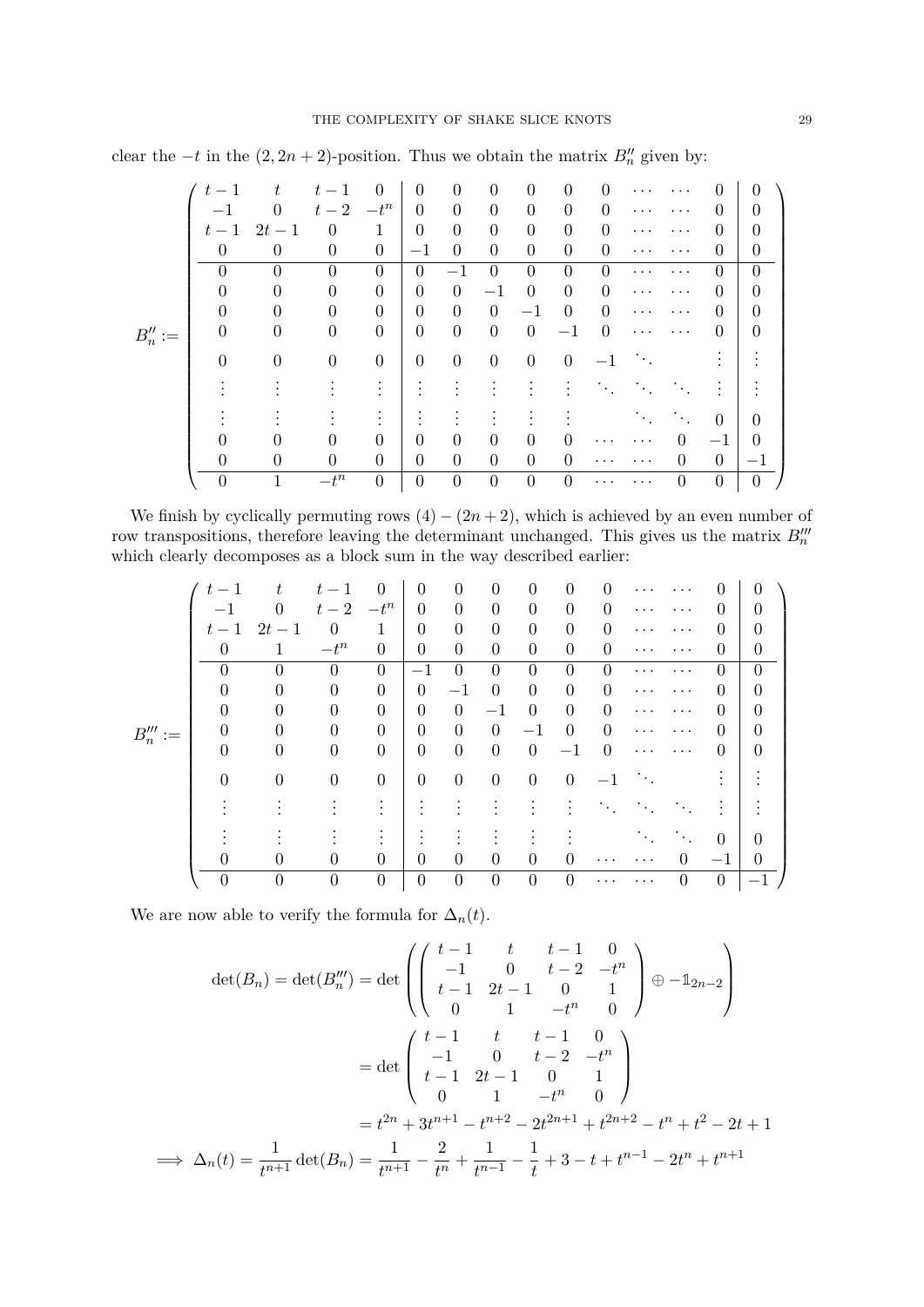which confirms the formula claimed in the proposition. We leave it to the reader to check that  $\Delta_n(1) = 1$ . It remains to show that for any  $t \in S^1 \subset \mathbb{C}$  satisfying  $t^n = 1$  and  $2\Re(t) < 1$ , we have  $\Delta_n(t)$  < 0. Assuming the hypotheses on *t* we compute:

$$
\Delta_n(t) = \frac{1}{t^{n+1}} - \frac{2}{t^n} + \frac{1}{t^{n-1}} - \frac{1}{t} + 3 - t + t^{n-1} - 2t^n + t^{n+1}
$$
  
=  $\frac{1}{t^n} \left(\frac{1}{t} - 2 + t\right) - \frac{1}{t} + 3 - t + t^n \left(\frac{1}{t} - 2 + t\right)$   
=  $(2\Re(t) - 2) + (3 - 2\Re(t)) + (2\Re(t) - 2)$   
=  $2\Re(t) - 1$   
 $2\Re(t) < 1 \implies 2\Re(t) - 1 < 0$   
 $\implies \Delta_n(t) < 0$ 

Lastly we must check that for each  $n > 0$  there is a root of unity  $t \in S^1 \subset \mathbb{C}$  such that  $\sigma(P_{n+1}, t) \neq 0$ . Pick any  $n > 0$  it follows that there is an  $(n+1)$ -root of unity with real part less than 1/2 and thus  $\Delta_{n+1}(t)$  attains both positive and negative values on  $S^1 \subset \mathbb{C}$ . The intermediate value theorem guarantees there is some  $t_*$  at which  $\Delta_{n+1}$  changes sign. [Proposition 5.3](#page-25-0) guarantees that  $\sigma(P_{n+1}, t)$  must have different values on either side of  $t_*$  and so  $\sigma(P_{n+1}, t) \neq 0$  on at least one side of *t*∗. Since roots of unity are dense in *S* 1 , we can pick one arbitrarily close to *t*<sup>∗</sup> on the side at which  $\sigma(P_{n+1}, t)$  is non-zero.

We are now in a position to complete the proof that for each  $n \in \mathbb{N}$  there is a root of unity  $\omega_n$  such that  $\sigma(Q_n, \omega_n) - \sigma(Q, \omega_n) \neq 0$ . Recall that  $Q := P_1$  so  $Q_n = P_{1+n}$ . We verify that  $\sigma(Q, -) \equiv 0$ . The proof of [Proposition 5.3](#page-25-0) gives us:

$$
\Delta(Q, t) = \Delta_1(t) = t^2 + \frac{1}{t^2} - 3t - \frac{3}{t} + 5
$$
  
= 
$$
\left(t + \frac{1}{t}\right)^2 - 3\left(t + \frac{1}{t}\right) + 3
$$
  
= 
$$
(2\Re(t))^2 - 3(2\Re(t)) + 3
$$
  
= 
$$
4\Re(t)^2 - 6\Re(t) + 3
$$
  

$$
\implies \Delta(Q, t) > 0, \quad (\forall t \in S^1)
$$
  

$$
\implies \sigma(Q, \omega) = 0, \quad (\forall \omega \in S^1)
$$

where the final implication follows from [Proposition 5.3.](#page-25-0) Finally, [Proposition 5.4](#page-26-0) gives a root of unity  $\omega_n$  such that  $\sigma(Q_n, \omega_n) \neq 0$ . We have now verified the hypotheses of [Theorem 3.4](#page-14-0) for the pair  $(Q, \sigma)$  which proves that there exist smoothly *n*-shake-slice knots with arbitrary topological complexity for all  $n \in \mathbb{Z} \setminus \{0\}.$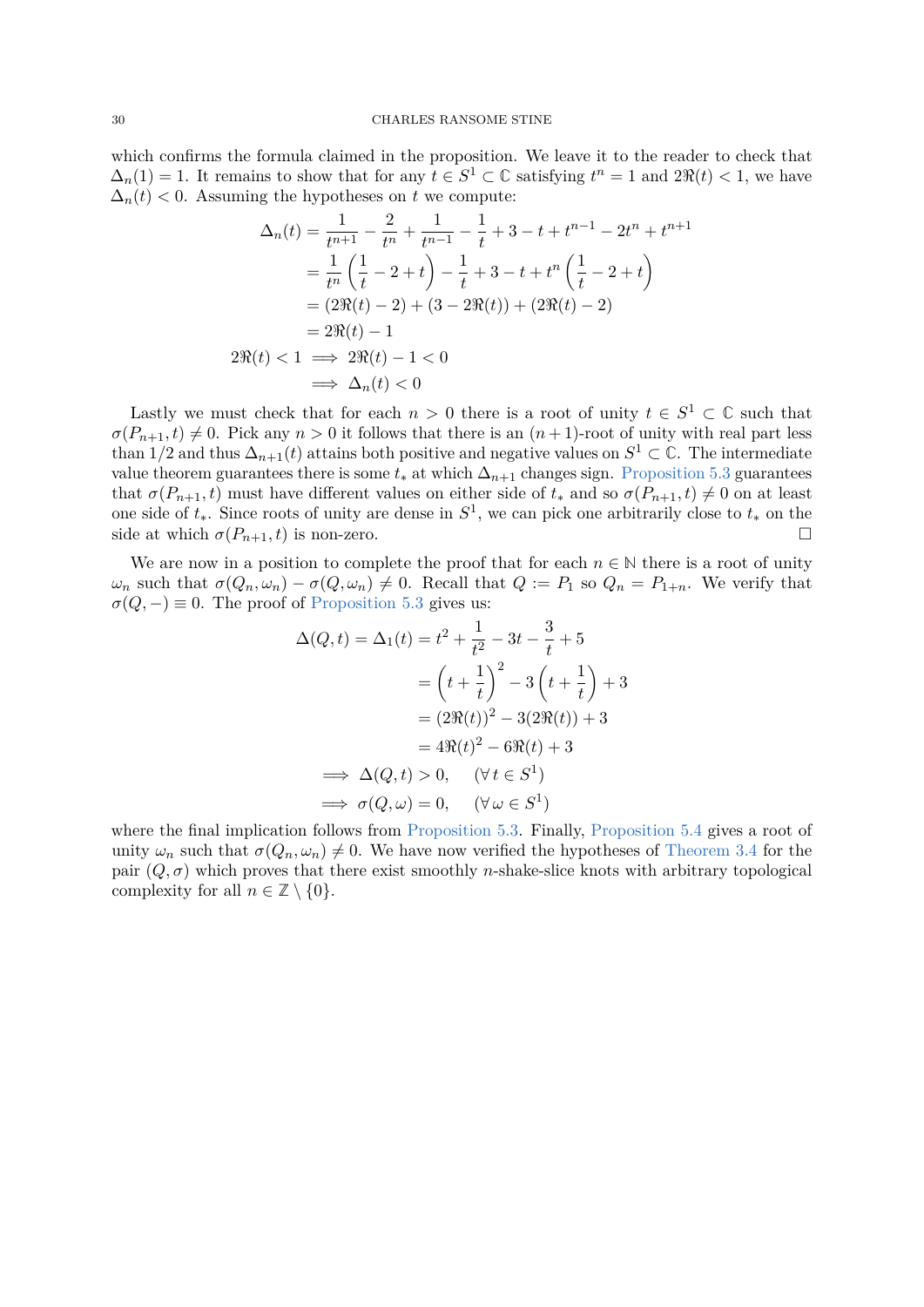# <span id="page-30-0"></span>**The Calculus of Dualizable Patterns: a Cheat Sheet.** [Charles Stine, 2021]

Let  $K \subset S^3$ . We adopt the convention that  $E_K := S^3 \setminus \nu(K)$ is oriented INF at its boundary, while  $D^2 \times S^1(\cong \nu(K))$  is oriented ONF at its boundary.

Definitions of patterns and dual patterns:

$$
P \subset V \ (\cong D^2 \times S^1), \quad V_P := V \setminus \nu(P)
$$
  
\n
$$
V_P \text{ is ort'd INF at } \partial \nu(P), \text{ ONF at } \partial V
$$
  
\n
$$
P^* \subset V^* \ (\cong D^2 \times S^1), \quad V_{P^*}^* := V^* \setminus \nu(P^*)
$$
  
\n
$$
* : V_P \to V_{P^*}^* \ (\text{preserving orientation})
$$
  
\n
$$
(\mu_P, \lambda_P, \mu_V, \lambda_V) \mapsto (-\mu_{V^*}, \lambda_{V^*}, -\mu_{P^*}, \lambda_{P^*})
$$

Ways to modify patterns:

- *P* <sup>∗</sup> the dual pattern
- $P_n$  add *n* meridonal twists
- $\overline{P}$  reverse all crossings and the orientation of  $P$
- $P^m$  self-compose  $m$  times
- $P^{-1}$  ( $:= \overline{P}^*$ ), the concordance inverse
- $P_{\#}$  connect-sum pattern,  $wr(P_{\#}) = 1$

Composition conventions:

- $P_n^* = (P^*)_n$  not  $(P_n)^*$
- $\overline{P}_n = (\overline{P})_n$  not  $\overline{(P_n)}$
- $P_n^m = (P^m)_n$  not  $(P_n)^m$
- $P_{\#}^* = (P^*)_{\#}$  not  $(P_{\#})^*$
- $\overline{P}_{\#} = (\overline{P})_{\#}$  not  $\overline{(P_{\#})}$

• 
$$
P_{\#}^{m} = (P^{m})_{\#}
$$
 not  $(P_{\#})^{m}$ 

These conventions are chosen so that if a pattern is written with a sequence of superscripts and a sequence of subscripts,

then the operations should be applied in the order: superscripts from left to right followed by subscripts from left to right (bar counts as the leftmost superscript!).

Basic Identities  $(P, Q \text{ dualizable patterns}, J, K \text{ knots in } S^3$ , and  $m, n \in \mathbb{Z}$ :

$$
(P^*)^* = P, \quad \overline{(P)} = P, \quad P_0 = P
$$
  
\n
$$
(P_n)^* = P_{-n}^*, \quad \overline{(P_n)} = \overline{P}_{-n}, \quad \overline{(P^*)} = \overline{P}^*
$$
  
\n
$$
(P \circ P^{-1})(K) \sim K \sim (P^{-1} \circ P)(K)
$$
  
\n
$$
(P \circ Q)^* = Q^* \circ P^*
$$
  
\n
$$
(P \circ Q)_n = (P_n \circ Q_n)
$$
  
\n
$$
(P_n)_m = P_{(n+m)}
$$
  
\n
$$
K_{\#}(J) = K \# J = J \# K = J_{\#}(K)
$$
  
\n
$$
P(K) = P(K_{\#}(U)) = (P \circ K_{\#})(U) = P \circ K_{\#}
$$

For patterns satisfying  $wr(P) = 1$ :

$$
P^* = P, \quad P^{-1} = \overline{P}, \quad P_n = P
$$

$$
P = P(U)_{\#}, \quad P(K) = P(U) \# K
$$

Retracing Theorems (*P* dualizable):

$$
X_0(P) \cong X_0(P^*), \quad X_n(P) \cong X_n(P_n^*)
$$

$$
X_n(P \# \overline{P}^*) \cong X_n(\overline{P}_n \circ P)
$$

$$
\implies (\overline{P}_n \circ P) \text{ is } n\text{-shake-slice!}
$$

Let  $\mathcal{I}: \mathcal{C} \to \mathcal{A}$  be a homomorphism from the smooth or TOP concordance group to an Abelian group A (usually **Z**). If  $\mathscr I$  is 0-trace invariant, meaning,

$$
X_0(K) \cong X_0(J) \implies \mathscr{I}(K) = \mathscr{I}(J)
$$

then, for any dualizable  $P \subset V$ ,  $K \subset S^3$ , and  $n \in \mathbb{Z}$ ,

$$
\mathscr{I}(P_n(K)) = \mathscr{I}(K) + \mathscr{I}(P_n)
$$

We call such invariants *compatible* with dualizable patterns.



FIGURE 15. Constructing and dualizing a pattern via an isotopy in  $S^2 \times S^1$ . A number in parentheses indicates the new framing of a curve after a slide move or diffeomorphism.